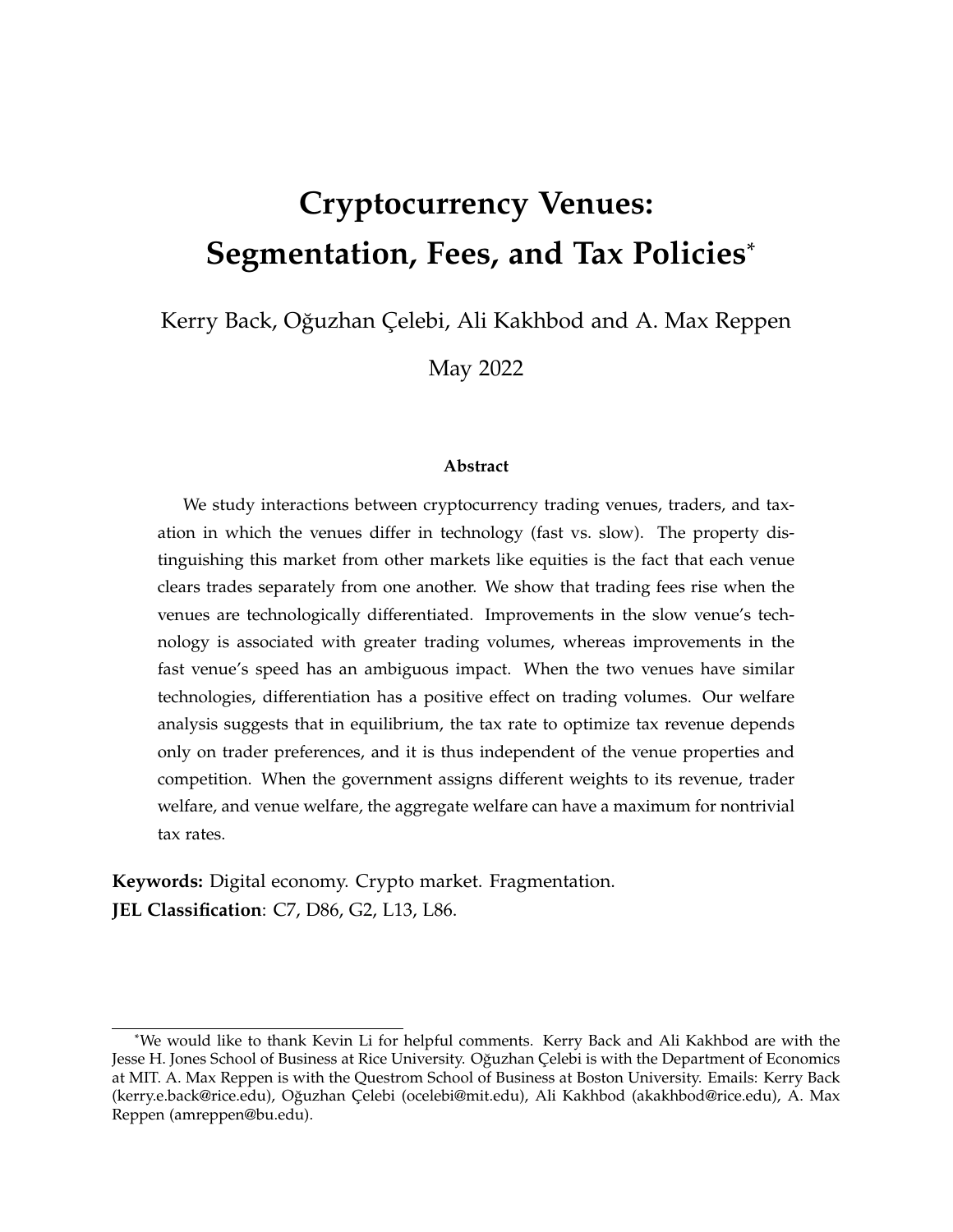# **1 Introduction**

Exchanges and venues for cryptocurrency—crypto for short—trading regularly exhibit large deviations in price, both across and within jurisdictions. This price dispersion is considerable, relative to other types of trading, such as equity markets. Part of the reason for such differences between equities and cryptocurrencies is the strong regulation of equity markets. In particular, equity markets are subject to investor protection rules that aim to keep price segmentation low. Notably, the U.S. Securities and Exchange Commission's Rule 611 of Regulation NMS effectively creates a single market on which transactions from all trading venues clear.<sup>[1](#page-1-0)</sup> This mechanism, which contributes to the lower segmentation, is not present in cryptocurrency markets, which are both international and largely unregulated. Instead, crypto assets are traded in multiple venues, most of which clear individually.<sup>[2](#page-1-1)</sup>

In this context, we study the interaction between cryptocurrency traders, trading venues, and a tax entity using a model in which venues with different technologies compete on fees. Venues maximize their profit from trading, which is generated by the demand of traders to maximize their utility of holding the crypto asset. The trading is also subject to a trading tax set by a government, with welfare implications.

The technology of the venue is referred to as *speed*. Speed is here understood in a general sense to comprise not only trade execution latency, but also convenience and reliability properties such as user interfaces, data feeds, etc. In short, speed encompasses any factors impacting the time between the decision to trade and when the asset has changed hands. Given the infamously rapid price movements of crypto—at the time of writing, bitcoin has moved on average more than 4% per day—speed is of the essence.

Investors observe shocks to their marginal utility of holding the asset in an infinite horizon problem where trading takes place in two venues: one slow and one fast. An investor with high marginal holding utility is a natural buyer, whereas those with low marginal utility are natural sellers. These diverse incentives give rise to different speed preferences, and traders choose whether to trade in the fast or slow market accordingly. The choice of venue is dynamic, and the traders may update their choice at any time.

<span id="page-1-0"></span><sup>&</sup>lt;sup>1</sup>"Rule 611, among other things, requires a trading center to establish, maintain, and enforce written policies and procedures reasonably designed to prevent "trade-throughs" – the execution of trades at prices inferior to protected quotations displayed by other trading centers." from [https://www.sec.gov/](https://www.sec.gov/divisions/marketreg/rule611faq.pdf) [divisions/marketreg/rule611faq.pdf](https://www.sec.gov/divisions/marketreg/rule611faq.pdf)

<span id="page-1-1"></span><sup>&</sup>lt;sup>2</sup>This is evidenced by the price dispersion observed in cryptocurrency markets [Makarov and Schoar](#page-30-0) [\(2020\)](#page-30-0).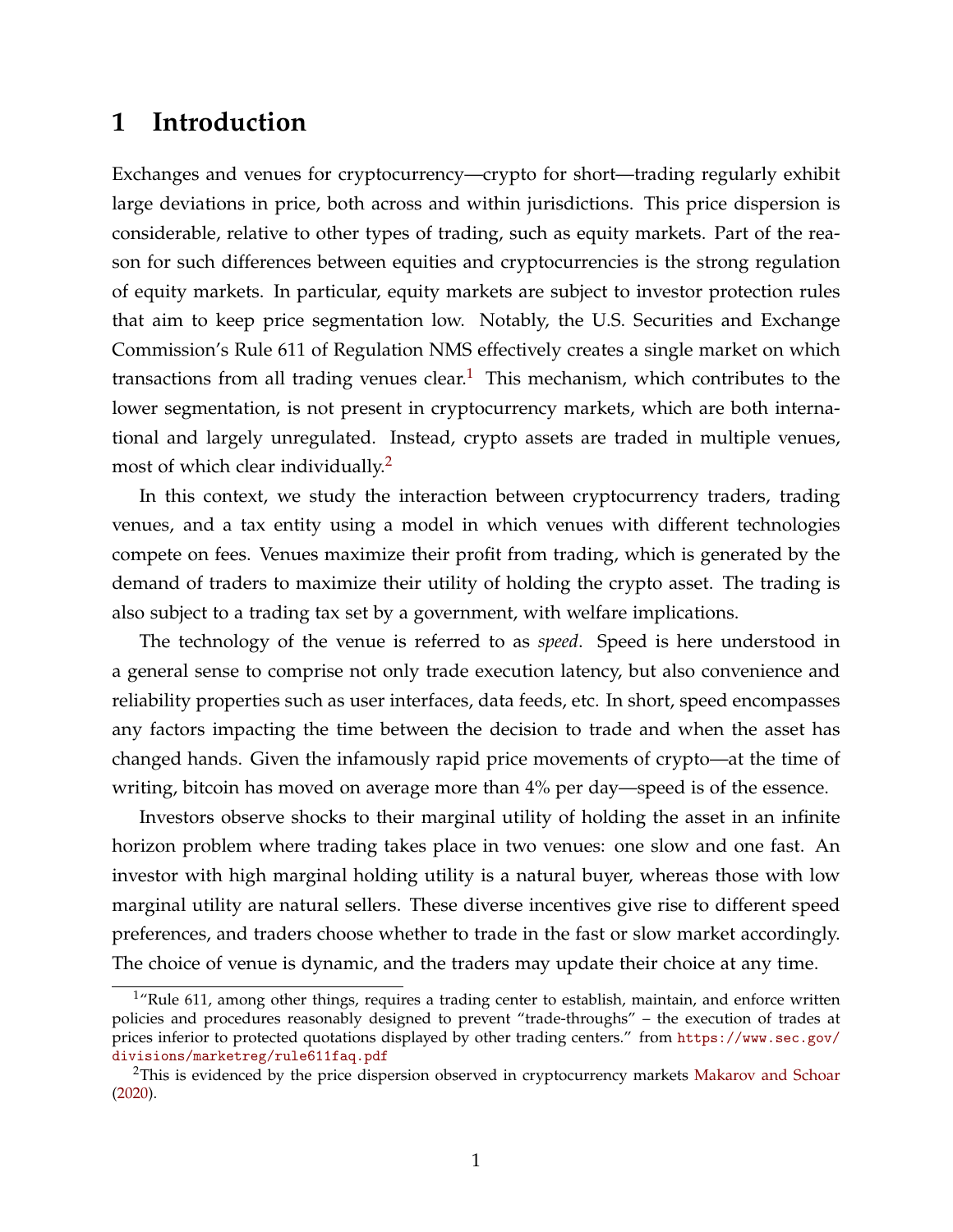Markets are either *integrated* or *segmented*. In an integrated market, two distinct venues represent different access points to the same market and thus also the same clearing price. In light of investor protection rules that aim to keep the prices in sync, for instance by requiring execution at the best available price in any market, market integration is a stylized fact of equity markets. In contrast, a *segmented* market consists of multiple venues that clear separately. Investor protection rules are designed to make traditional markets more integrated, but these rules do not cover cryptocurrency venues. Indeed, cryptocurrency exchanges clear separately from one another, with a distinct price in each.

This property of a segmented market in which investors may dynamically choose the vendor is, to our knowledge, new to the literature and an appropriate representation of cryptocurrency markets. In principle, the model applies to any such segmented market, of which cryptocurrencies is a natural and timely example to better understand.

Our findings give insight into the competition between cryptocurrency trading venues and their dependence on the trading technology. We find general conditions under which (i) no trading occurs, (ii) the market is segmented, i.e., both venues are active, and (iii) traders do not have sufficient preference for speed to trade in the fast venue at all (Theorem [1\)](#page-8-0). We study the transition between these regimes and how speed segmentation affects welfare, trading volumes, and costs. With these general conditions, we can analyze fee competition among venues and determine the optimal trading fees.

The model also allows us to study trading volumes in cryptocurrency venues and show how they depend on taxes, fees, and the speeds of the venues (Proposition [1\)](#page-15-0). We analyze how venues with different trading speeds compete in fees (Proposition [2\)](#page-19-0) and how their equilibrium trading fees depend on their speeds (Proposition [3\)](#page-20-0). In particular, we show how differentiation affects competition: when the differentiation between two venues decreases (i.e. the slower venue becomes faster or the faster venue becomes slower), the trading fees in both venues decrease, whereas when the differentiation between the two venues increases (i.e. the slower venue becomes slower or the faster venue becomes faster), the trading fees in both venues increase.

We then focus on the effect of transaction speed on trading volume. First, a change in the transaction speed of a venue directly affects the instantaneous trading volume in the venue. Second, it affects the fees charged by the venues in equilibrium and, thus, the market structure itself. Both effects are positive for the speed of the slower venue, and total trading volume is increasing in the speed of the slower venue (Proposition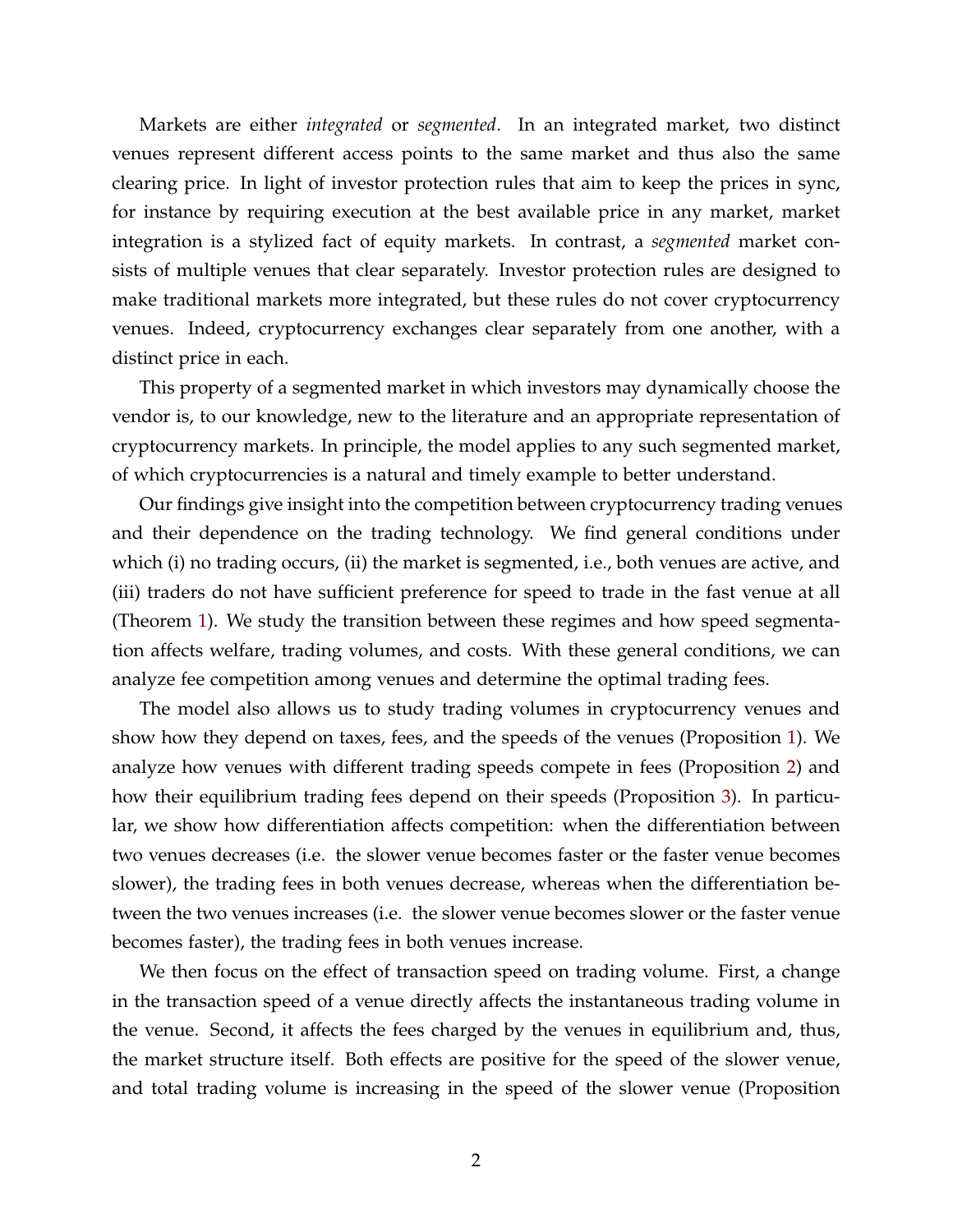[4\)](#page-21-0). Moreover, we show that the effect of an increase in the speed of the fast venue is ambiguous. However, we consider the special case of *full competition*, where the speed difference between the venues is arbitrarily small. We find that whenever the rate of the preference shock is greater than the trading speed, differentiation increases trading volume (Proposition [5\)](#page-22-0). Particularly, if the trading speed is greater than the rate of the preference shock, the effect of differentiation on trading volume depends on the discount factor of the traders. We characterize a threshold such that whenever the discount rate of the traders is below that threshold (i.e. the traders are sufficiently patient), differentiation increases trading volume. These results show that how trading speed affects trading volume depends on the characteristics of the traders in cryptocurrency markets.

Finally, we study the impact of a cryptocurrency trading tax levied by a government. The tax that optimizes tax revenue is independent of the venue speed and asset supply. Instead, it only depends on the preference parameters of the traders (Proposition [7\)](#page-26-0). We also find that the welfare of all participants depends only on the taxes through the ratio of taxes to marginal utility. This means that the effect on the share of welfare of any participants due to a change in marginal utility can be offset by an appropriate tax change. In other words, the welfare distribution exhibits a natural equivalence between marginal utility and taxes (Proposition [6\)](#page-25-0). In a growing and maturing landscape of crypto asset trading, our model provides a valuable understanding of healthy competition and optimal taxation.

### **1.1 Literature Review**

In the years since the publication of the Bitcoin whitepaper [Nakamoto](#page-30-1) [\(2008\)](#page-30-1), and particularly in recent years, the public and researchers alike have shown great interest in cryptocurrencies. Rigorous studies of its properties range from questions of security and privacy to mining and economic aspects of markets. The former are topics of interest in computer science, and we refer the interested reader to the book by [Narayanan et al.](#page-30-2) [\(2016\)](#page-30-2) for an introduction.

In finance, [Yermack](#page-31-0) [\(2015\)](#page-31-0) is one of the first papers that brings academic attention to the field of crypto. A number of recent papers develop models of cryptocurrencies (see, e.g. [Abadi and Brunnermeier](#page-29-0) [\(2018\)](#page-29-0); [Biais et al.](#page-29-1) [\(2019\)](#page-29-1); [Chiu and Koeppl](#page-29-2) [\(2017\)](#page-29-2); [Cong and He](#page-29-3) [\(2019\)](#page-29-3); [Cong, Li and Wang](#page-29-4) [\(2021\)](#page-29-4); [Cong, He and Li](#page-29-5) [\(2021\)](#page-29-5); [Lehar and](#page-30-3) [Parlour](#page-30-3) [\(2020\)](#page-30-3); [Pagnotta](#page-30-4) [\(2018\)](#page-30-4); [Schilling and Uhlig](#page-30-5) [\(2019\)](#page-30-5); [Sockin and Xiong](#page-30-6) [\(2020\)](#page-30-6); [Weber](#page-31-1) [\(2016\)](#page-31-1)). These papers have different focuses (e.g., in mining, smart contracts,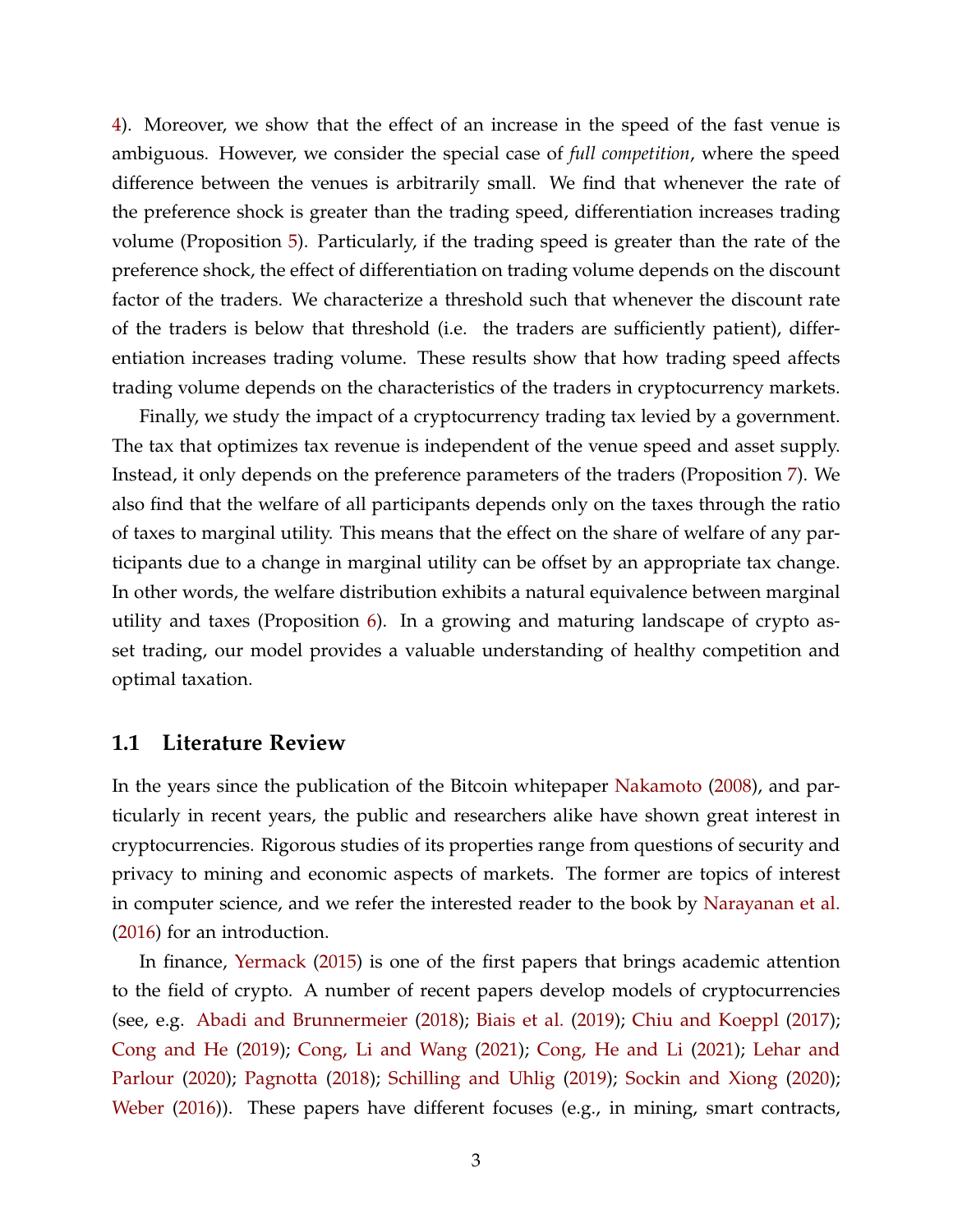price dispersion across venues, transaction fees, among others). For example, mining is the process that upholds the integrity of the distributed ledgers of cryptocurrencies. Because miners compete against each other, mining is naturally modeled as a game, cf. e.g. [Biais et al.](#page-29-1) [\(2019\)](#page-29-1), [Lehar and Parlour](#page-30-3) [\(2020\)](#page-30-3). Other mining examples include [Cong,](#page-29-5) [He and Li](#page-29-5) [\(2021\)](#page-29-5) who analyze mining in pools, a form of mining in which some miners cooperate to gain an advantage; and Roşu and Saleh [\(2021\)](#page-30-7) who analyze the wealth effects in the alternative, and likely successor, $3$  system to mining called proof-of-stake. Economic aspects of cryptocurrency networks have been studied in e.g. [Easley, O'Hara](#page-29-6) [and Basu](#page-29-6) [\(2019\)](#page-29-6) who investigate the emergence and role of transaction fees on the Bitcoin blockchain. [Cong and He](#page-29-3) [\(2019\)](#page-29-3) show how smart contract features provided by many blockchain systems can lead to welfare improvements in contracting. [Lehar and Parlour](#page-30-8) [\(2021\)](#page-30-8) compare liquidity provision at a centralized exchange with liquidity provision at an AMM which utilizes a constant product function. Finally, several recent papers document empirical facts related to crypto trading and investments (e.g., [Stoffels](#page-31-2) [\(2017\)](#page-31-2); [Hu, Parlour and Rajan](#page-29-7) [\(2019\)](#page-29-7); [Borri and Shakhnov](#page-29-8) [\(2019\)](#page-29-8); [Makarov and Schoar](#page-30-0) [\(2020\)](#page-30-0); [Liu and Tsyvinski](#page-30-9) [\(2021\)](#page-30-9)).

Most cryptocurrency research, such as the above examples, revolves around properties of the currencies and their structures themselves. In contrast, we here focus on the market structure at the level of trading venues, i.e., the entities that facilitate trading of the crypto assets. To the best of our knowledge this paper is the first paper that analyzes market structure properties with heterogeneous crypto trading venues.

The dynamic trading framework of this paper is related to the literature of the integrated (equity) markets (e.g., [Kyle](#page-30-10) [\(1985](#page-30-10)*a*,*[b](#page-30-11)*); [Glosten and Milgrom](#page-29-9) [\(1985\)](#page-29-9); [Back](#page-29-10) [\(1992\)](#page-29-10); [Wang](#page-31-3) [\(1994\)](#page-31-3); [Back, Cao and Willard](#page-29-11) [\(2000\)](#page-29-11)). Similar to these works we also present a fully dynamic trading model, however, in sharp contrast to these important papers, we instead focus on impacts of having multiple venues on trading volume, tax, transaction costs and welfare. It is worth mentioning that the competition feature of our model relates to the recent paper by [Pagnotta and Philippon](#page-30-12) [\(2018\)](#page-30-12). However, there are several distinct modeling differences: in particular, their model is a subscription model in which each trader initially chooses a venue and stays there forever, however, in our model traders can dynamically move between the venues depending on their preference shocks and how fast they would like to execute their trades, moreover, their model is designed for equity (integrated) markets because venues share one clearing condition.

<span id="page-4-0"></span> $3$ The Ethereum network has recently made great progress in moving to a proof-of-stake system and is expected to transition during Q2 2022: <https://ethereum.org/en/upgrades/merge/>.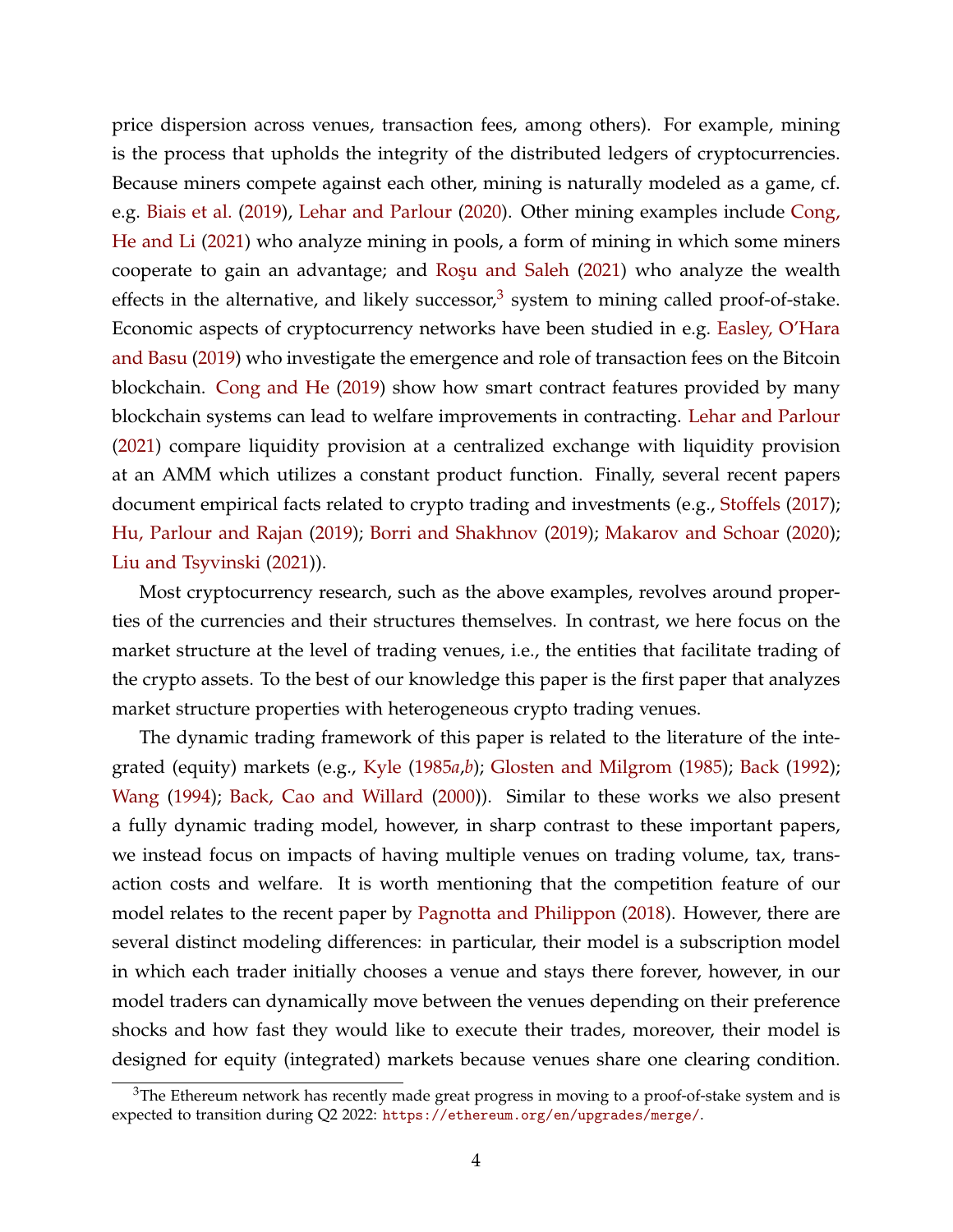Instead, we solve a model with multiple clearing conditions—one for each venue—as is the case for a segmented (crypto) market.

### **1.2 Institutional facts about crypto**

We briefly account for some properties of cryptocurrencies and their trading that is relevant for this paper. As previously mentioned, price dispersion is widespread in the crypto markets, cf. e.g. [Makarov and Schoar](#page-30-0) [\(2020\)](#page-30-0). This is caused by and evidence of how trading happens and clears separately in different venues. In addition to this, each venues sets their own fees for trading.<sup>[4](#page-5-0)</sup> That these trading fees are an important source of differentiation and competition is clear from how fees are prominently featured in most trading venue comparisons<sup>[5](#page-5-1)</sup>. Cryptocurrency trading venues are also compared on some other fronts, such as accessibility and convenience; payment features; and customer service. $5$  We consider all of these features to be encompassed in our wide notion of speed. Indeed, accessibility reduces the time to trade; venues accepting credit and debit cards avoid the delay associated with wire transfers; and customer service could reduce trading downtime due to difficulties. These facts are evidence of competition among exchanges with different speeds and fees.

The rest of the paper is organized as follows. In Section [2.1,](#page-6-0) we analyze the decision of the traders for a given market structure (the trading speed and the transaction fees as given) and characterize the trading equilibrium with two venues; Section [2.3](#page-15-1) characterizes the trading volume under this trading equilibrium. In Section [2.4,](#page-18-0) we analyze how cryptocurrency venues compete in transaction fees in order to maximize their profit with trading speeds given. In Section [3,](#page-24-0) we analyze welfare and optimal tax policies in these markets.

# **2 Model: Cryptocurrency Venues**

We consider a continuous time model with a unit measure of traders with time-discount factor  $\rho > 0$  and a long-lived indivisible asset with supply  $Z \in (0,1)$ . Traders have unit demand; a trader who owns the asset is called a *holder*, and a trader who does

<span id="page-5-1"></span><sup>5</sup>This is exemplified in the comparison

<span id="page-5-0"></span><sup>&</sup>lt;sup>4</sup>These fees set by trading venues should not be confused with transaction fees for making transactions on the blockchain itself.

<https://www.investopedia.com/best-crypto-exchanges-5071855>.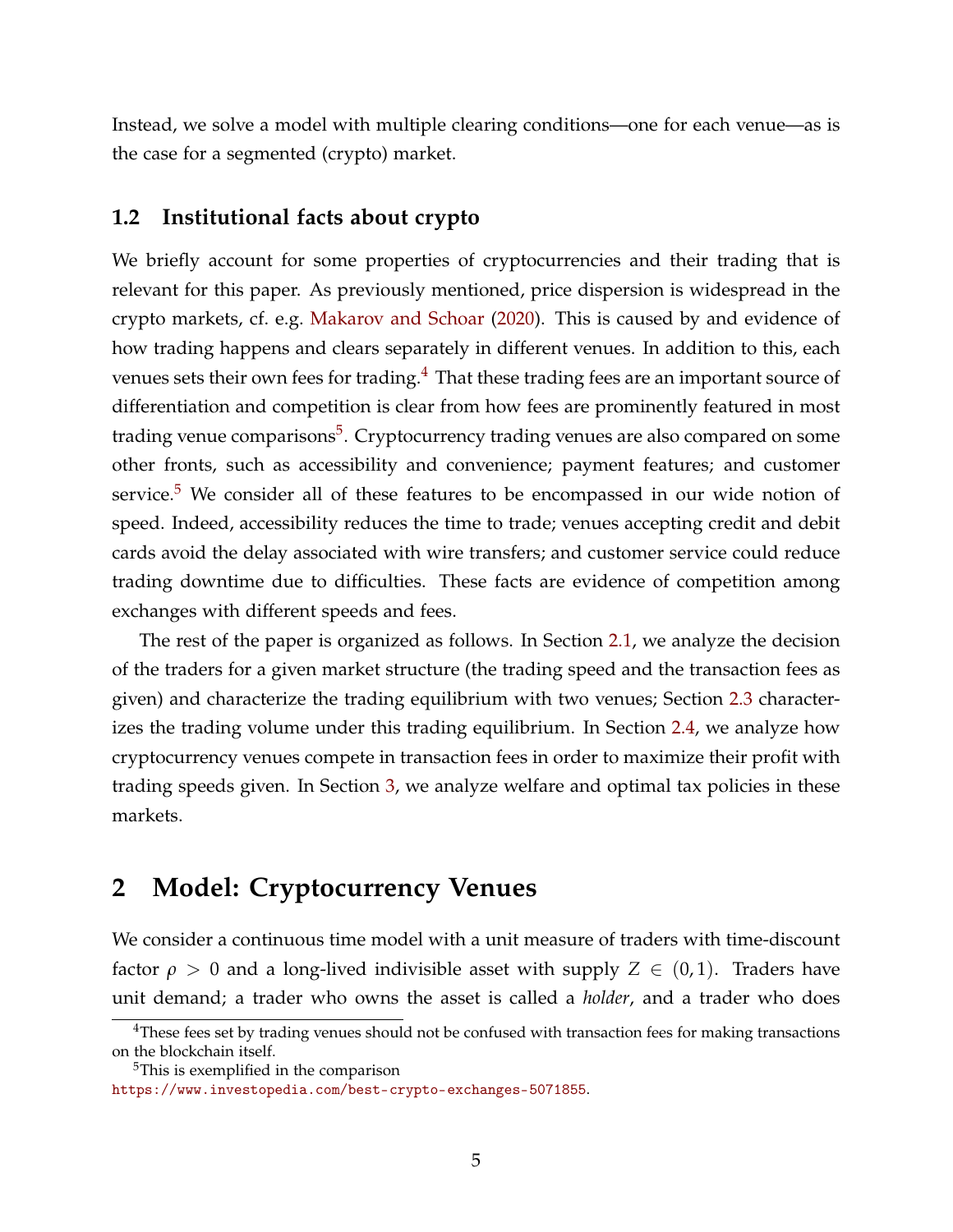not is called a *nonholder*. Each trader has a personalized/intrinsic value  $\eta \in [\eta_l, \eta_h]$ representing their desire to holding the asset, which changes over time.

The instantaneous utility of a holder with value *η* is *u*(*η*) while a nonholder gets zero instantaneous utility value (regardless of their intrinsic value). The value *η* changes, independently across the traders, with a Poisson shock with rate *γ*. Conditional on the arrival of a shock, the new valuation is chosen from  $[\eta_l, \eta_h]$  according to the cumulative distribution function  $F(\cdot)$  and the probability distribution function  $f(\cdot)$ .

There are multiple *crypto trading venues* with different trading speeds and transaction fees (i.e., costs to traders). At any given time, a holder decides to sell or hold the asset and a nonholder decides to buy the asset or do nothing. If a trader decides to sell or buy the asset, she then decides which venue to use.

A venue  $\nu$ ,  $\nu \in \{s, f\}$ , is characterized by its transaction speed  $\sigma_{\nu}$  and transaction fee  $c_\nu$ . We assume venue  $f$  is faster, i.e.,  $\sigma_f \geq \sigma_s$  and  $c_f > {c_s}$ . In addition to the transaction costs, traders also pay an amount  $θ ≥ 0$  per trade. The difference between  $θ$ and the transaction fees  $c_s$  and  $c_f$  arises because venues may strategically choose  $c_s$  and *c f* , whereas *θ* is fixed (c.f. Section [2.4\)](#page-18-0). We will consider various interpretations of *θ* in later sections: for example, *θ* is interpreted as a tax charged by a regulatory body.

### <span id="page-6-0"></span>**2.1 Analysis: Traders' Decisions**

We first characterize the behavior of traders as a function of the speed and transaction fees of the venues. Let  $v \in \{s, f\}$  denote the venue and  $m \in \{0, 1\}$  a trader's position, where  $m = 0$  denotes a nonholder and  $m = 1$  denotes a holder. At each time *t*, a holder may Sell (*S*) or Hold (*H*), and a nonholder may Buy (*B*) or do Nothing (*N*). The action set of a trader is  $(H, S^{\nu})$  if  $m = 1$  and  $(N, B^{\nu})$  if  $m = 0$ , where the superscripts denote the venue choices of traders.

We focus on the stationary equilibrium. Let  $p_\nu$  denote the equilibrium asset price in venue *ν*. Let *Vm*,*<sup>η</sup>* denote a trader's expected payoff whose current trading position and value are, respectively,  $m \in \{0,1\}$  and  $\eta \in [\eta_l,\eta_h]$ . To derive the Hamilton–Jacobi– Bellman (HJB) equations, depending on traders' actions, we define the following func-

<span id="page-6-1"></span><sup>&</sup>lt;sup>6</sup>Note that  $\sigma_f \ge \sigma_s$  is without loss of generality. If  $c_f > c_s$  does not hold, then in equilibrium, there is no demand for the slower venue. When we endogenize the transaction fees, the slower venue always chooses a lower transaction fee in order to make positive revenue.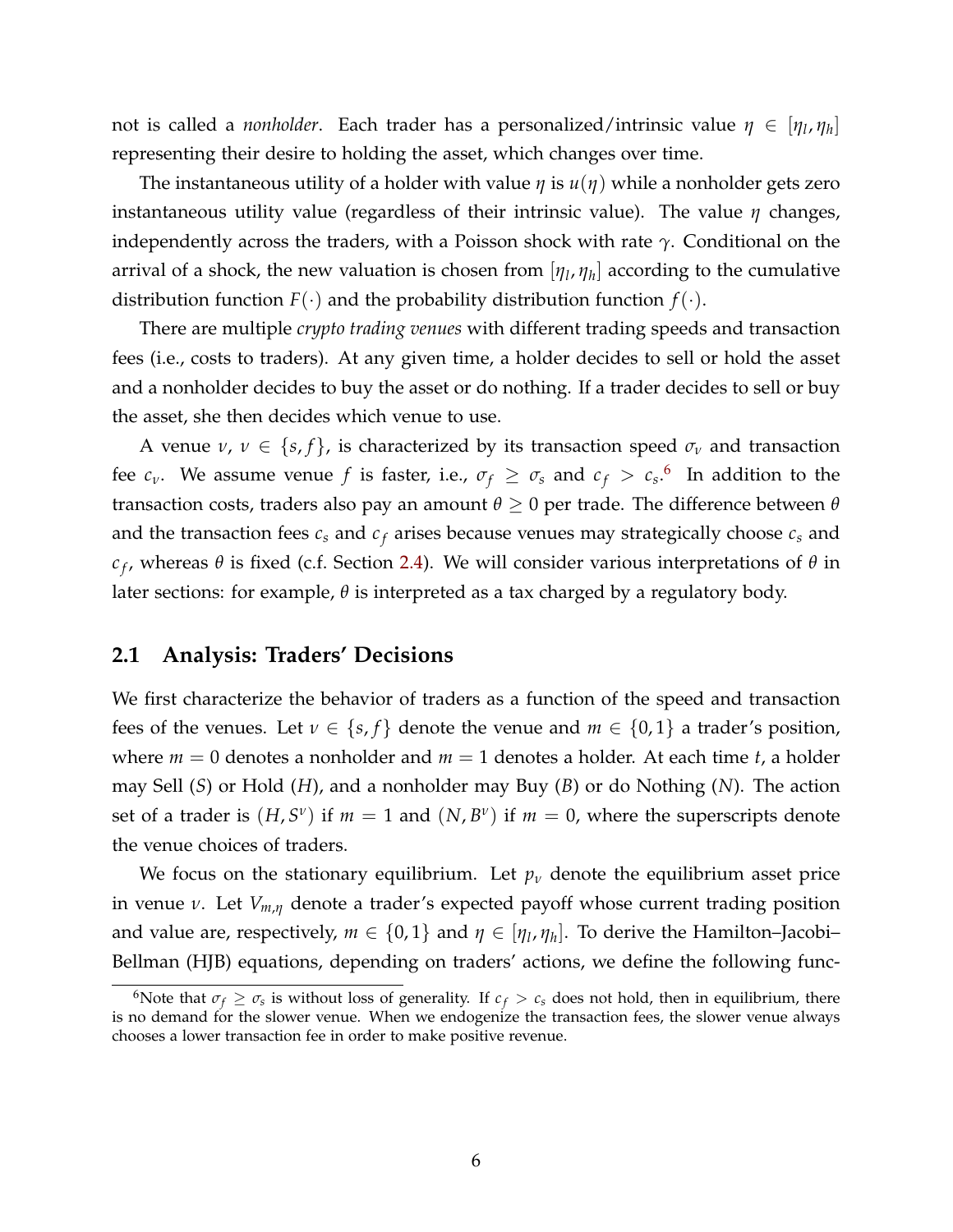tions that will be used to construct the value function:

<span id="page-7-0"></span>
$$
\rho V_H(\eta) = \underbrace{u(\eta)}_{\text{flow gain of holding the asset}} + \gamma \underbrace{\left(\mathbf{E}_{\eta'}[V_{1,\eta'}] - V_H(\eta)\right)}_{\text{net gain of the pref. shock}},
$$
\n
$$
\rho V_S^s(\eta) = u(\eta) + \gamma \left(\mathbf{E}_{\eta'}[V_{1,\eta'}] - V_S^s(\eta)\right) + \sigma_s \underbrace{\left(V_{0,\eta} + p_s - c_s - \theta - V_S^s(\eta)\right)}_{\text{net gain of selling in the slow venue}},
$$
\n(1)\n
$$
\rho V_S^f(\eta) = u(\eta) + \gamma \left(\mathbf{E}_{\eta'}[V_{1,\eta'}] - V_S^f(\eta)\right) + \sigma_f \underbrace{\left(V_{0,\eta} + p_f - c_f - \theta - V_S^f(\eta)\right)}_{\text{net gain of selling in the fast venue}}.
$$

For a trader who currently owns the asset,  $V_H(\eta)$  denotes the value of holding it and *V*<sub>*S*</sub><sup> $\prime$ </sup>(*η*), *ν* ∈ {*s*, *f*} denotes the value of selling the asset in venue *ν*.

In a similar fashion, we define

<span id="page-7-1"></span>
$$
\rho V_N(\eta) = \gamma \underbrace{\left(\mathbf{E}_{\eta'}[V_{0,\eta'}] - V_N(\eta)\right)}_{\text{net gain of the pref. shock}},
$$
\n
$$
\rho V_B^s(\eta) = \gamma \left(\mathbf{E}_{\eta'}[V_{0,\eta'}] - V_B^s(\eta)\right) + \sigma_s \underbrace{\left(V_{1,\eta} - p_s - c_s - \theta - V_B^s(\eta)\right)}_{\text{net gain of buying in the slow venue}},
$$
\n
$$
\rho V_B^f(\eta) = \gamma \left(\mathbf{E}_{\eta'}[V_{0,\eta'}] - V_B^f(\eta)\right) + \sigma_f \underbrace{\left(V_{1,\eta} - p_f - c_f - \theta - V_B^f(\eta)\right)}_{\text{net gain of buying in the fast venue}}.
$$
\n(2)

For a trader who currently does not own the asset,  $V_N(\eta)$  denotes his value of doing nothing and  $V_S^{\nu}(\eta)$ ,  $\nu \in \{s, f\}$  the value of buying the asset in venue  $\nu$ .

Next, to derive the optimal action of a trader, we note that she has three options. If she is a holder, she chooses between holding the asset, selling it in the slower venue, or selling it in the faster venue. If she is a nonholder, she decides between doing nothing, buying the asset in the slow venue, or buying the asset in the fast venue. Recall that  $V_{0,n}$  and  $V_{1,n}$  denote the (continuation) values (i.e., the expected payoff) for a trader as a function of her current position *m* and her value *η*. Given [\(1\)](#page-7-0) and [\(2\)](#page-7-1), we obtain  $V_{0,\eta}$  =  $max\{V_N(\eta), V_B^s\}$ *B* (*η*), *V f*  $V_B^f(\eta)$ } and  $V_{1,\eta} = \max\{V_H(\eta), V_S^s\}$ *S* (*η*), *V f*  $S_S^{\prime}(\eta)$ . Moreover, with some abuse of notation, let *N*, *B<sup>s</sup>* , *B<sup>f</sup>* , *H*, *S<sup>s</sup>* , and *S<sup>f</sup>* denote the sets of agents for whom these respective actions are optimal (e.g.,  $\eta \in N$  if and only if  $V_{0,\eta} = V_N$ ;  $\eta \in B_s$  if and only if  $V_{0,\eta} = V_B^s$  $B_B^s(\eta)$  and so on).

In order to specify the stationary equilibrium, we need to characterize the stationary distribution of values *η* of holders and nonholders, whose densities we denote as *fh*(*η*)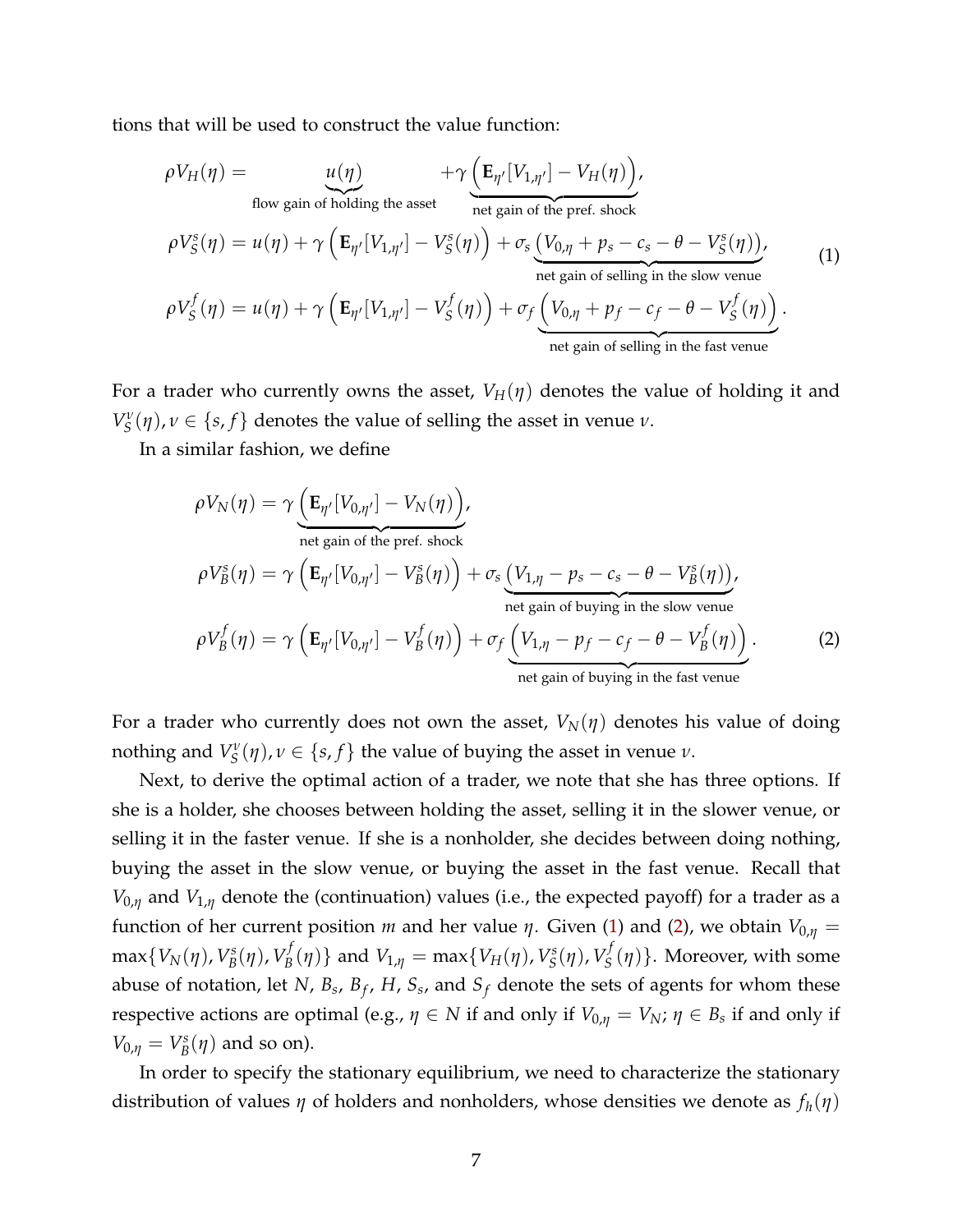and  $f_{nh}(\eta)$ . We now formally define the stationary equilibrium.

**Definition 1.** A stationary equilibrium consists of sets N, B<sub>s</sub>, B<sub>f</sub>, H, S<sub>s</sub>, and S<sub>f</sub>; prices  $p_s$  and *pf ; and f<sup>h</sup> and fnh such that:*

- $f_h(\eta) + f_{nh}(\eta) = f(\eta)$
- *Traders behave optimally*
- *Asset market clears:*

$$
\int_{\eta_l}^{\eta_h} f_h(\eta) d\eta = Z \tag{3}
$$

• *Fast venue clears:*

$$
\int_{B_f} f_{nh}(\eta) d\eta = \int_{S_f} f_h(\eta) d\eta \tag{4}
$$

• *Slow venue clears:*

$$
\int_{B_s} f_{nh}(\eta) d\eta = \int_{S_s} f_h(\eta) d\eta \tag{5}
$$

For the rest of the paper, we make the following normalization:

#### **Assumption 1.**  $\eta_l = 0$  *and*  $u(0) = 0$

We can now characterize the equilibrium. There are three main cases: *no trade*, where no trader buys or sells the asset; *market segmentation*, where both venues are active; and *no segmentation*, where only the slow (i.e., cheaper) venue is active. Intuitively, the first case is obtained when the transaction fees and tax are prohibitively high so that trading is never profitable, and the third case occurs when the speed advantage of the fast venue is small relative to the difference in transaction fees. In Theorem [1,](#page-8-0) we derive conditions under which each of these three cases occur and characterize the resulting equilibria.

Let us define the following function, which parameterizes the relative advantage the fast venue enjoys over the slow venue, as it will be useful in the theorem statement:

$$
g(\sigma_f, \sigma_s, c_s, c_f, \theta) = \frac{\sigma_f(\sigma_s + \gamma + \rho)(c_f + \theta) - \sigma_s(\sigma_f + \gamma + \rho)(c_s + \theta)}{\sigma_f - \sigma_s}.
$$
 (6)

The function *g* increases whenever the fast venue becomes better for the traders (when  $\sigma_f$  increases or  $c_f$  decreases) and decreases whenever the slow venue becomes better for the traders (when  $\sigma_s$  increases or  $c_s$  decreases).

<span id="page-8-0"></span>**Theorem 1.** For any  $c_s < c_f$ ,  $\sigma_s < \sigma_f$ ,  $\theta$ , Z,  $\gamma$ ,  $\rho$ , and u, the following hold.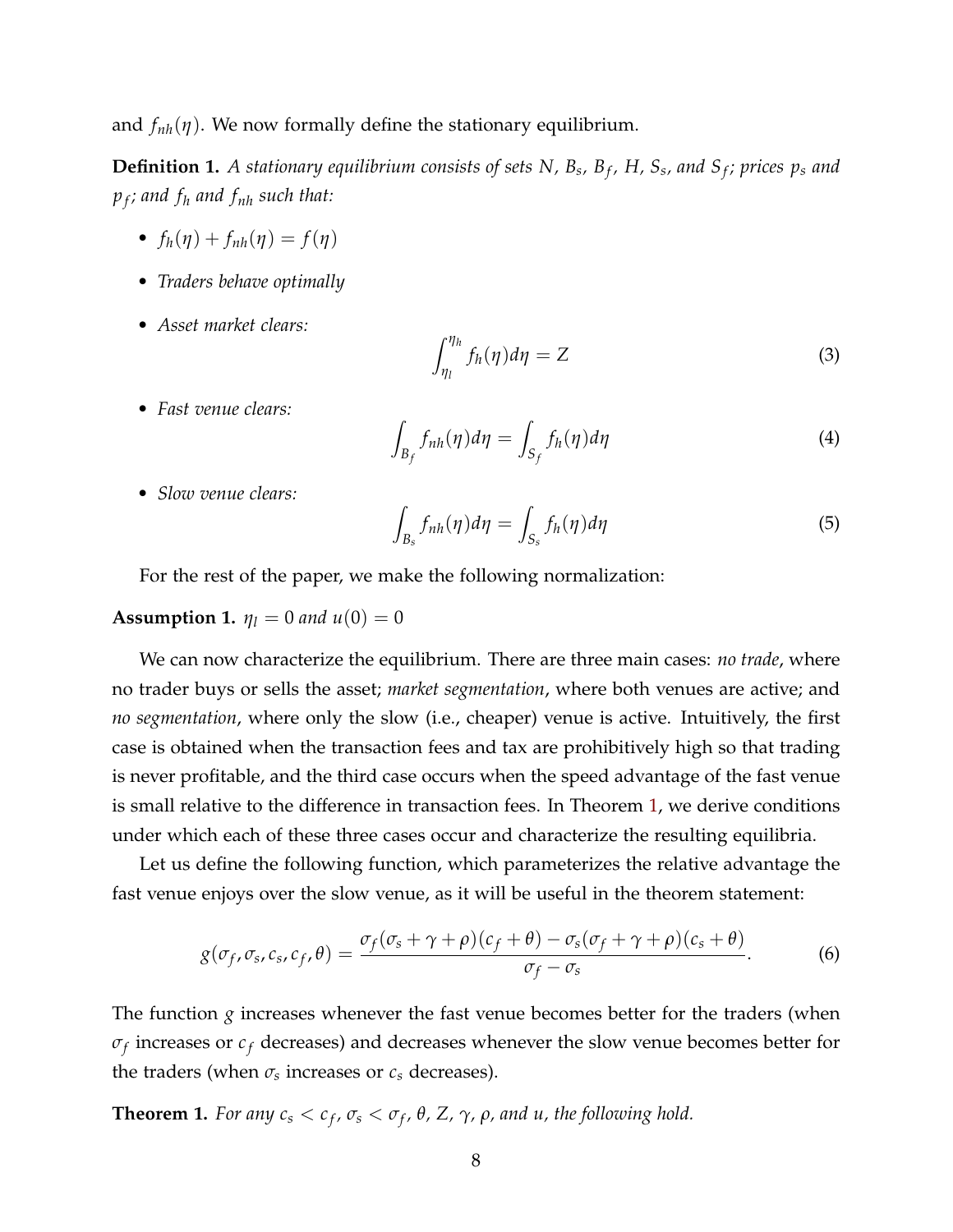- *(i)* **[No trade.**] If  $u(\eta_h) \leq 2(c_s + \theta)(\gamma + \rho)$ , then there is no equilibrium at which a positive *measure of traders trade.*
- *(ii)* [Market segmentation.] If  $u(\eta_h) > 2g(\sigma_f, \sigma_s, c_s, c_f, \theta)$ , then a positive measure of *traders trade in both venues. In particular, the traders' actions (depending on their value η) are uniquely characterized by the following intervals:*

$$
N = [\eta_1, \eta_1], B_s = [\eta_1, \eta_2], B_f = [\eta_2, \eta_h],
$$
  

$$
S_f = [\eta_1, \eta_3], S_s = [\eta_3, \eta_4], H = [\eta_4, \eta_h],
$$

*where the equilibrium cutoffs*  $\eta_1$ ,  $\eta_2$ ,  $\eta_3$ , and  $\eta_4$  satisfy  $\eta_1 < \eta_3 < \eta_4 < \eta_1 < \eta_2 < \eta_h$ *and are uniquely pinned down by the following equations:*

$$
(1 - Z)F(\eta_1) + ZF(\eta_4) = 1 - Z,
$$
\n(7)

$$
(1 - Z)F(\eta_2) + ZF(\eta_3) = 1 - Z,
$$
\n(8)

<span id="page-9-2"></span><span id="page-9-1"></span><span id="page-9-0"></span>
$$
u(\eta_1) - u(\eta_4) = 2(\gamma + \rho)(c_s + \theta), \qquad (9)
$$

$$
u(\eta_2) - u(\eta_3) = 2g(\sigma_f, \sigma_s, c_s, c_f, \theta). \tag{10}
$$

(iii) [No segmentation] If  $u(\eta_h) > 2(c_s + \theta)(\gamma + \rho)$  and  $u(\eta_h) \leq 2g(\sigma_f, \sigma_s, c_s, c_f, \theta)$ , then *there is no segmentation and traders only trade in the slow venue. The equilibrium is characterized by cutoffs*  $\eta_1 = \eta_3 < \eta_4 < \eta_1 < \eta_2 = \eta_h$ *, where* 

$$
N = [\eta_1, \eta_1], B_s = [\eta_1, \eta_h], S_s = [\eta_1, \eta_4], H = [\eta_4, \eta_h],
$$

*and the cutoffs η*<sup>1</sup> *and η*<sup>4</sup> *are uniquely pinned down by*

$$
(1 - Z)F(\eta_1) + ZF(\eta_4) = 1 - Z,
$$
\n(11)

$$
\frac{u(\eta_1) - u(\eta_4)}{\gamma + \rho} = 2(c_s + \theta). \tag{12}
$$

The theorem characterizes the cutoffs in terms of  $u(\eta_h)$ . Figure [1](#page-10-0) illustrates a segmented market.

Theorem [1](#page-8-0) is the building block for our analysis. Before we proceed with the analysis, we discuss the conditions that give rise to the three main cases. Note that

$$
u(\eta_h) = u(\eta_h) - u(0) = (V_H(\eta_h) - V_H(0)) \cdot (\gamma + \rho).
$$
 (13)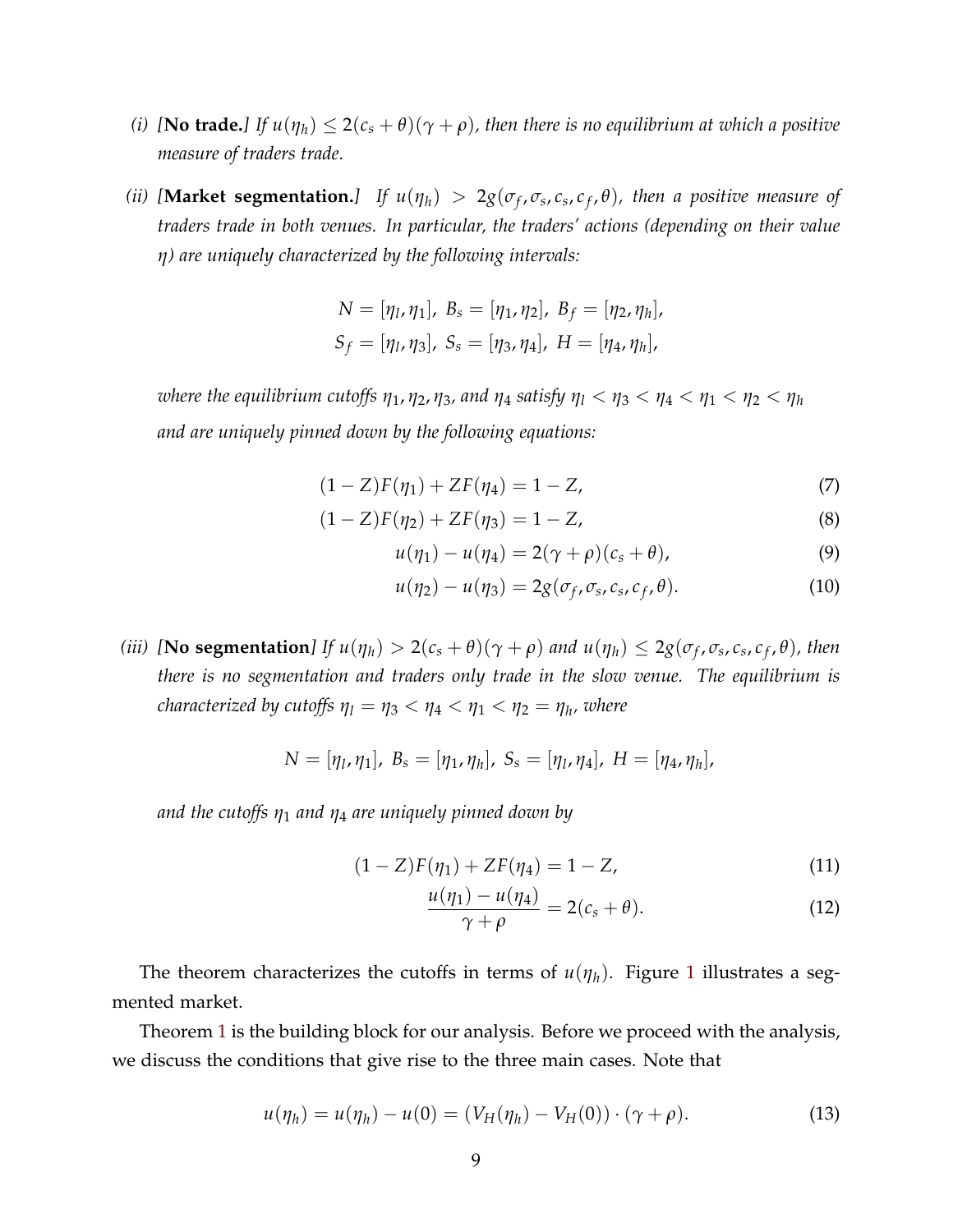<span id="page-10-0"></span>

Figure 1: Threshold values in Theorem [1.](#page-8-0) The symbols *S<sup>f</sup>* and *S<sup>s</sup>* denote types who will sell in the fast and slow venue, respectively;  $B_f$  and  $B_s$  are those who will buy in the fast and slow venue, respectively. Types in *N* will not buy, and types in *H* will hold.

This quantity corresponds to the value of a transaction between traders with values *η<sup>h</sup>* and 0. Thus, *u*(*ηh*) is a measure of the maximum value of a transaction, obtained when a trader with the highest possible valuation *η<sup>h</sup>* buys from a trader with the lowest possible valuation  $\eta_l = 0$ . Intuitively, if the slow venue is too costly for traders with types  $\eta_h$ and 0 to trade, then it is also the case for all other traders, and there is no trade in any equilibria. In particular, whenever  $2(\gamma + \rho)(c_s + \theta) \geq u(\eta_h)$ , the trading fee is very high compared to the flow payoff of the asset and no trader is willing to trade. It is instructive to express the above condition as

$$
2(c_s + \theta) > V_H(\eta_h) - V_H(0). \tag{14}
$$

In this form, the equation simply says that the total transaction cost (fees and tax) is higher than the value of the most profitable transaction, so there exists no price that makes a positive measure of traders on both sides of the market willing to trade.

In addition, whenever there is trade, the slow venue is always active. The reason behind this observation is simple: whenever a trader is indifferent between trading fast and holding (or doing nothing), she breaks even when the trade happens. However, as the slow venue is cheaper than the fast venue, if that trader trades in the slow venue, she pays a lower transaction fee and, thus, strictly prefers that outcome to trading in the fast venue or holding/doing nothing. Recall that there is positive trading in the fast venue whenever the following condition holds:

$$
(\gamma + \rho)(V_H(\eta_h) - V_H(0)) > 2g(\sigma_f, \sigma_s, c_s, c_f, \theta). \tag{15}
$$

As  $c_f > c_s$ , the numerator is always positive and bounded away from zero, while the denominator goes to zero as the speed difference between the venues vanishes. Thus,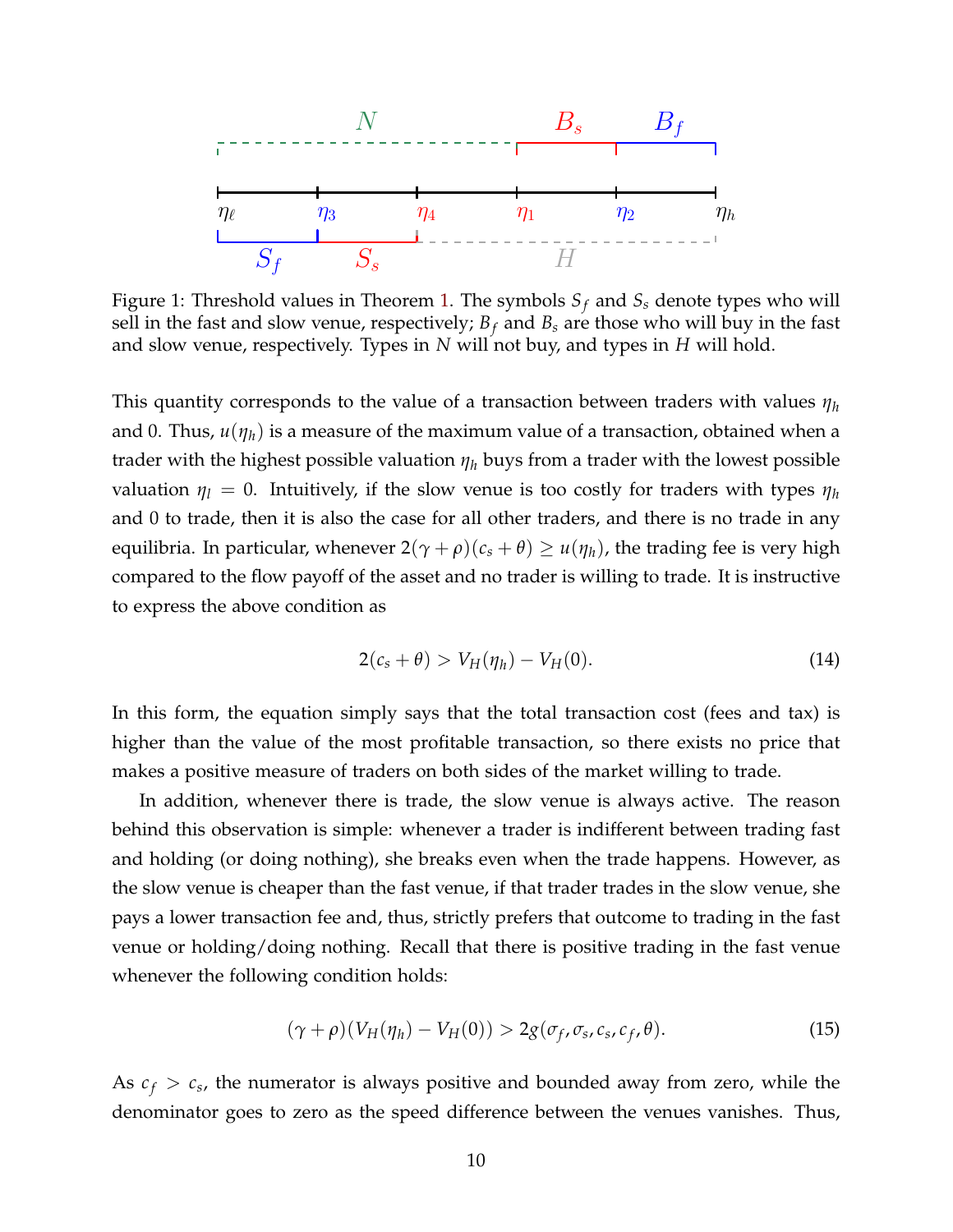the existence of trading in the fast venue depends on the speed advantage of the fast venue and the difference in transaction fees.

Equation [9](#page-9-0) shows the trade-off between trading in the slow venue versus no trading. Rewriting that equation, we obtain  $V_H(\eta_1) - V_H(\eta_4) = 2(c_s + \theta)$ , which relates the value of a transaction between the closest buyer and seller values of *η* for traders in the slow venue. Intuitively, the value of a transaction between these two types must be equal to the total transaction cost in equilibrium.

Theorem [1](#page-8-0) characterizes  $\{\eta_i\}_{i=1,\dots,4}$  in terms of  $\sigma_f$   $\sigma_s$ ,  $c_f$ , and  $c_s$ . We suppress the dependence of  $\eta_i(\sigma_f, \sigma_s, c_f, c_s)$  on these parameters to simplify the notation in the rest of the paper.

### **2.2 Market Structure**

In this section, we discuss how the equilibrium market structure changes as a function of the model parameters; here, the term "market structure" refers to the state of market segmentation (i.e., which of the three cases in Theorem [1](#page-8-0) is active) and the corresponding cutoff thresholds as defined in Theorem [1.](#page-8-0)

#### **2.2.1 Illustration of the market structure**

For an example set of parameters, the typical thresholds behave as in Figure [2,](#page-12-0) where we plot the four thresholds as a function of a *θ*.

With  $\eta_l = 0$  and  $\eta_h = 1$ , the types  $\eta \in [0, \eta_3] \cup [\eta_2, 1]$  trade in the fast venue. In other words, when  $\eta_3 > 0$  and  $\eta_2 < 1$ , the market is segmented. This is the case in Figure [2](#page-12-0) when the tax *θ* is less than 1 (approximately). Once the tax is sufficiently high, the market is no longer segmented: all traders use only the slow venue. Therefore, we obtain a "corner solution" for the thresholds:  $\eta_3 = 0$  and  $\eta_2 = 1$ , and the fast venue disappears. When the tax is even higher, the no-trade condition in Theorem [2](#page-12-0) obtains and no traders engage in any trading. In Figure [2,](#page-12-0) we see that even the slow venue thresholds hit their corner solutions (i.e., when  $\theta \geq 2.3$  in the figure). Thus, the figure showcases all three cases of Theorem [1.](#page-8-0)

#### **2.2.2 Comparative statics of the market structure**

In Figure [2,](#page-12-0) we illustrated how the market structure changes as *θ* (the external "tax") increases. In general, the relevant exogenous parameters in Theorem [1](#page-8-0) are (in addition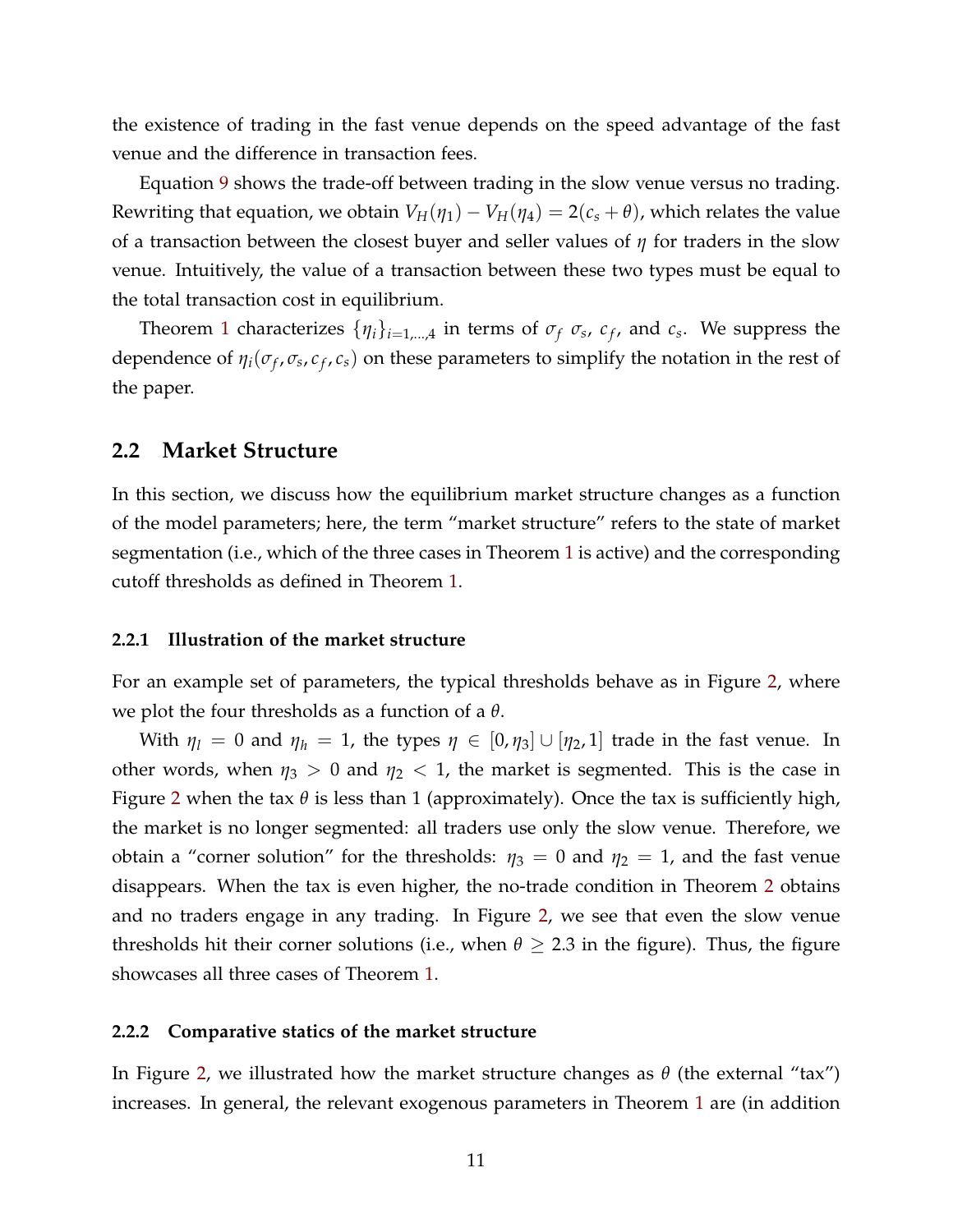<span id="page-12-0"></span>

Figure 2: Type thresholds *η*1, . . . , *η*<sup>4</sup> as in Theorem [1](#page-8-0) as a function of the tax parameter *θ*. Here  $\eta$  is uniformly distributed on [0, 1] and the utility function  $u(\eta) = \eta$  is linear. The other parameters are  $Z = \frac{1}{2}$ ;  $\rho = \gamma = 0.1$ ;  $c_s = 0.1$  and  $\sigma_s = 1$ ; and  $c_f = 0.3$  and  $\sigma_f = 10$ .

to *θ*) the transaction fees  $c_s$  and  $c_f$  and the speeds  $\sigma_s$  and  $\sigma_f$ . Figure [3](#page-13-0) illustrates the type thresholds as a function of these parameters.

The behavior of the market structure with respect to each of the parameters is intuitive. Take, for example, the slow-venue transaction fee  $c_s$ ; as it increases (and holding all other parameters constant), the slow venue becomes less attractive and the fast venue more attractive. When *c<sup>s</sup>* is low enough, there is no segmentation because the fast venue is simply too expensive. Note that this results holds even when the speed offered by the fast venue is overwhelmingly large; according to Theorem [1,](#page-8-0) segmentation only occurs when

$$
u(\eta_h) = u(1) > 2g(\sigma_f, \sigma_s, c_s, c_f, \theta).
$$
\n(16)

Holding all parameters constant (say, with  $\sigma_s = 1$ ) and taking  $\sigma_f \rightarrow \infty$ , the expression on the right-hand side approaches  $c_f - c_s$ . Market segmentation does not occur if  $c_f - c_s$  is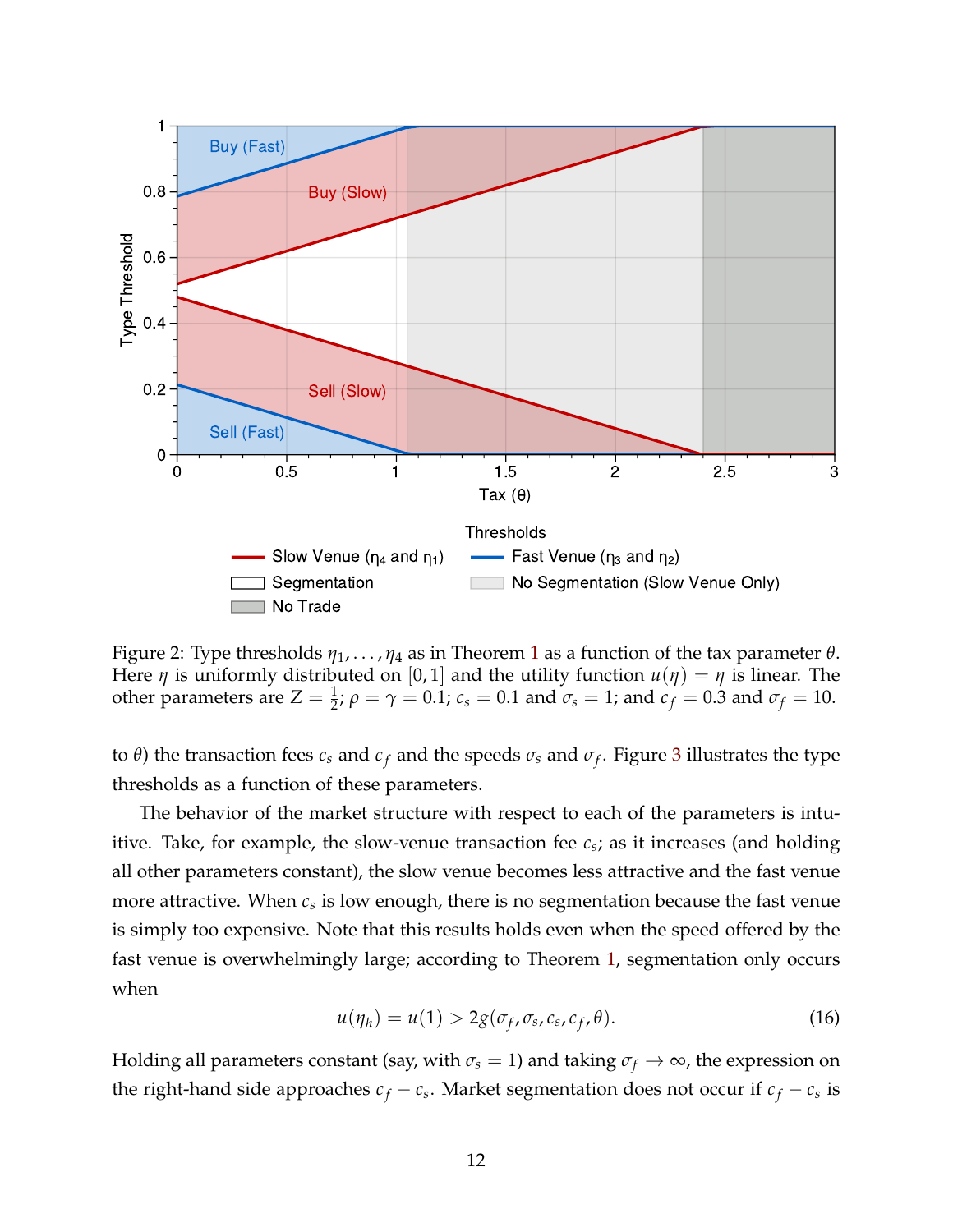<span id="page-13-0"></span>

Figure 3: Comparative statics for Theorem [1.](#page-8-0) The type thresholds (*y*-axis) are plotted as a function of changing a single parameter at a time (*x*-axis); the parameters of interest are the transaction fees and speed offered by the slow and fast venues. Figure [2](#page-12-0) presents an analogous plot for  $\theta$ . As usual, the thresholds are ordered:  $\eta_3 < \eta_4 < \eta_1 < \eta_2$ . Thresholds for the the fast venue are in blue, and those for the slow venue are in red.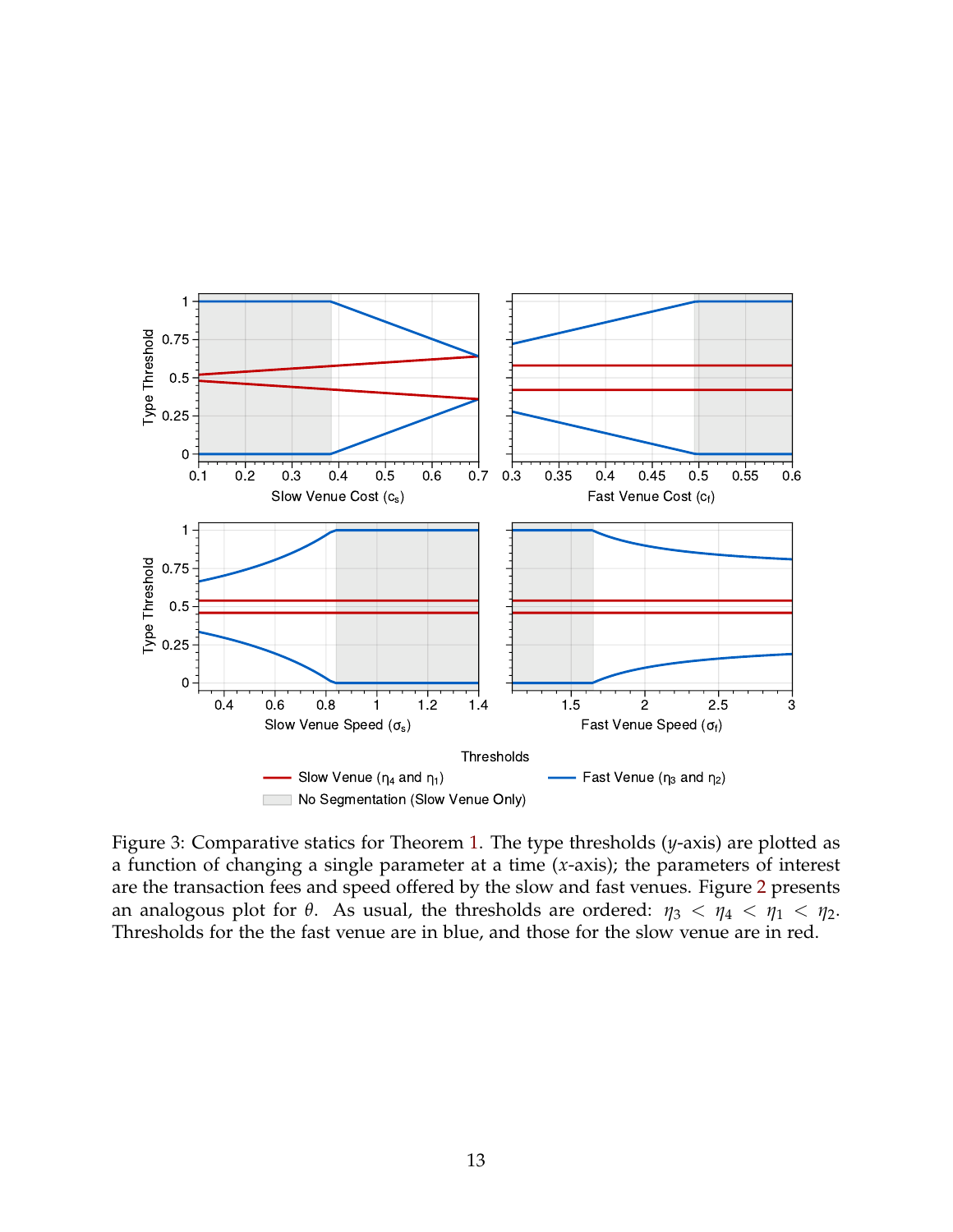large, no matter how large the speed advantage. This finding is illustrated in the top left panel of Figure [3,](#page-13-0) where  $\sigma_f = 10$  and  $\sigma_s = 1$ . As  $c_s$  increases, we see that an increasingly smaller set of types trade in the slow venue, as expected. Once *c<sup>s</sup>* is large enough, the fast venue is competitive enough that the "extreme types" (i.e., holders whose types *η* are close to zero or nonholders whose types are close to one) leave the slow venue and begin trading in the fast venue. As  $c_s$  increases past this threshold, more and more types begin trading in the fast venue, and at the limit  $c_s = c_f$ , the slow venue disappears and all trading occur in the fast venue. In terms of the thresholds, this corner case corresponds to  $\eta_3 = \eta_4$  and  $\eta_1 = \eta_2$ , as depicted in the right edge of the top-left panel of Figure [3.](#page-13-0)

The behavior of the thresholds as the fast-venue transaction fee  $c_f$  changes is also intuitive; as  $c_f$  increases, fewer types trade in the fast venue (i.e.,  $\eta_3$  decreases and  $\eta_2$ increases). When the fee is sufficiently high, all traders use the slow venue and the market no longer exhibits segmentation. In contrast to changing  $c_s$ , changing  $c_f$  does not affect the cutoffs for types of traders who engage in the slow venue. Intuitively, the reason is that traders who are on the cutoff are actually indifferent between trading in the slow venue versus not trading at all: the alternative option of trading in the fast venue is not being considered since transaction fee concerns dominate speed concerns. Therefore, these traders remain marginal even as conditions in the fast venue change. On the other hand, there are no marginal traders who are not affected by a change in the slow venue transaction fee: if  $c_s$  increases, the scale is tipped in favor of the fast venue for marginal traders between the fast and slow venues. similarly, the scale is tipped in favor of not trading for marginal traders between trading slowly and not trading.

Finally, increasing the slow-venue speed has a similar effect as increasing the fastvenue transaction fee in that the fast venue becomes less attractive. Interestingly, the thresholds for marginal traders using the slow venue do not change: intuitively, they care only about the cost of trading, as explained above. Increasing the speed of the fast venue has the opposite effect, though we see that it exhibits *diminishing returns* in that even an infinite speed advantage will not allow the fast venue to capture certain types of traders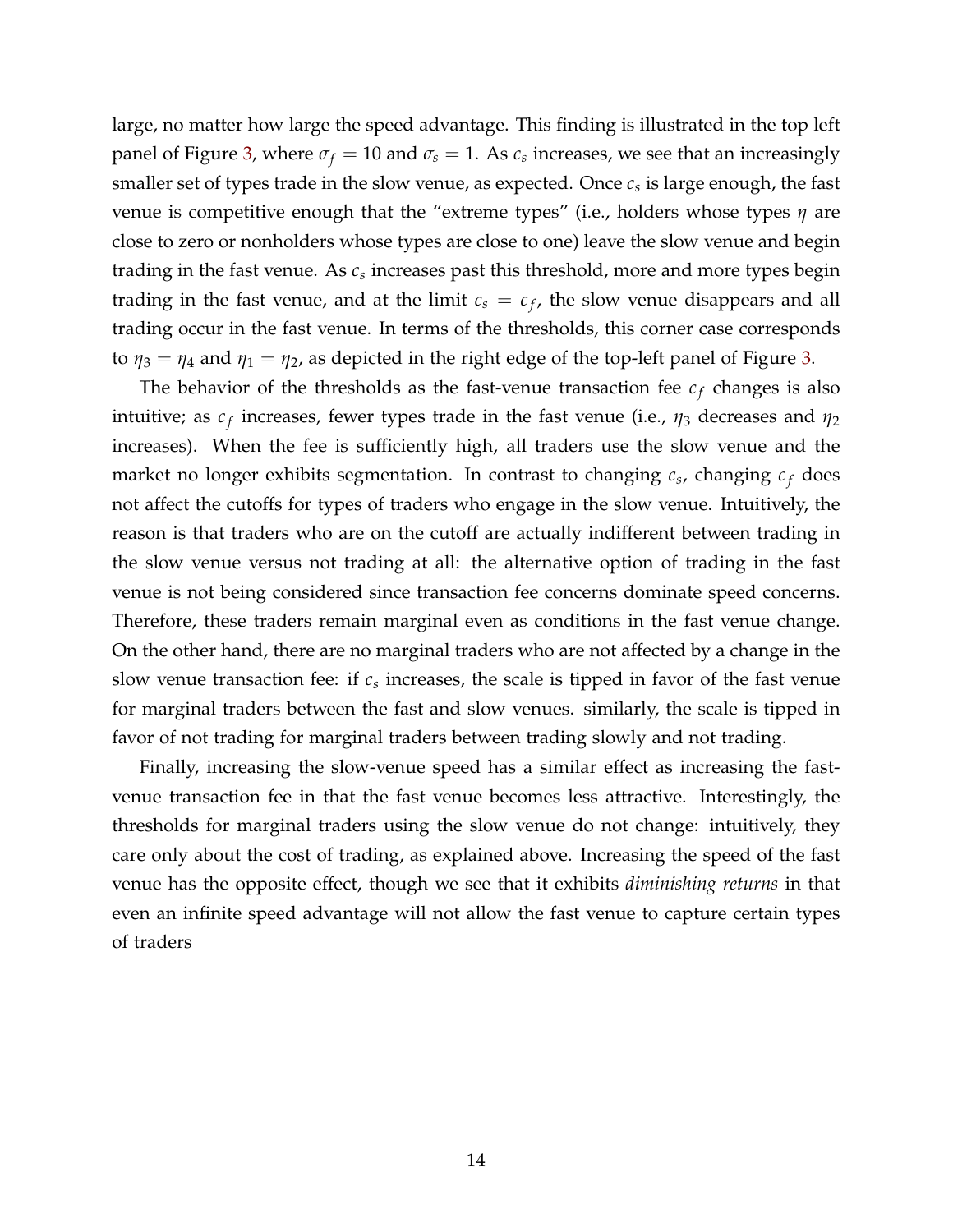### <span id="page-15-1"></span>**2.3 Trading Volume**

In this section, we characterize the trading volume for a given market structure. The measure of traders in each venue is given by the following equations:

<span id="page-15-3"></span>
$$
m_f(\sigma_s, \sigma_f, c_s, c_f, \theta) = \int_{\eta_l}^{\eta_3} f_h(\eta) d\eta + \int_{\eta_2}^{\eta_h} f_{nh}(\eta) d\eta
$$
  
=  $F(\eta_3) \frac{\gamma Z}{\gamma + \sigma_f} + (1 - F(\eta_2)) \frac{\gamma (1 - Z)}{\gamma + \sigma_f}$  (17)

and

<span id="page-15-4"></span>
$$
m_s(\sigma_s, \sigma_f, c_s, c_f, \theta) = \int_{\eta_3}^{\eta_4} f_h(\eta) d\eta + \int_{\eta_1}^{\eta_2} f_{nh}(\eta) d\eta
$$
  
=  $(F(\eta_4) - F(\eta_3)) \frac{\gamma Z}{\gamma + \sigma_s} + (F(\eta_2) - F(\eta_1)) \frac{\gamma (1 - Z)}{\gamma + \sigma_s}.$  (18)

The **trading volume** in the slow and fast venues is given by  $TV_s = \sigma_s m_s$  and  $TV_f =$  $\sigma_f m_f$ , respectively. We define the total trading volume as  $TV = TV_s + TV_f$ . The follow-ing proposition shows how trading volume in venues depends on prices and speeds.<sup>[7](#page-15-2)</sup>

<span id="page-15-0"></span>**Proposition 1.** *The trading volume in the fast venue is increasing in c<sup>s</sup>* , *σ<sup>f</sup> and is decreasing in*  $c_f$ , $\sigma_s$ , $θ$ . The trading volume in the slow venue is increasing in  $c_f$ , $\sigma_s$  and is decreasing in  $c_s$ , $\sigma_f$ . *The total trading volume is decreasing in θ.*

As expected, the trading volume in a venue is increasing in the trading speed of that venue and the transaction fee of the other venue, while it is decreasing in the trading speed of the other venue and the transaction fee of that venue. Increasing the transaction fee reduces the trading volume while increasing the fee charged per transaction, which is the main trade-off for the firms when they compete on fees. In the next section, we allow firms to compete by setting  $c_s$  and  $c_f$  to maximize their revenues and analyze the effect that competition has on trading volume.

#### **2.3.1 Illustrations**

We illustrate the results of Proposition [1](#page-15-0) in Figures [4,](#page-16-0) [5,](#page-17-0) and [6.](#page-18-1) Figure [4](#page-16-0) plots the trading volumes in the two venues as the transaction fees in the venues change. The results confirm part of the statement in the proposition. The figure also reveals that (at least for

<span id="page-15-2"></span> ${}^{7}$ A full set of comparative statics of cutoffs and measures of traders is provided in the appendix.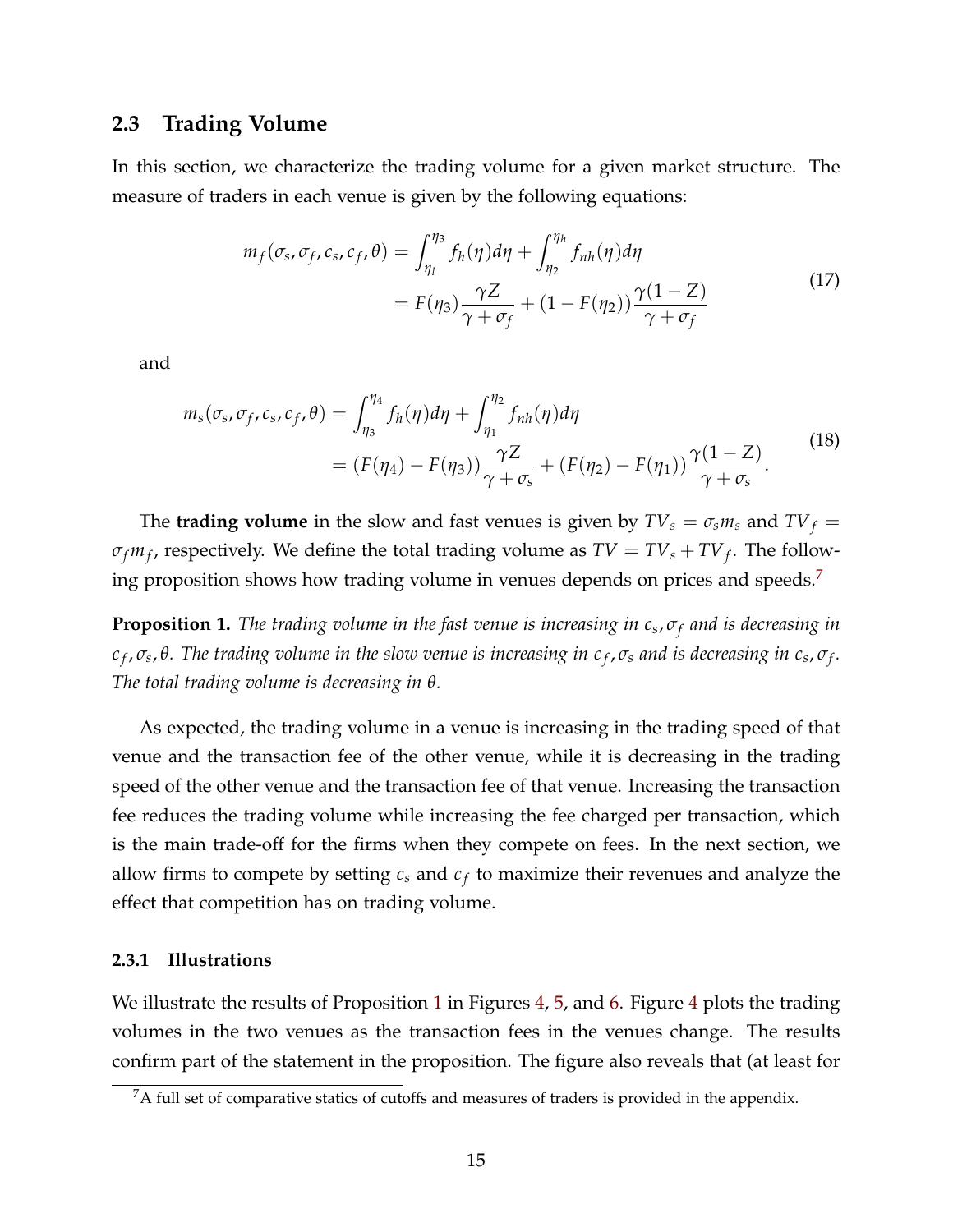<span id="page-16-0"></span>

Figure 4: Trading volume in the two venues as a function of transaction fees  $c_s$  and  $c_f$ with  $\eta \sim$  Unif[0, 1] and  $u(\eta) = \eta$ . The gray regions indicate cost regimes in which only the slow venue is active. The primary driver of the trading volume in either venue is whether the fees exceed the threshold values needed for segmentation.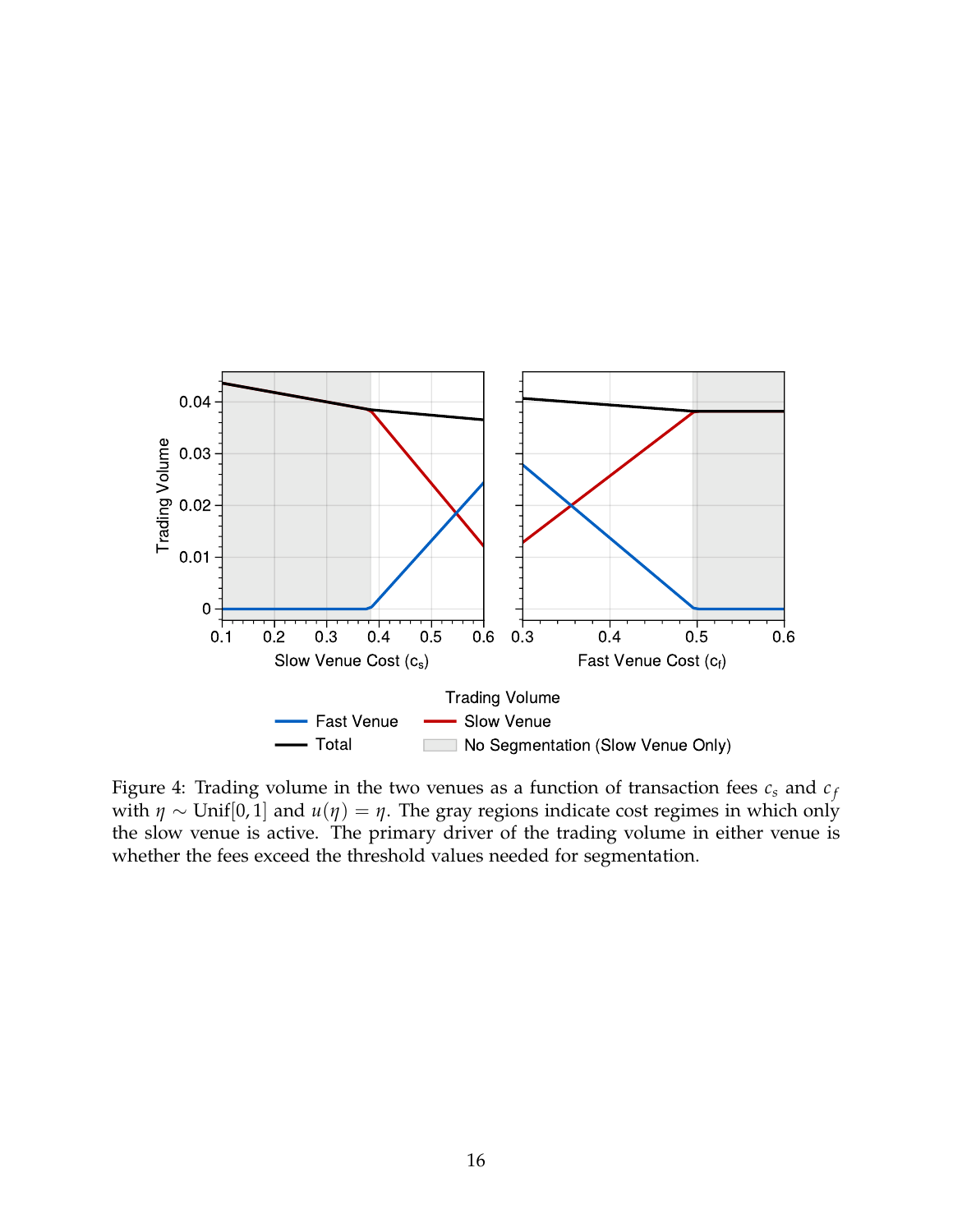<span id="page-17-0"></span>

Figure 5: Trading volume as a function of the tax *θ* with *η* ∼ Unif[0, 1] and *u*(*η*) = *η*.. The gray region indicates the threshold above which only the slow venue is active. For our linear model, increasing *θ* has a *layered* effect: as *θ* increases, traders from the fast venue switch to the slow venue until the fast venue is inactive. From that point, further increases drive traders away from the slow venue, becoming nontraders.

this set of functional parameters), total trading volume decreases in the slow venue fee *cs* ; in other words, the increase in trading volume in the fast venue does not compensate for the loss in the slow trading venue.

This result is somewhat surprising: if it were the case that traders simply migrated from the slow to the fast venue as fees goes up, then total trading volume would increase due to the net increase in speed (i.e., recall that trading volume is speed times the measure of traders). We know, however, that this is not the case, as the top left panel of Figure [3](#page-13-0) shows that increasing *c<sup>s</sup>* will induce some traders to stop trading. Figure [4](#page-16-0) shows that the effect carries over even when taking trading speed into account: total trading volume decreases.

The behavior is similar when we change the fast venue fee. Note, however, that after trading in the fast venue ceases, increasing  $c_f$  has no more effect on the market structure, such that  $\partial TV / \partial c_f = 0$  for sufficiently large  $c_f$ .

Next, consider the effect of increasing the tax *θ*, as shown in Figure [5;](#page-17-0) as predicted, it is decreasing. When  $\theta$  is so low that both venues are active (see Theorem [1\)](#page-8-0), increasing *θ* will only decrease trading volume in the fast venue while keeping the slow venue trading volume constant. Note that the set of types trading in either venue decreases per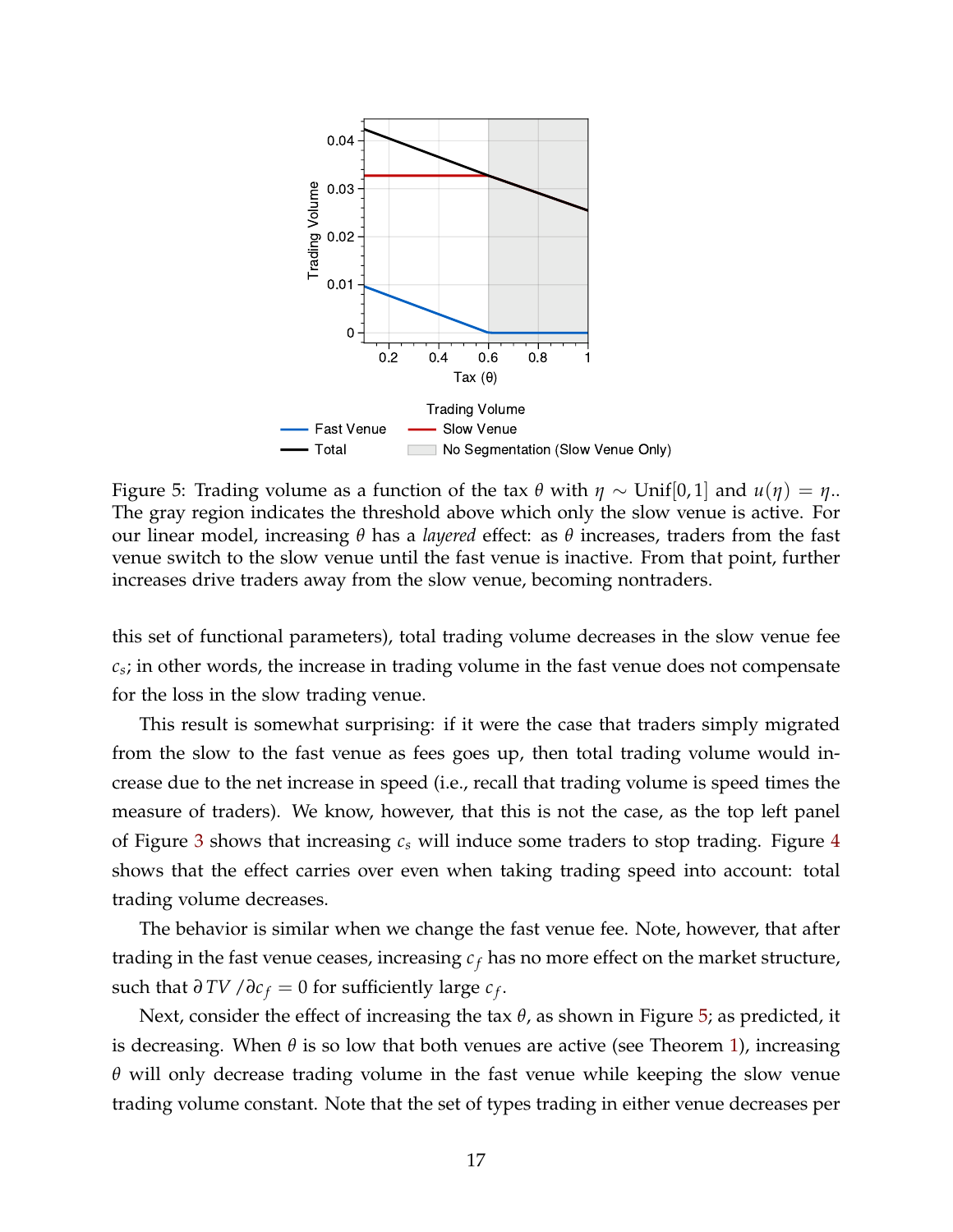<span id="page-18-1"></span>

Figure 6: Trading volume as a function of venue speed with  $\eta \sim \text{Unif}[0,1]$  and  $u(\eta) = \eta$ .. The gray region indicates the thresholds beyond which only the slow venue is active.

Figure [2;](#page-12-0) the interpretation is that the inflow of traders from the fast to the slow venue exactly balances out the flow out of the slow venue (flow being measured by speed times the measure of traders). Only when the tax is high enough and trading ceases in the fast venue does the trading volume in the slow venue begin to decrease, as there is no inflow to make up for the outflow of traders.

The final set of figures (see Figure [6\)](#page-18-1) show the effect of increasing venue speed (*σ<sup>s</sup>* and *σ<sup>f</sup>* ). It agrees with the proposition that, e.g., *∂ TV<sup>s</sup>* /*∂σ<sup>s</sup>* > 0, and likewise for the other partial derivatives. Note, however, that total trading volume is always increasing in the venue speed.<sup>[8](#page-18-2)</sup> Intuitively, better *technology* (i.e., faster speeds) induces more trading; the results in the next section characterize this behavior in greater detail.

### <span id="page-18-0"></span>**2.4 Fee Competition: Improvement versus Differentiation**

Having characterized trading volume, we next analyze the competition between the two venues, starting with transaction fees. The revenues of the fast and slow venues for a

<span id="page-18-2"></span> ${}^{8}$ If  $\sigma_f$  is sufficiently small, then increasing  $\sigma_f$  by a small enough amount will not affect the market structure, in which case  $\frac{\partial TV_s}{\partial \sigma_f} = \frac{\partial TV_f}{\partial \sigma_f} = 0$ .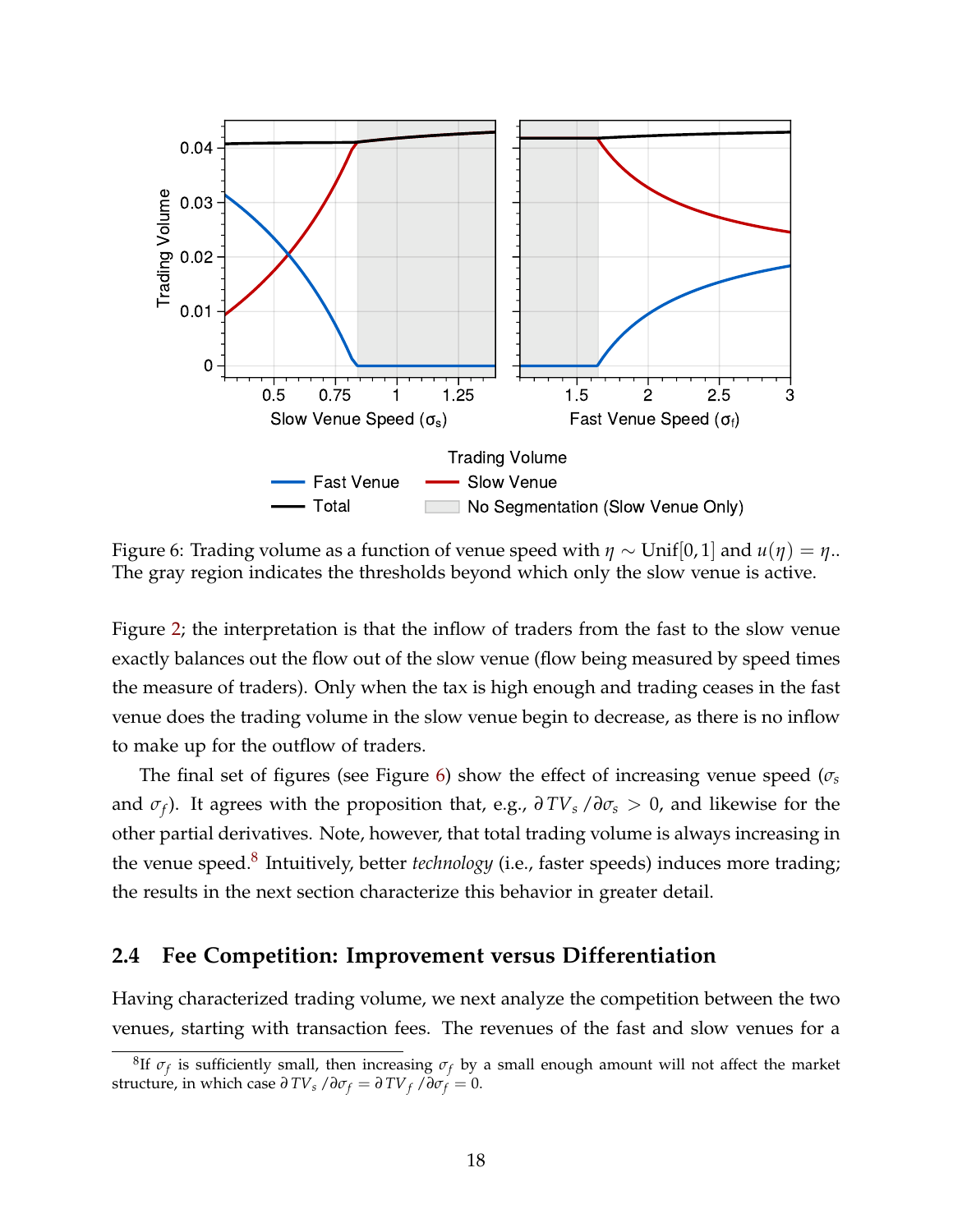specific transaction fee are given by the following expressions:

$$
R_f(\sigma_f, c_f, \sigma_s, c_s) = \sigma_f m_f(\sigma_s, \sigma_f, c_s, c_f) c_f \tag{19}
$$

$$
R_s(\sigma_f, c_f, \sigma_s, c_s) = \sigma_s m_s(\sigma_s, \sigma_f, c_s, c_f)c_s.
$$
 (20)

For the rest of the paper, we make the following two assumptions, the first to keep the analysis tractable, and the second to guarantee that the tax imposed by government (or external party) is not so high as to prohibit trading *a priori*.

**Assumption 2.**  $u(\eta) = a\eta$ , where we refer to a as the marginal utility.

<span id="page-19-1"></span>**Assumption 3.**  $a > 2\theta(\gamma + \rho)$ 

An equilibrium is a set of fees  $c_s^*, c_f^*$  $f$  such that  $c_s^* \in \argmax_{c_s} R_s(\sigma_f, c_f^*)$  $\left( \begin{array}{c} \n f \\ \n f \n \end{array} \right)$  *c*<sub> $\circ$ </sub>  $\circ$   $f \in$  $\arg \max_{c_f} R_f(\sigma_f, c_f, \sigma_s, c_s^*)$ . For the rest of the paper, we also assume the following to make the analysis tractable:

**Assumption 4.** *F is uniform over* [0, 1]*.*

The following proposition characterizes the equilibrium prices of two competing venues.

<span id="page-19-0"></span>**Proposition 2.** *There exists a unique equilibrium. The fees in the fast and slow markets are given by*

$$
c_f^*(\sigma_f, \sigma_s) = (a - 2\theta(\gamma + \rho)) \frac{\sigma_f - \sigma_s}{(4\sigma_f - \sigma_s)(\gamma + \rho) + 3\sigma_f \sigma_s}
$$
(21)

$$
c_s^*(\sigma_f, \sigma_s) = \frac{c_f^*}{2}.
$$
\n(22)

*Consequently,*

$$
\lim_{|\sigma_s-\sigma_f|\to 0}c_s^*(\sigma_f,\sigma_s)=\lim_{|\sigma_s-\sigma_f|\to 0}c_f^*(\sigma_f,\sigma_s)=0.
$$

Proposition [2](#page-19-0) characterizes how the venues compete to attract traders. The slower venue always undercuts the fast venue, as otherwise no trader would choose it and the venue would make zero revenue. The slow venue attracts speed-insensitive traders, while the fast venue sets a higher transaction fee and attracts speed-sensitive traders. More precisely, for any fixed set of exogenous parameters  $Z$ ,  $\gamma$ ,  $\rho$ , and  $\theta$ , the fees  $c_s^*$ and *c* ∗  $f_f^*$  induced by any pair of speeds  $0 < \sigma_s < \sigma_f$  will lead to a segmented market. In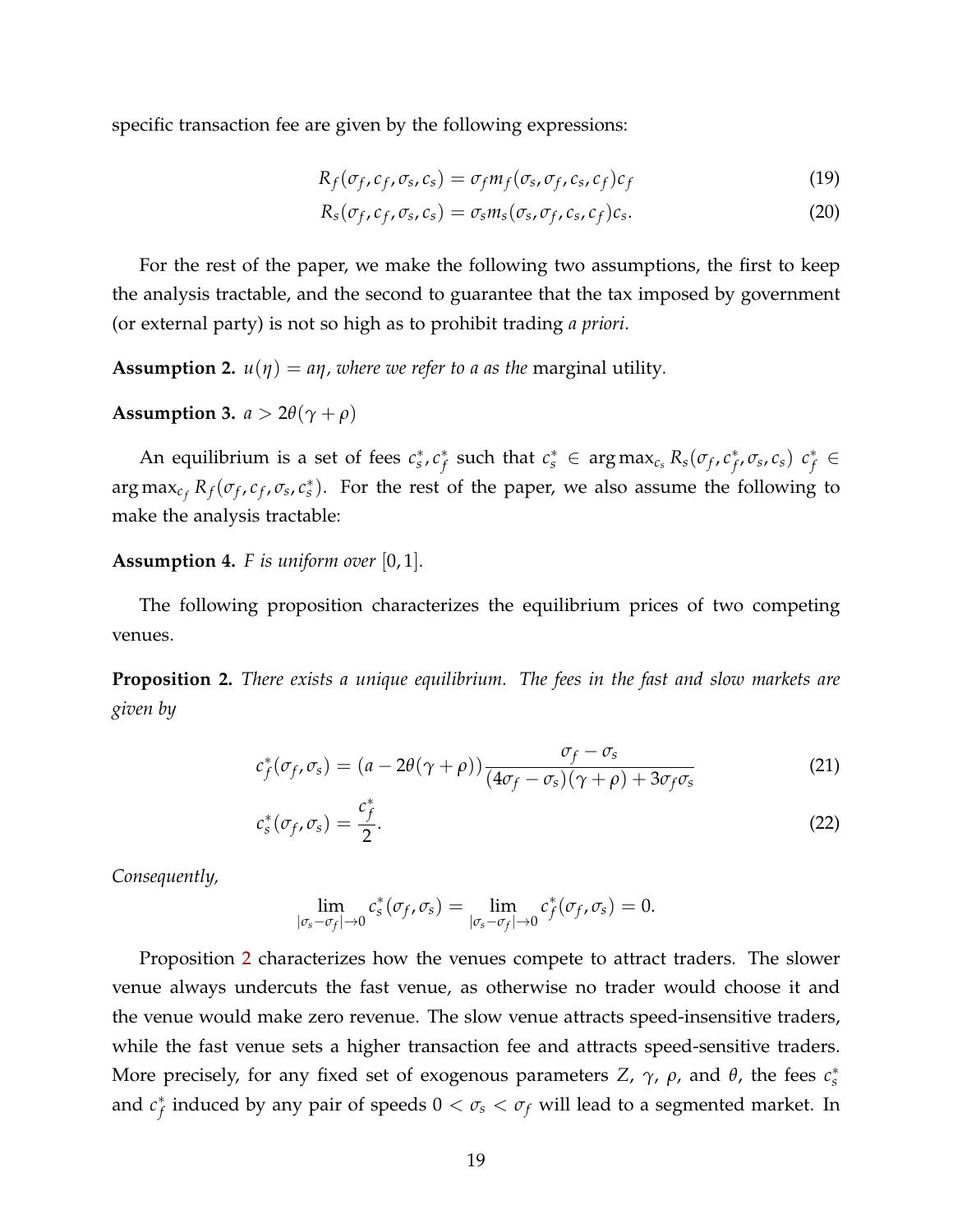<span id="page-20-1"></span>

Figure 7: Optimal transaction fees (cost) as a function of venue speeds.

other words, the segmentation condition in Theorem [1](#page-8-0) is satisfied *a posteriori* when the costs are optimally chosen given the other parameters. This captures the obvious fact that when costs are endogenous, the venues would never set uncompetitive fees—hence, both venues are active.

**Corollary 1.** *Fix parameters*  $Z \in (0,1)$ *,*  $\gamma > 0$ *,*  $\rho > 0$ *, and*  $\theta \ge 0$ *. For any pairs of venue speeds satisfying* 0 < *σ<sup>s</sup>* < *σ<sup>f</sup> , the segmentation condition*

$$
a = u(\eta_h) = u(1) > 2g(\sigma_f, \sigma_s, c_s^*, c_f^*, \theta)
$$
\n(23)

*is satisfied, where*  $c_s^*$  *and*  $c_f^*$  *are given by Proposition [2.](#page-19-0)* 

The following proposition shows how competition is affected by the speed of each venue.

# <span id="page-20-0"></span>**Proposition 3.** *Transaction fees*  $c_s^*$  *and*  $c_f^*$  *are increasing in*  $\sigma_f$  *and decreasing in*  $\sigma_s$ *.*

This result shows the importance of differentiation. When the fast venue becomes faster, the level of differentiation between the venues increases and the effect of competition decreases. This results in higher fees across venues. Conversely, when the slow venue becomes faster, the differentiation between the venues decreases and the effect of competition increases, which results in lower fees. As  $\sigma_s \rightarrow \sigma_f$ , i.e., the venues become similar, the effect of Bertrand competition drives down the transaction fees; hence, revenues go to zero.

The results above are illustrated in Figure [7,](#page-20-1) where  $c_s^*$  and  $c_f^*$ *f* are plotted as functions of  $\sigma_s$  and  $\sigma_f$ . The left panel uses  $\sigma_s = 1$  and moves  $\sigma_f$  to a very large value to visualize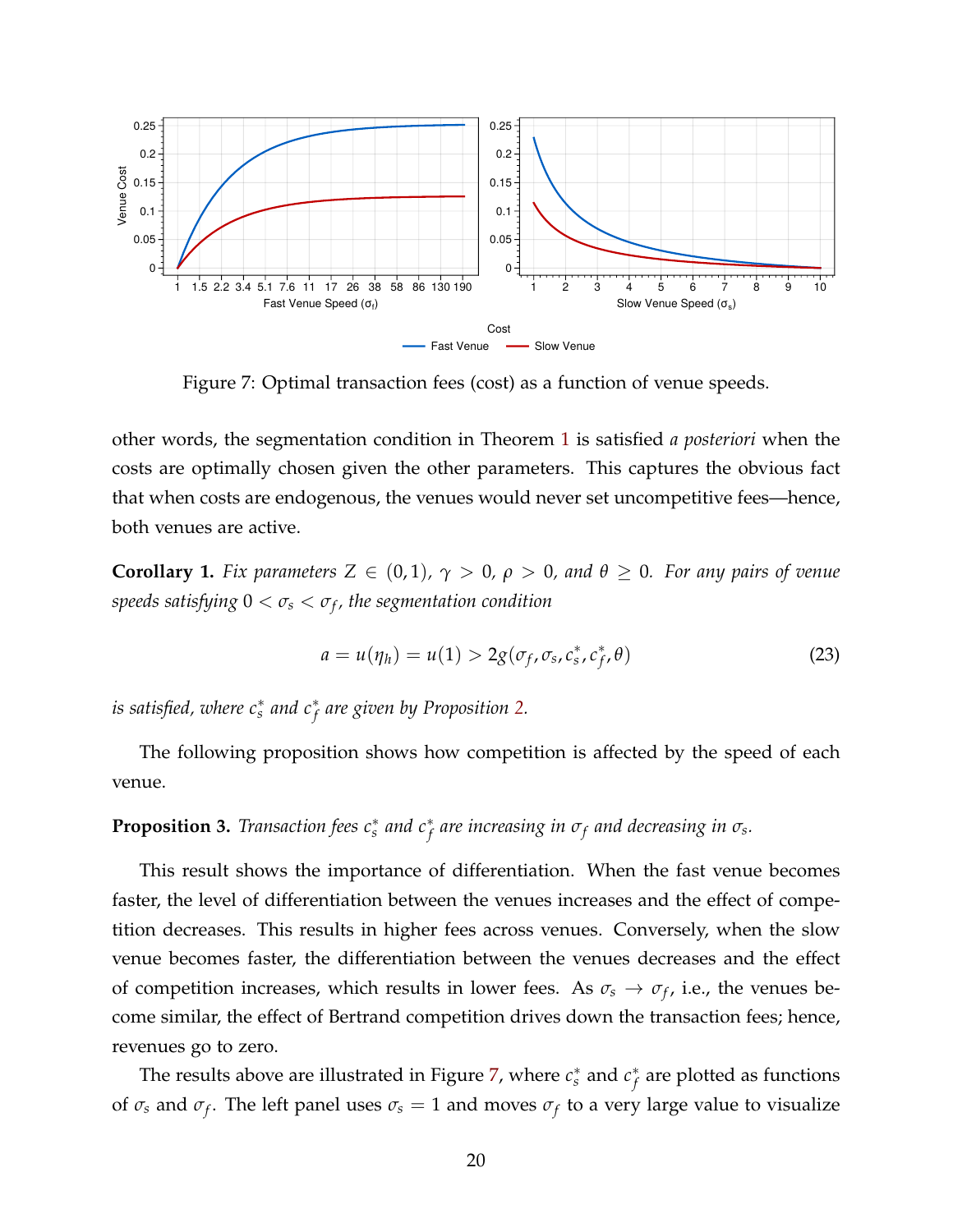the behavior when  $\sigma_f \to \infty$ . As in Proposition [2,](#page-19-0) the transaction fees are driven to zero as *σ<sup>s</sup>* approaches *σ<sup>f</sup>* . Moreover, the function *c* ∗  $f$ <sup>\*</sup> (and hence  $c_s^*$ ) is concave in  $\sigma_f$ : increasing *σ<sup>f</sup>* has diminishing effects on the optimal fee. The intuitive explanation is that that *σ<sup>f</sup>* itself has *diminishing effects* on the market structure as  $\sigma_f \rightarrow \infty$ , giving us

$$
\lim_{\sigma_f \to \infty} c_f^*(\sigma_f, \sigma_s = 1) = \frac{a - 2\theta(\gamma + \rho)}{4(\gamma + \rho) + 3}.
$$
\n(24)

For the same reason, fees are convex (decreasing) in the slow venue speed *σ<sup>s</sup>* .

Another interesting implication is that traders with different valuations are affected differently by the changes in speeds. For example, an increase in  $\sigma_s$  reduces the transaction fees, making everyone better off. On the other hand, an increase in  $\sigma_f$  increases the transaction fees and makes everyone except the traders with the most extreme valuations worse off.

Lastly, we analyze the effect of speed on trading volume. Our fourth proposition shows the effect of the speed of the slow venue.

### <span id="page-21-0"></span>**Proposition 4.** *The trading volume in both venues is increasing in σ<sup>s</sup> .*

Increasing  $\sigma_s$  has two effects. First, for given choices of traders, it increases the trading speed in slow venue, which increases trading volume ( the *improvement channel*). Second, it makes the slow venue more competitive. Competition lowers the trading fees, which also increases trading volume ( the *differentiation channel*). A speed increase for the slow venue affects both channels positively by decreasing differentiation and improving the overall trading speed in the market, which leads to increased trading volume.

Figure [8](#page-22-1) plots the trading volumes in each venue as a function of *σ<sup>s</sup>* . Note that (in addition to being increasing) trading volume is a concave function of  $\sigma_s$ , such that increasing  $\sigma_s$  has a diminishing effect.

In fact, the two components of the competition channel driving up the trading volume exhibit diminishing returns. We have already seen in the right panel of Figure [7](#page-20-1) that increasing  $\sigma_s^*$  has diminishing effects on lowering costs. Moreover, Figure [9](#page-23-0) shows that the impact of competition—namely, inducing former nontraders to trade in the slow venue and formerly slow venue traders to trade in the fast venue—is also diminishing. The diminishing effect is captured by the thresholds *η*1, . . . , *η*<sup>4</sup> being concave; *η*<sup>3</sup> and *η*<sup>4</sup> are decreasing, while *η*<sup>1</sup> and *η*<sup>2</sup> are increasing. Recall that exogeneously, *σ<sup>s</sup>* has no effect on slow-venue thresholds  $\eta_1$  and  $\eta_4$  (see Figure [3\)](#page-13-0); it is the effect of  $\sigma_s$  on  $c_s$  and  $c_f$  that induces the change in market structure.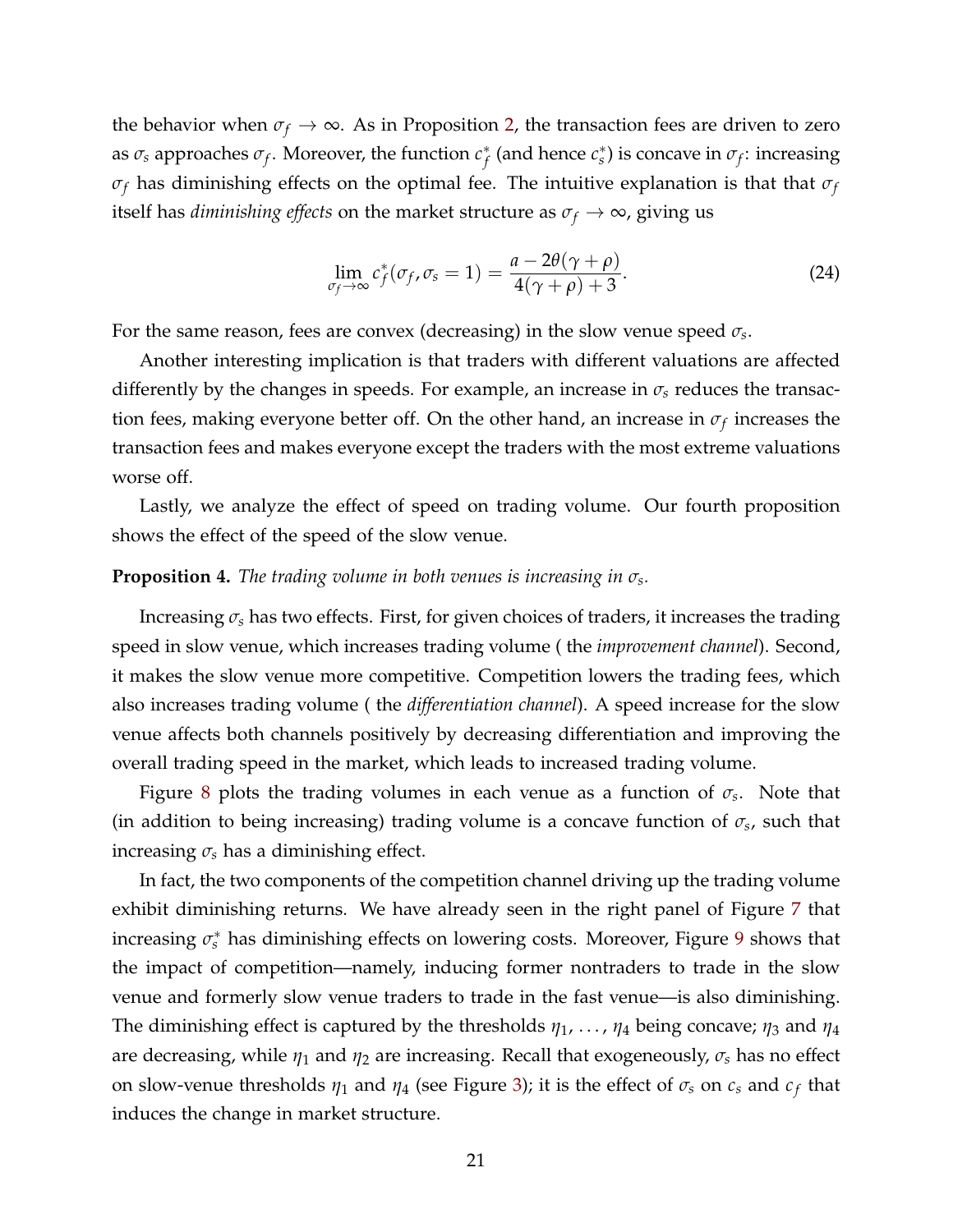<span id="page-22-1"></span>

Figure 8: Trading volumes in both venues increase as *σ<sup>s</sup>* increases.

The effect of speed in the fast venue is more complicated. On the one hand, speed increases the transaction rate in the fast venue, which increases trading volume. However, speed also increases differentiation, thus increasing the transaction fees charged in equilibrium. Increased transaction fees reduce the incentives of traders to trade and pay the fee, which reduces trading volume. Thus, the improvement and differentiation channels are working in opposite directions. In general, the effect of *σ<sup>f</sup>* is ambiguous. We consider an instructive special case in which  $\sigma_s$  and  $\sigma_f$  are very close, a scenario we call the *full competition benchmark*. We analyze the effect of a speed increase for the faster venue. The following proposition characterizes the effect of an increase in  $\sigma_f$  when the two venues start from the same speed level.

<span id="page-22-0"></span>**Proposition 5.** Let  $\sigma_s = \sigma$  and  $\sigma_f = \sigma + \epsilon$ , with  $\epsilon > 0$ . Then  $\lim_{\epsilon \to 0} \frac{\partial TV}{\partial \epsilon}$  has the sign of *γ* <sup>2</sup> + *γσ* + *ρ*(*γ* − *σ*)*. In particular,*

- *If*  $\gamma \geq \sigma$ , then  $\lim_{\epsilon \to 0} \frac{\partial TV}{\partial \epsilon} > 0$
- If  $\gamma < \sigma$ , then  $\lim_{\epsilon \to 0} \frac{\partial TV}{\partial \epsilon} > 0$  if and only if  $\rho < \frac{\gamma^2 + \gamma \sigma}{\sigma \gamma}$ *σ*−*γ*

The proposition shows that, first, if  $\sigma < \gamma$ , i.e., the trading speed is slow relative to the frequency of the preference shock, a speed increase in the fast venue causes an increase in trading volume. This result shows that the effect of higher transaction speed dominates the effect of higher fees; in other words, the improvement channel dominates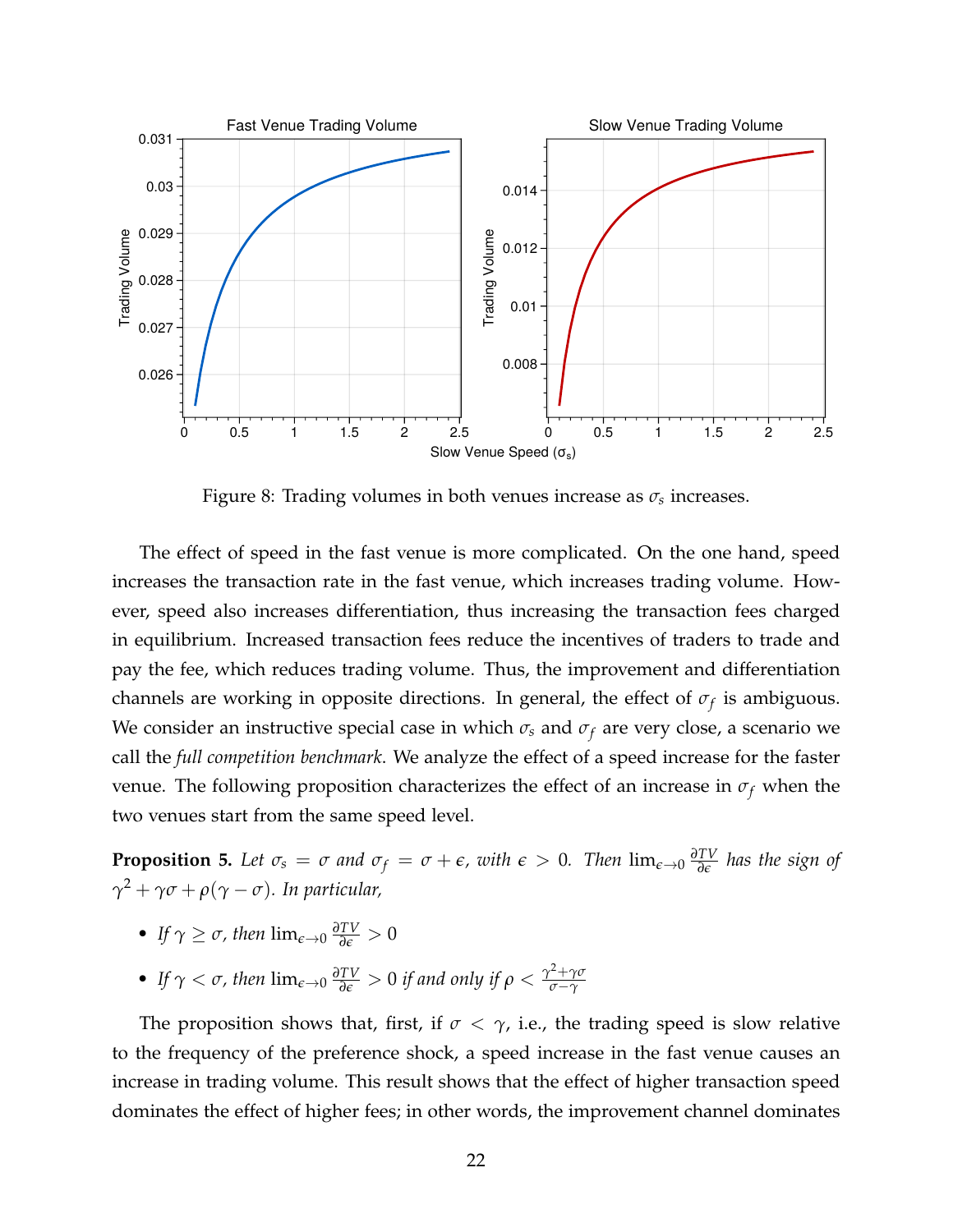<span id="page-23-0"></span>

Figure 9: Increasing  $\sigma_s$  has a diminishing impact on type thresholds.

the differentiation channel. The intuition for this result is that when the trading speed is low compared to the rate of the preference shock, improvements in speed are more important for the traders and higher prices causes less distortion in the choices of the traders. Second, if  $\gamma < \sigma$ , i.e., trading speed is fast relative to the frequency of the preference shock, then the discount factor of the traders becomes important. In particular, the trading volume is still increasing if they are patient relative to the frequency of the preference shock. The reason is that when traders are patient and the preference shock is not very frequent, the traders have a higher value of changing their position, making them less susceptible to the adverse effects of higher fees. As a result, the improvement channel dominates the differentiation channel.

If traders are impatient, then they are discouraged from trading due to rising transaction fees as the benefit of changing their position is lower. In that case, they would avoid paying higher fees and the differentiation channel dominates the improvement channel. These results show the importance of competition when there are multiple venues: the fast venue becomes faster, but trading volume decreases due to decreased competition and higher fees.

The following corollary shows how these forces interact if the trading speed is fast:

**Corollary 2.** *In the setting of Proposition [5,](#page-22-0) the following are equivalent:*

*1.*  $ρ \leq γ$ *.*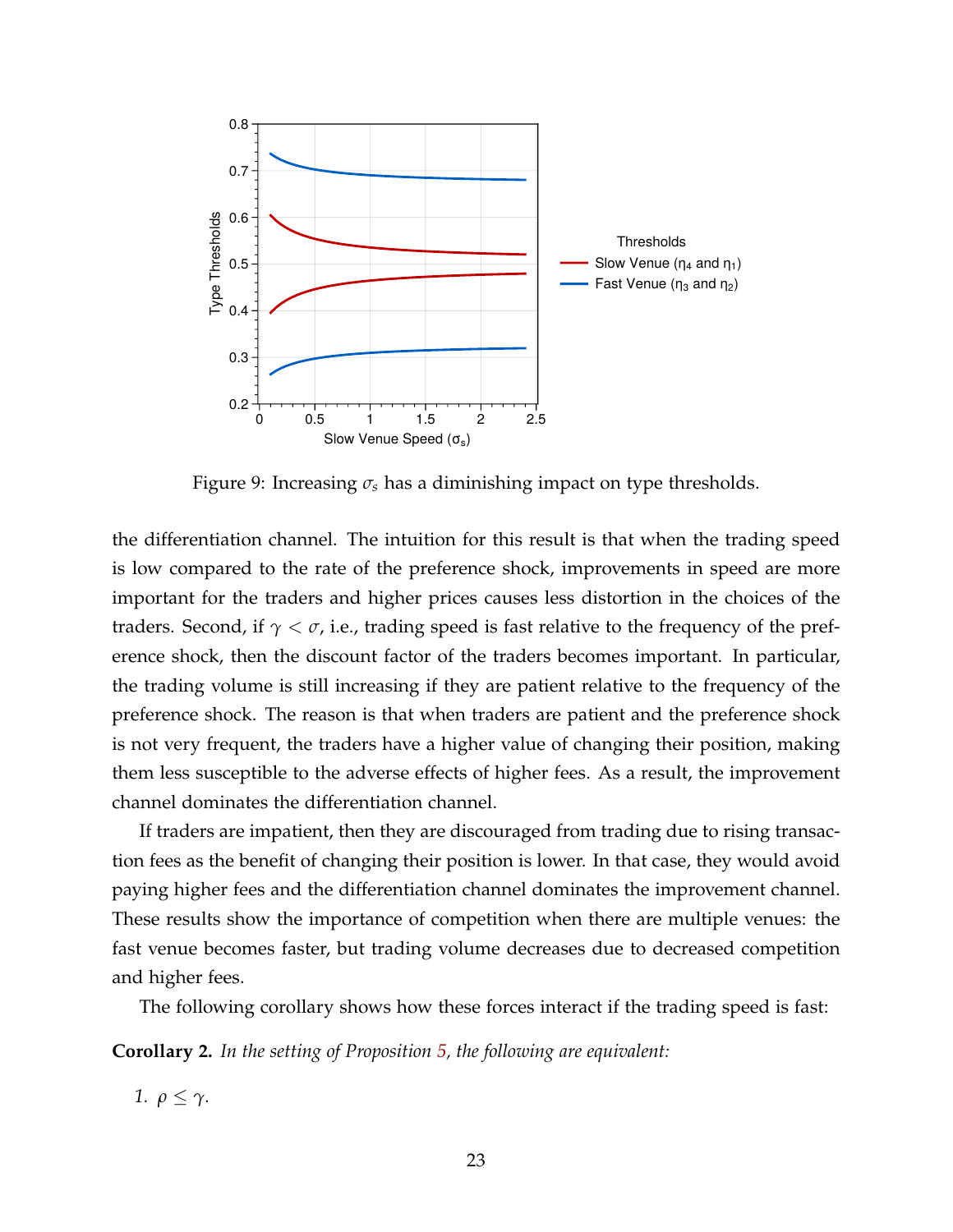2.  $\lim_{\epsilon \to 0} \frac{\partial TV}{\partial \epsilon} > 0$  for all sufficiently large  $\sigma$ .

If the transaction speed is very fast, then the trade-off depends on the comparison between *ρ* and *γ*. If  $\rho > \gamma$ , then there is more benefit from faster transactions as the traders will obtain a higher utility from owning the asset before a preference shock comes. This makes them continue trading under higher fees and increases trading volume. On the other hand, if  $\rho < \gamma$ , then the effect of increased transaction fees dominates faster trading speed, leading to a decrease in trading volume.

# <span id="page-24-0"></span>**3 Welfare Analysis**

Because the financial transactions in this model preserve the financial value in the system, they are purely distributional and do not affect total welfare. The system welfare is thus constituted by only the welfare gained from holders' utility. Formally, this welfare can be separated into three different terms corresponding to the trader welfare, venue welfare, and government welfare:

$$
W = \int_0^1 a\eta f_h(\eta) d\eta \stackrel{\text{formally}}{=} \underbrace{\int_0^1 \eta f_h(\eta) d\eta - \text{costs}}_{\text{trade welfare}} + \underbrace{R_f + R_s}_{\text{venue welfare}} + \underbrace{\theta \, TV}_{\text{government welfare}}.
$$
 (25)

More precisely, with the costs (per unit time) given by  $\sigma_\nu(c_\nu + \theta)$  for  $\nu \in \{f, s\}$ depending on *η*, we get from Theorem [1](#page-8-0) that the trader welfare is

$$
W_{\text{tradeer}} = \int_0^1 a\eta f_h(\eta) d\eta - \int_{\eta_1}^{\eta_3} \sigma_f(c_f + \theta) f_h(\eta) d\eta - \int_{\eta_2}^{\eta_h} \sigma_f(c_f + \theta) f_{nh}(\eta) d\eta
$$
  
 
$$
- \int_{\eta_3}^{\eta_4} \sigma_s(c_s + \theta) f_h(\eta) d\eta - \int_{\eta_1}^{\eta_2} \sigma_s(c_s + \theta) f_{nh}(\eta) d\eta
$$
  
 
$$
= W - R_f - R_s - \theta \, TV,
$$

the venue welfare is

$$
W_{\text{venue}} = \int_{\eta_1}^{\eta_3} \sigma_f c_f f_h(\eta) d\eta + \int_{\eta_2}^{\eta_h} \sigma_f c_f f_{nh}(\eta) d\eta + \int_{\eta_3}^{\eta_4} \sigma_s c_s f_h(\eta) d\eta + \int_{\eta_1}^{\eta_2} \sigma_s c_s f_{nh}(\eta) d\eta
$$
  
=  $c_f T V_f + c_s T V_s = R_f + R_s$ ,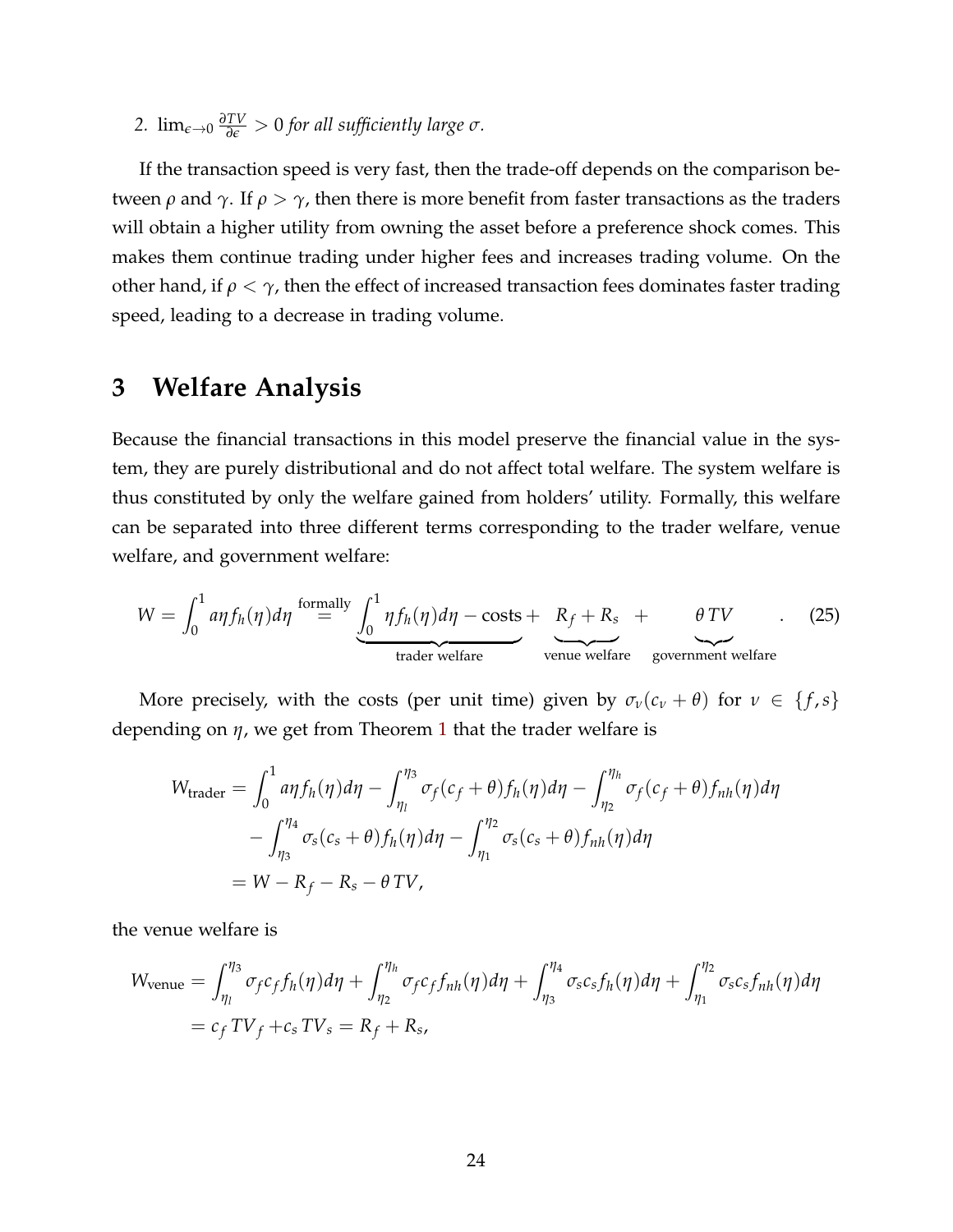and the government welfare is

$$
W_{\text{government}} = \int_{\eta_1}^{\eta_3} \sigma_f \theta f_h(\eta) d\eta + \int_{\eta_2}^{\eta_h} \sigma_f \theta f_{nh}(\eta) d\eta + \int_{\eta_3}^{\eta_4} \sigma_s \theta f_h(\eta) d\eta + \int_{\eta_1}^{\eta_2} \sigma_s \theta f_{nh}(\eta) d\eta
$$
  
=  $\theta \, TV$ .

As the marginal utility *a* increases, the following results show that the increased welfare from holders' utility is distributed proportionally among market participants if the tax *θ* is adjusted appropriately. Alternatively, from a welfare distribution perspective, we can say that an increase in the marginal utility *a* is *equivalent* to a tax decrease in terms of the share of welfare.

<span id="page-25-0"></span>**Proposition 6.** *The normalized welfare quantities*  $W_{\text{trade}}/a$ ,  $W_{\text{venue}}/a$ ,  $W_{\text{government}}/a$ , and *W*/*a depend on a and θ only through θ*/*a.*

### **3.1 Tax Optimization**

The government tax rate is carefully chosen to maximize welfare. However, the government could consider optimizing total welfare, its own welfare, or a weighted welfare, depending on its objective. As discussed above, because financial transactions only redistribute assets, total welfare is the utility welfare from traders holding the traded asset. Total welfare is hence optimized with minimal frictions, which is accomplished with zero taxes, (see Figure [10\)](#page-26-1). Therefore, we focus on the nontrivial cases of maximizing tax revenue and weighted welfare.

#### <span id="page-25-1"></span>**3.1.1 Tax revenue maximization**

The government maximizes its tax revenue, which is the tax *θ* times the trading volume *TV*. The tax is set as the solution to max<sub>θ</sub> *W*<sub>government</sub>. Interestingly, we see in Proposi-tion [7](#page-26-0) that this quantity is independent of  $\sigma_f$  and  $\sigma_s$ , meaning that it is independent of the technology driving the speed of the venues. The optimal tax also does not depend on the asset supply *Z*. In fact, *θ*/*a* depends only on *γ* and *ρ*. With the other values fixed, we see from [\(9\)](#page-9-0) that as  $\rho$  and  $\gamma$  increase, the trading boundaries  $\eta_1$  and  $\eta_4$  separate. Hence, the traders are less inclined to trade as their impatience grows or their shocks are more frequent. This tendency is natural, as the fees and taxes are paid at the time of trading, but utility is gained over the time the asset is held. Both parameters *ρ* and  $\gamma$  decrease this utility: the impatience parameter  $\rho$  does so directly by discounting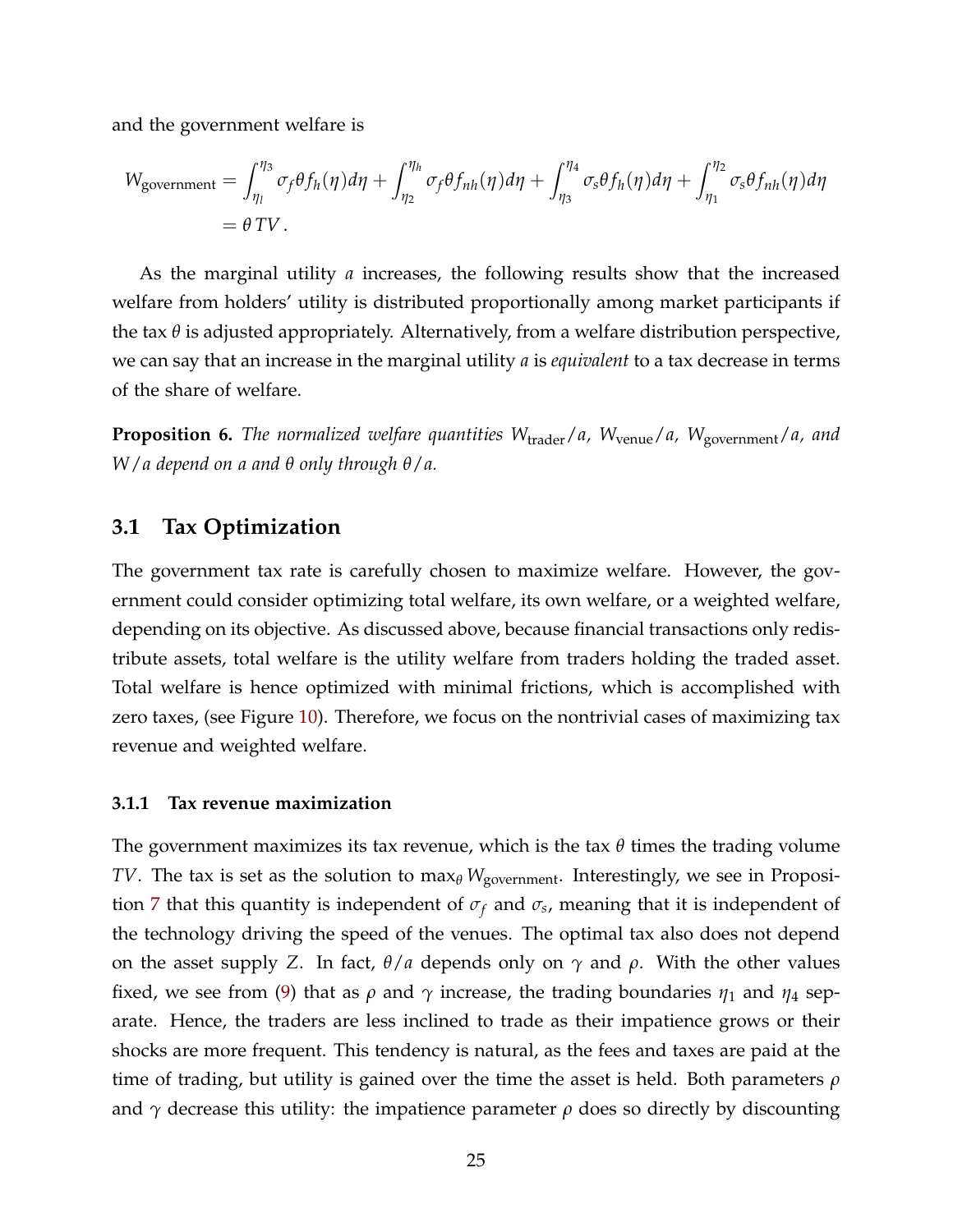<span id="page-26-1"></span>

Figure 10: Welfare of market participants as a function of the tax *θ*. Here *θ*max denotes the maximum tax possible for Assumption [3](#page-19-1) to hold.

future utility, whereas  $\gamma$  does so indirectly by increasing the likelihood of having other holding preferences in the future. Consequently, as shown in Proposition [7,](#page-26-0) if traders are relatively more sensitive to the costs of trading, the tax is lower to encourage taxable trading. This is the same effect observed for venue fees in Proposition [2.](#page-19-0)

<span id="page-26-0"></span>**Proposition 7.** *The tax rate*  $\theta$  *that optimizes the government tax revenue is*  $\frac{a}{4(\gamma+\rho)}$ *.* 

Note that although the optimal tax rate only depends on *γ* and *ρ*, tax revenue also depends on the other parameters. The government, therefore, has an interest in the level of all parameters, even those that do not directly shape the tax policy.

#### **3.1.2 Weighted welfare**

The government has an interest in welfare distribution. It takes this into account by optimizing the weighted welfare

$$
W_w = w_{\text{trade}} W_{\text{trade}} + w_{\text{venue}} W_{\text{venue}} + w_{\text{government}} W_{\text{government}}.
$$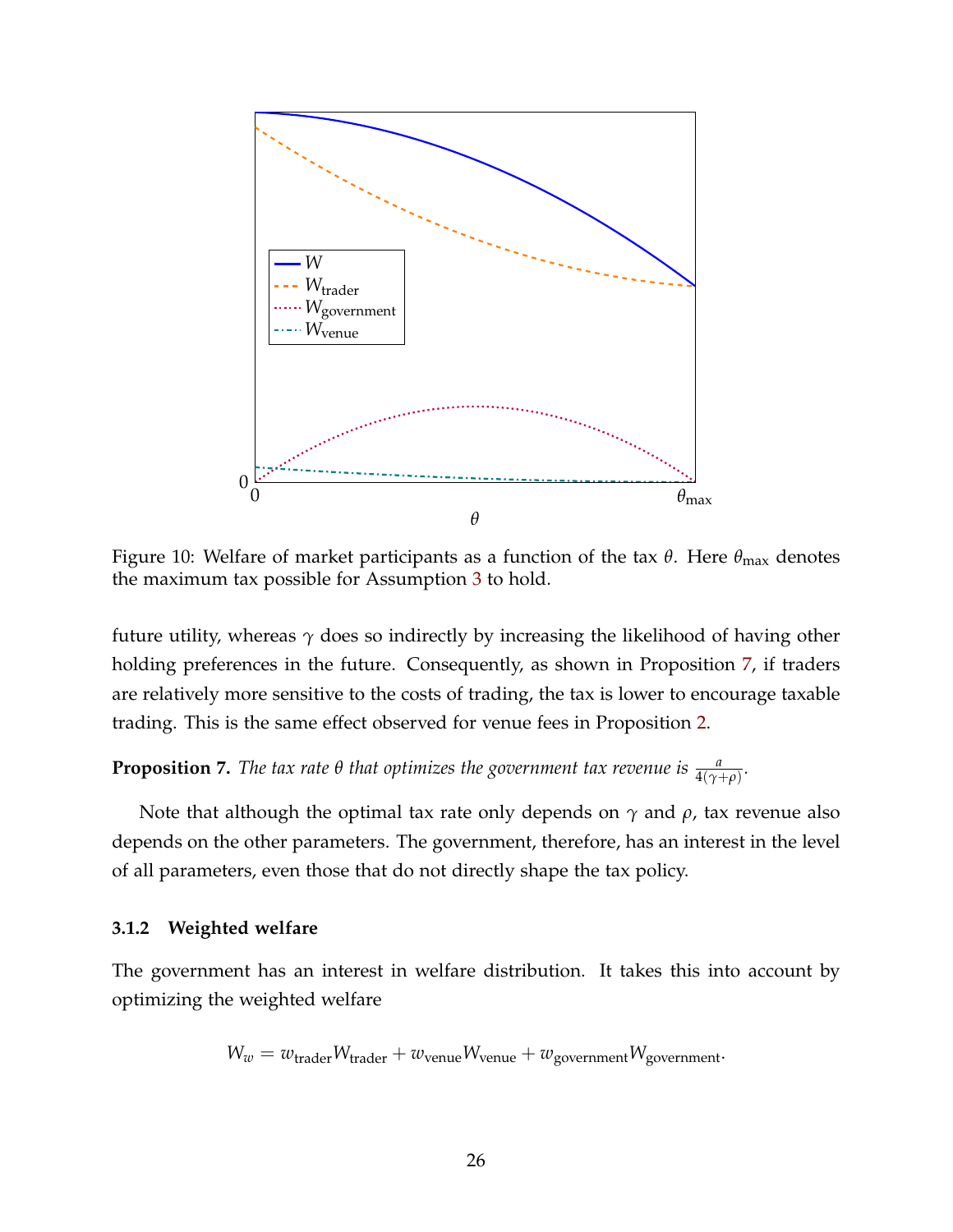The extreme case of Section [3.1.1](#page-25-1) is a special case when  $w_{\text{trader}} = w_{\text{venue}} = 0$  and  $w_{\text{government}} > 0$ . It is in the interest of both traders and venues to have low taxes, as that facilitates trade. Indeed, as long as the weight on traders and venues is high enough, the weighted welfare optimized tax is always zero:

<span id="page-27-0"></span>**Proposition 8.** *If w*<sub>government  $\leq \min\{w_{\text{trader}}, w_{\text{venue}}\}$ , then  $\frac{\partial W_w}{\partial \theta} < 0$ , which means welfare is</sub> *optimized at*  $\theta = 0$ *.* 

The intuition behind Proposition 8 is the same as why *W* is optimized at zero, but no longer self-evident because *W<sup>w</sup>* is, unlike *W*, not equal to the holding utility. Moreover, when  $w_{\text{government}}$  is not small, the weighted welfare is instead maximized for nontrivial *θ*.

<span id="page-27-1"></span>**Proposition 9.** *If w*<sub>government *is sufficiently large relative to w*<sub>trader</sub> *and w*<sub>venue</sub>, *then*  $W_w$  *is*</sub> *optimized at*  $\theta > 0$ *.* 

We see in Figure [11](#page-28-0) that *w*government must not be particularly large for this effect to appear. In the figure, the government weight is only 20% larger than that of the other two. In fact, the effect is still present when the weighting is only 10% but is less visibly apparent; consequently, we plot the case of 20%.

# **4 Conclusion**

We set up a model to study the equilbria and interactions between cryptocurrency trading venues, traders, and taxation in which the venues differ in technology (fast vs. slow). The property distinguishing this market from other markets like equities is the fact that each venue clears trades separately from one another. We first analyze the trading equilibrium and then the equilibrium of fee competition among trading venues. Trading fees rise when the venues are technologically differentiated. Improvements in the slow venue's technology is associated with greater trading volumes, whereas improvements in the fast venue's speed has an ambiguous impact. When the two venues have similar technologies, differentiation has a positive effect on trading volumes.

Our welfare analysis suggests that in equilibrium, the tax rate to optimize tax revenue depends only on trader preferences, and it is thus independent of the venue properties and competition. Because aggregate welfare is generated from holding utility, it is maximized with minimal market frictions, i.e., no taxes. When the government assigns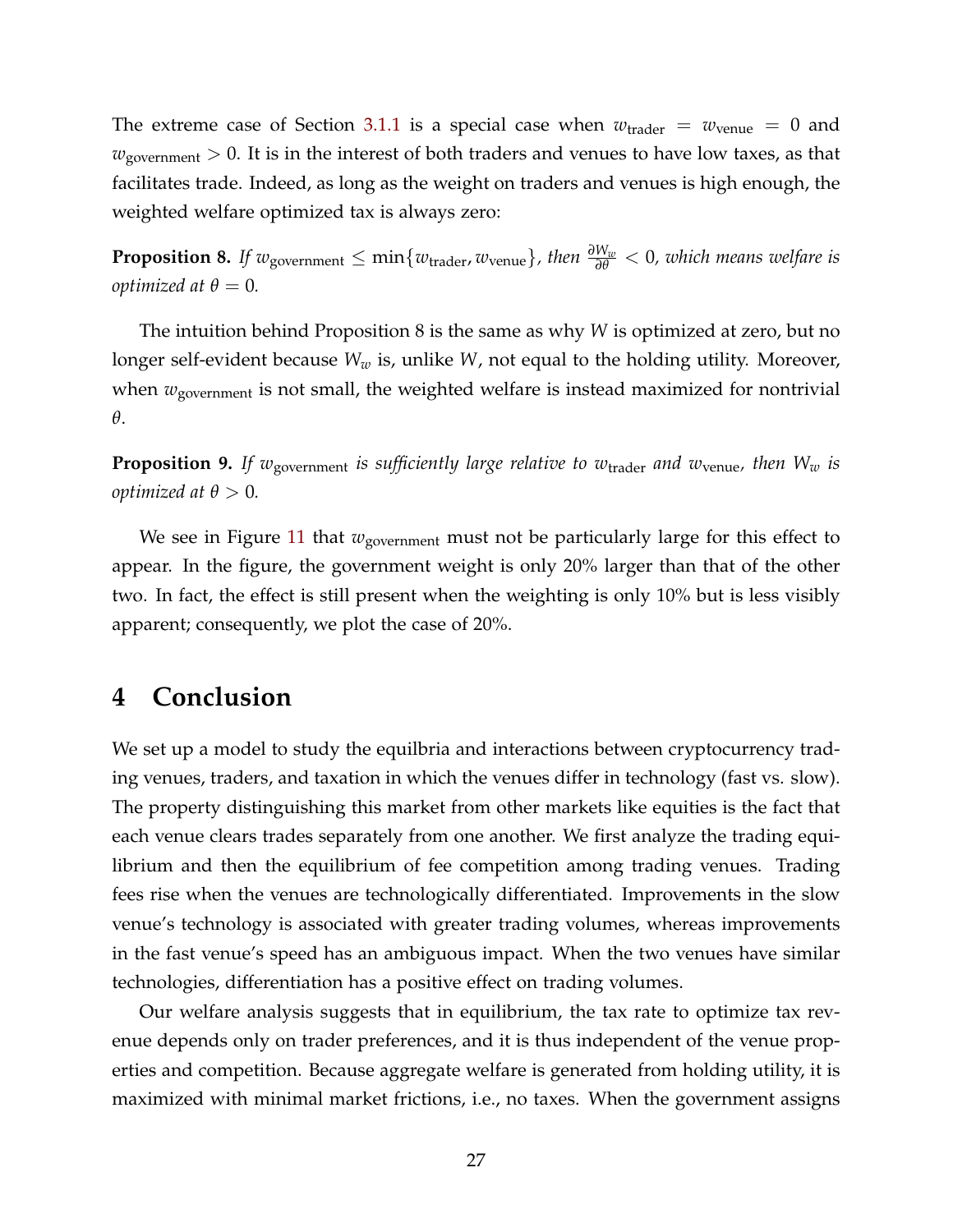<span id="page-28-0"></span>

Figure 11: Example of non-trivial taxes when maximizing weighted welfare. Here  $w_{\text{government}} = 1.2w_{\text{trader}} = 1.2w_{\text{venue}}$  and  $\theta_{\text{max}}$  denotes the maximum tax possible for Assumption [3](#page-19-1) to hold.

different weights to its revenue, trader welfare, and venue welfare, the aggregate welfare can have a maximum for nontrivial tax rates.

In light of the recent growth in cryptocurrency trading, these results provide timely insight into the structure of cryptocurrency markets and the effects of taxation. We hope that the speed and technological aspects of venue differentiation can be fruitful to future analysis of DeFi platforms such as decentralized exchanges, of which there are many that differ in technology and speed.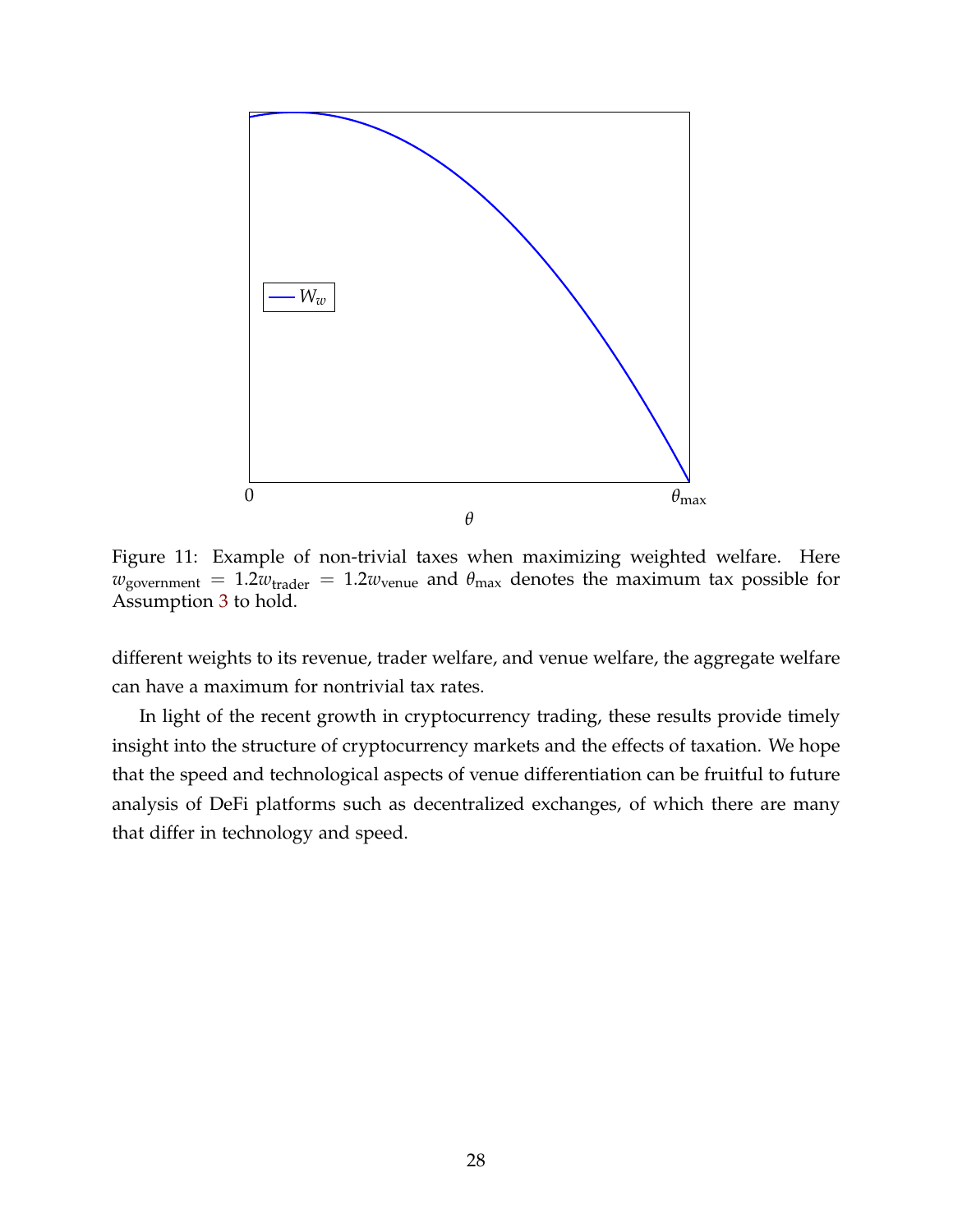# **References**

- <span id="page-29-0"></span>**Abadi, Joseph, and Markus Brunnermeier.** 2018. "Blockchain economics." National Bureau of Economic Research.
- <span id="page-29-10"></span>**Back, Kerry.** 1992. "Insider trading in continuous time." *Review of Financial Studies*, 5(3): 387–409.
- <span id="page-29-11"></span>**Back, Kerry, C Henry Cao, and Gregory A Willard.** 2000. "Imperfect competition among informed traders." *Journal of Finance*, 55(5): 2117–2155.
- <span id="page-29-1"></span>**Biais, Bruno, Christophe Bisiere, Matthieu Bouvard, and Catherine Casamatta.** 2019. "The blockchain folk theorem." *Review of Financial Studies*, 32(5): 1662–1715.
- <span id="page-29-8"></span>**Borri, Nicola, and Kirill Shakhnov.** 2019. "The cross-section of cryptocurrency returns." *Available at SSRN 3241485*.
- <span id="page-29-2"></span>**Chiu, Jonathan, and Thorsten V Koeppl.** 2017. "The economics of cryptocurrencies– bitcoin and beyond." *Available at SSRN 3048124*.
- <span id="page-29-3"></span>**Cong, Lin William, and Zhiguo He.** 2019. "Blockchain disruption and smart contracts." *Review of Financial Studies*, 32(5): 1754–1797.
- <span id="page-29-4"></span>**Cong, Lin William, Ye Li, and Neng Wang.** 2021. "Tokenomics: Dynamic adoption and valuation." *Review of Financial Studies*, 34(3): 1105–1155.
- <span id="page-29-5"></span>**Cong, Lin William, Zhiguo He, and Jiasun Li.** 2021. "Decentralized mining in centralized pools." *The Review of Financial Studies*, 34(3): 1191–1235.
- <span id="page-29-6"></span>**Easley, David, Maureen O'Hara, and Soumya Basu.** 2019. "From mining to markets: The evolution of bitcoin transaction fees." *Journal of Financial Economics*, 134(1): 91– 109.
- <span id="page-29-9"></span>**Glosten, L. R., and P. Milgrom.** 1985. "Bid, ask and transaction prices in a specialist market with heterogeneously informed traders." *Journal of Financial Economics*, 14(1): 71– 100.
- <span id="page-29-7"></span>**Hu, Albert S, Christine A Parlour, and Uday Rajan.** 2019. "Cryptocurrencies: Stylized facts on a new investible instrument." *Financial Management*, 48(4): 1049–1068.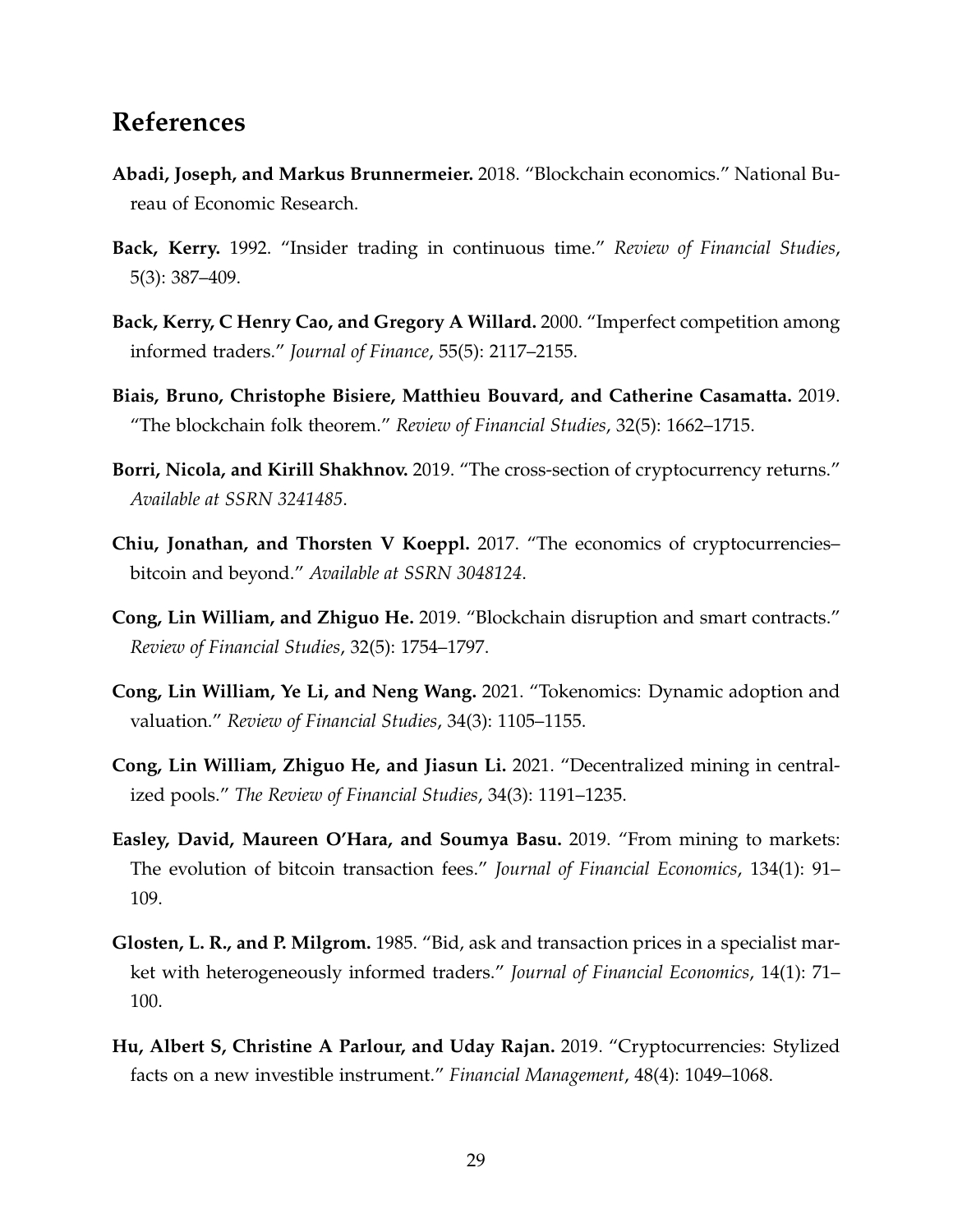- <span id="page-30-10"></span>**Kyle, Albert S.** 1985*a*. "Continuous auctions and insider trading." *Econometrica*, 1315– 1335.
- <span id="page-30-11"></span>**Kyle, Albert S.** 1985*b*. "Long-lived information and intraday patterns." *Econometrica*, 53(6): 1315–1335.
- <span id="page-30-3"></span>**Lehar, Alfred, and Christine A Parlour.** 2020. "Miner collusion and the bitcoin protocol." working paper, University of California, Berkeley.
- <span id="page-30-8"></span>**Lehar, Alfred, and Christine A Parlour.** 2021. "Decentralized exchanges." working paper, University of California, Berkeley.
- <span id="page-30-9"></span>**Liu, Yukun, and Aleh Tsyvinski.** 2021. "Risks and returns of cryptocurrency." *Review of Financial Studies*, 34(6): 2689–2727.
- <span id="page-30-0"></span>**Makarov, Igor, and Antoinette Schoar.** 2020. "Trading and arbitrage in cryptocurrency markets." *Journal of Financial Economics*, 135(2): 293–319.
- <span id="page-30-1"></span>**Nakamoto, Satoshi.** 2008. "Bitcoin: A peer-to-peer electronic cash system." *Decentralized Business Review*, 21260.
- <span id="page-30-2"></span>**Narayanan, Arvind, Joseph Bonneau, Edward Felten, Andrew Miller, and Steven Goldfeder.** 2016. *Bitcoin and cryptocurrency technologies: a comprehensive introduction.* Princeton University Press.
- <span id="page-30-4"></span>**Pagnotta, Emiliano.** 2018. "Bitcoin as decentralized money: Prices, mining rewards, and network security." *Mining Rewards, and Network Security (October 26, 2018)*.
- <span id="page-30-12"></span>**Pagnotta, Emiliano S., and Thomas Philippon.** 2018. "Competing on speed." *Econometrica*, 122: 1067–1115.
- <span id="page-30-7"></span>**Roşu, Ioanid, and Fahad Saleh.** 2021. "Evolution of shares in a proof-of-stake cryptocurrency." *Management Science*, 67(2): 661–672.
- <span id="page-30-5"></span>**Schilling, Linda, and Harald Uhlig.** 2019. "Some simple bitcoin economics." *Journal of Monetary Economics*, 106: 16–26.
- <span id="page-30-6"></span>**Sockin, Michael, and Wei Xiong.** 2020. "A model of cryptocurrencies." National Bureau of Economic Research.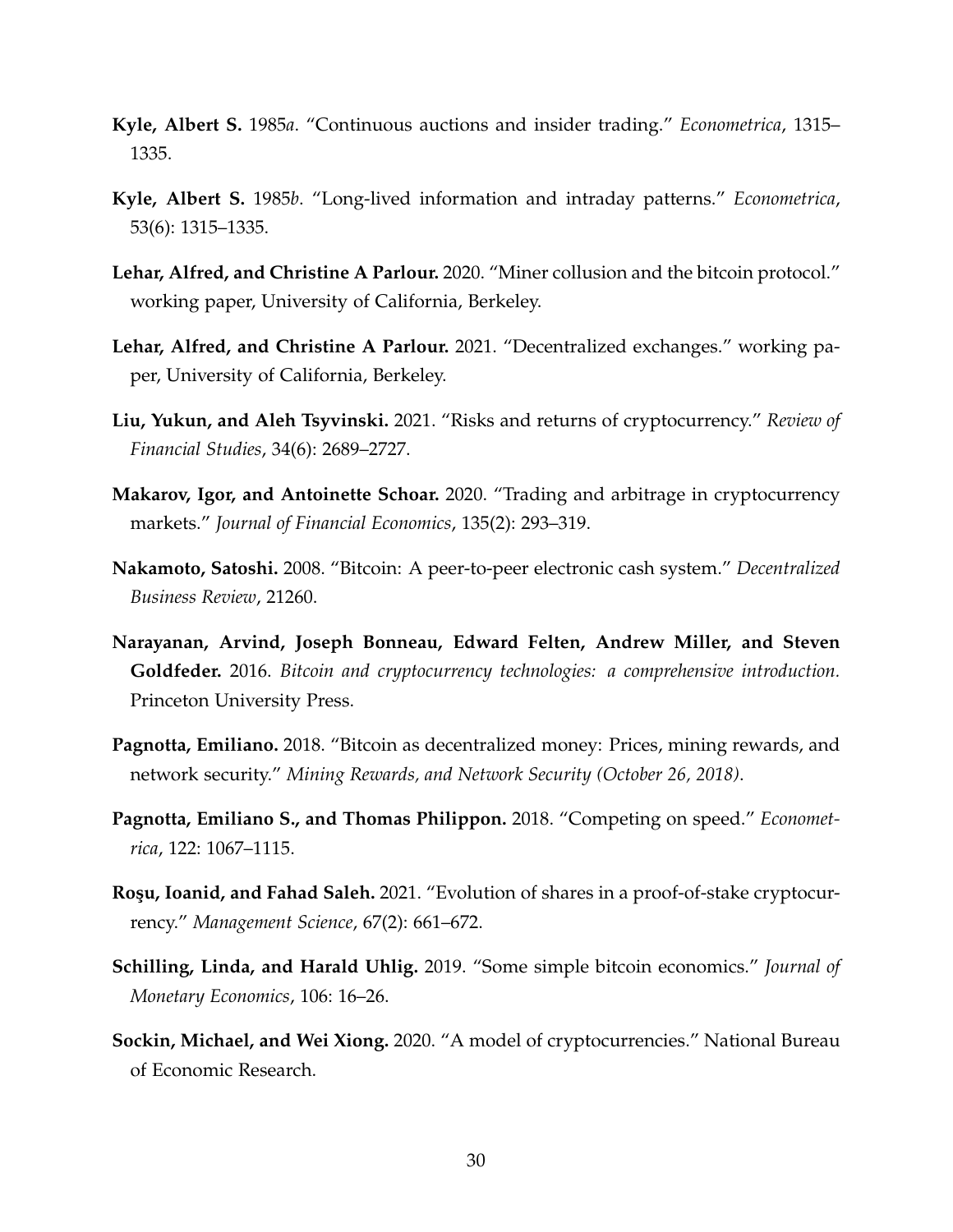- <span id="page-31-2"></span>**Stoffels, Jaron.** 2017. "Asset pricing of cryptocurrencies and momentum based patterns." *Erasmus School of Economics working paper*.
- <span id="page-31-3"></span>**Wang, Jiang.** 1994. "A Model of Competitive Stock Trading Volume." *Journal of Political Economy*, 102: 127–168.
- <span id="page-31-1"></span>**Weber, Warren E.** 2016. "A Bitcoin standard: Lessons from the gold standard." Bank of Canada Staff Working Paper.
- <span id="page-31-0"></span>**Yermack, David.** 2015. "Is Bitcoin a real currency? An economic appraisal." In *Handbook of digital currency*. 31–43. Elsevier.

# **Appendix**

### **Proof of Theorem [1](#page-8-0)**

The proof will proceed as follows: First, we show in Lemma [1](#page-32-0) that in any equilibrium with positive trade, selling in the slow venue leaves the seller with higher revenue than selling in the fast venue and that buying in the slow venue is cheaper for the buyer compared to buying in the fast venue. Using these facts, Lemmas [2](#page-34-0) and [3](#page-35-0) characterize actions of traders after a trade and show that buyers hold the asset after buying and sellers do nothing after selling. Given these actions, Lemma [4](#page-36-0) characterizes the value functions after any decision (selling, holding, buying or doing nothing) by a trader. Lemmas [5,](#page-36-1) [6,](#page-37-0) and [7](#page-37-1) characterize the structure of traders' venue choices using a simple cutoff structure. Lemma [8](#page-37-2) gives the sufficient (which we later show to be necessary) condition for no trade in both venues, proving part (i) of Theorem [1.](#page-8-0) This condition requires the present value of the gains from the most profitable trade (between a trader with valuation  $\eta_h$  and a trader with valuation 0) to be larger than total fees and taxes paid by the traders for the trade. Lemma [9](#page-38-0) gives an analogous condition for existence of trade in the fast venue, which simply requires the value of most profitable (thus most speed sensitive) trade to be larger than some measure of differentiation among the venues. Lemma [10](#page-39-0) characterizes the equilibrium type distributions of asset holders and non-holders using inflow and outflow equations. Using the distributions characterized in Lemma [10](#page-39-0) and the venue clearing conditions, in Lemma [11](#page-41-0) we arrive at two of the four main conditions in part (ii) of Theorem [1.](#page-8-0) Assuming both venues are active (i.e. the condition given in Lemma [9](#page-38-0) holds), Lemma [12](#page-41-1) finishes the the characterization of cutoffs structure when the market is segmented. Lemma [13](#page-44-0) then finishes the proof of part (ii)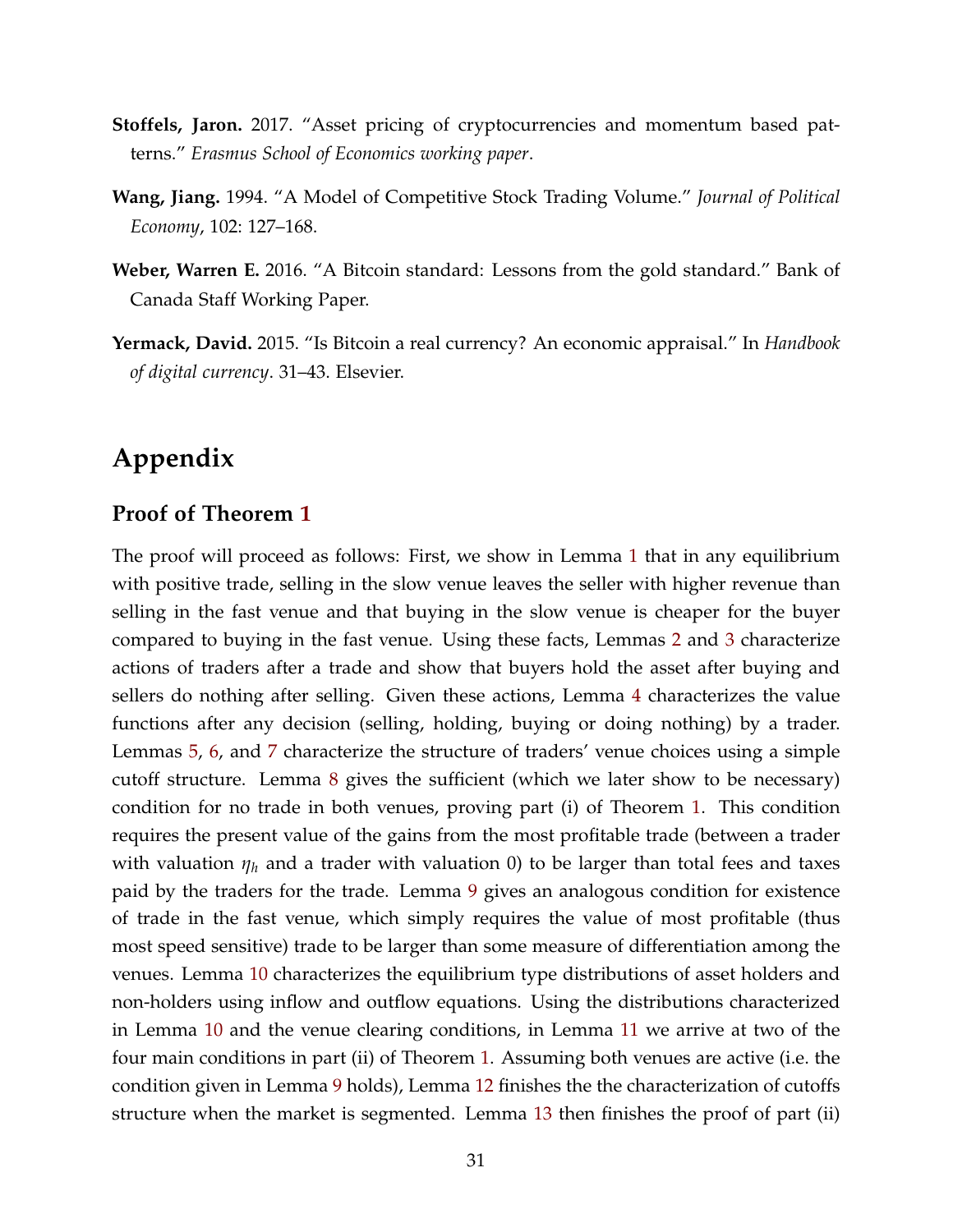of Theorem [1](#page-8-0) by showing the existence and uniqueness of prices. Lastly, we prove part (iii) by using Lemmas [10](#page-39-0) and [11](#page-41-0) and showing the existence of prices where there is only demand for the slow venue whenever the condition in Lemma [9](#page-38-0) does not hold.

<span id="page-32-0"></span>**Lemma 1.** *In any equilibrium with positive trading, the following are satisfied:*

- *1.*  $p_s c_s \geq p_f c_f$
- 2.  $p_s + c_s \leq p_f + c_f$ .

*Proof.* Assume for a contradiction that  $p_s - c_s \geq p_f - c_f$  is not satisfied. Then we have  $p_s - c_s < p_f - c_f$ . For a contradiction, assume that there exists  $\eta$  such that  $V_S^s$  $V_S^s(\eta) \geq V_H(\eta)$ and *V s*  $V_S^s(\eta) \geq V_S^f$ *S* (*η*). The former implies that *V*0,*<sup>η</sup>* + *p<sup>s</sup>* − *c<sup>s</sup>* − *θ* − *V s*  $S_{\mathcal{S}}^{s}(\eta) > 0$ . Note that the values for *V s*  $V_S^s(\eta)$  and  $V_S^f$  $S(S(\eta))$  are given by following equations:

$$
\rho V_S^s(\eta) = u(\eta) + \gamma \left( \mathbf{E}_{\eta'}[V_{1,\eta'}] - V_S^s(\eta) \right) + \sigma_s \left( V_{0,\eta} + p_s - c_s - \theta - V_S^s(\eta) \right) \tag{26}
$$

$$
\rho V_S^f(\eta) = u(\eta) + \gamma \left( \mathbf{E}_{\eta'}[V_{1,\eta'}] - V_S^f(\eta) \right) + \sigma_f \left( V_{0,\eta} + p_f - c_f - \theta - V_S^f(\eta) \right) \tag{27}
$$

We compare these expressions term by term: Using that *V s*  $V_S^s(\eta) \geq V_S^f$  $S^{\prime}(\eta)$ , we have

$$
\gamma\left(\mathbf{E}_{\eta'}[V_{1,\eta'}]-V_{S}^{f}(\eta)\right)\geq \gamma\left(\mathbf{E}_{\eta'}[V_{1,\eta'}]-V_{S}^{s}(\eta)\right).
$$

Moreover, *V s*  $V_S^s(\eta) \geq V_S^f$ *S*<sup>*f*</sup></sup>(η),  $σ_f > σ_s$ ,  $V_{0,\eta} + p_s - c_s - θ - V_s^s$  $S^s_S(\eta) > 0$  together with  $p_s - c_s <$  $p_f - c_f$  implies that

$$
\sigma_f\left(V_{0,\eta} + p_f - c_f - \theta - V_S^f(\eta)\right) > \sigma_s\left(V_{0,\eta} + p_s - c_s - \theta - V_S^s(\eta)\right)
$$

Thus, we have *V s*  $V_S^s(\eta) < V_S^f$ *S* (*η*), which is a contradiction. As a result, there is no *η* such that *V s*  $V_S^s(\eta) \geq V_H(\eta)$  and  $V_S^s$  $V_S^s(\eta) \geq V_S^f$  $S<sub>S</sub>(η)$ . This means that there is measure 0 of traders who prefer to sell slow. As we assumed there is positive trade, then there must be non-zero measure of traders who prefer to sell fast.

Next, we will show that under  $p_s - c_s < p_f - c_f$ , there positive demand in selling slow, which is a contradiction as slow venue clearing condition cannot hold in that case. Note that  $p_s - c_s < p_f - c_f$  and  $c_s < c_f$  implies  $p_s + c_s < p_f + c_f$ .

In any equilibrium with positive trade, there is a type *η* that prefers buying fast or slow to doing nothing. If type *η* prefers buying slow, i.e., *V S*  $B^S_B(\eta)$  > max $\{V_S^s\}$ *S* (*η*), *VN*(*η*)},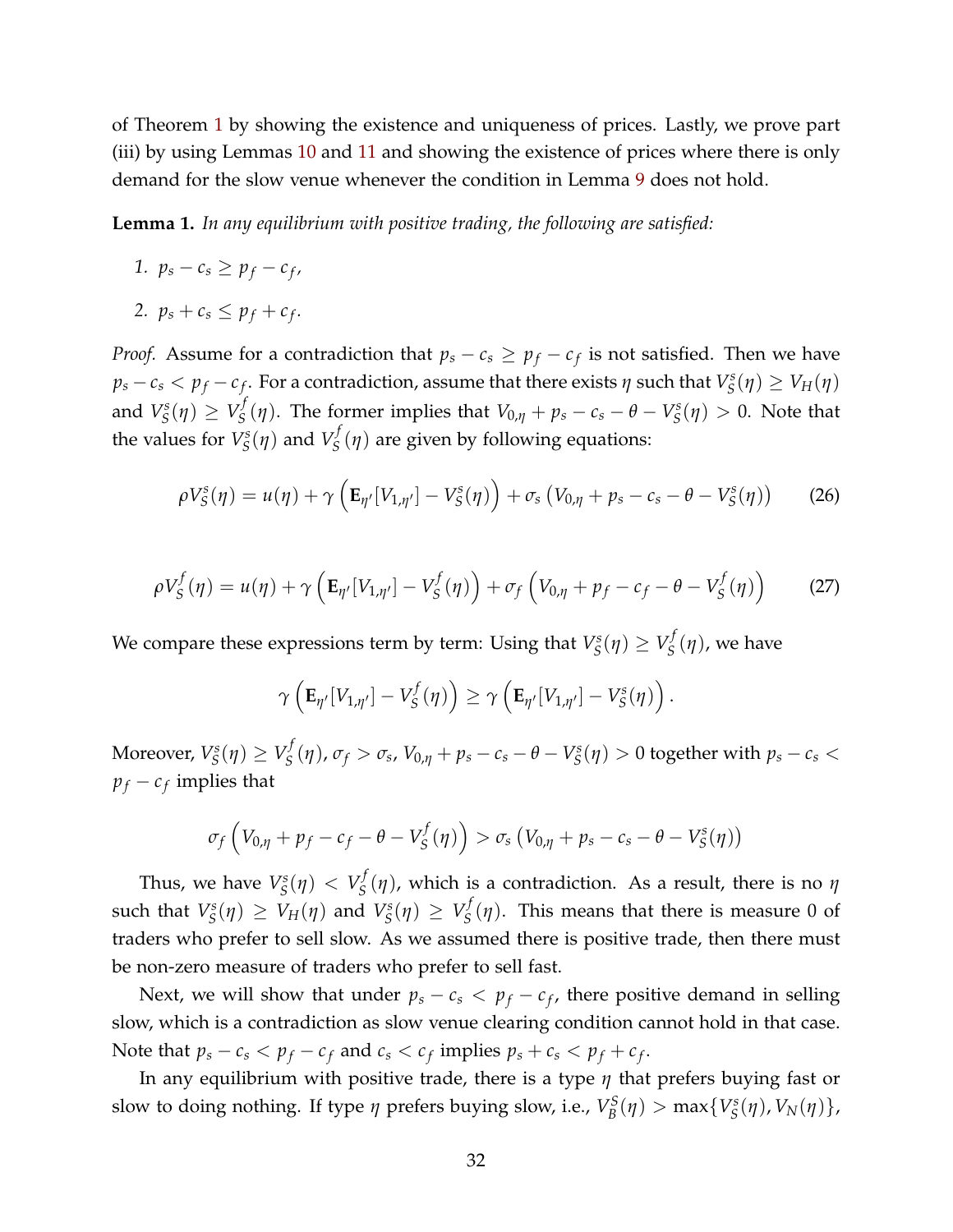the continuity of  $V_N$ ,  $V_S^s$  $V_S^s$  and  $V_S^f$  $S$  in  $\eta$  implies that there is a positive measure of types around  $\eta$  that prefer to buy slow.<sup>[9](#page-33-0)</sup> However, this will be a contradiction to the slow venue clearing condition and cannot happen under any equilibrium.

Next, assume for a contradiction there are no types that prefer to buy slow. Then each type either prefers doing nothing or buying fast. Let  $\eta^*$  denote the type that is indifferent between buying fast and doing nothing, i.e.  $V_N(\eta^*) = V_b^f$  $\sigma_b^f(\eta^*)$ . This means that  $V_{1,\eta^*} - p_f - c_f - \theta - V_B^f$  $B_B^f(\eta^*) = 0$ . But as  $p_s + c_s < p_f + c_f$  and  $V_B^s \le V_s^f$  we have  $V_{1,\eta^*} - p_s - c_s - \theta - V_b^f$  $b^f_b(\eta^*) > 0$ . This implies that  $V_B^s$  $V_B^s(\eta^*) > V_B^f$  $B(f/\eta^*)$ . But then, there is a positive measure of traders that prefer to buy slowly. As we have showed there are no traders that prefer to sell slowly, slow venue clearing condition cannot hold and this is a contradiction to the assertion that that we have an equilibrium.

The proof of second part is analogous. Assume for a contradiction that  $p_s + c_s \leq$  $p_f + c_f$  is not satisfied. Then we have  $p_s + c_s > p_f + c_f$ . For a contradiction, assume that there exists  $\eta$  such that  $V_B^s$  $V_B^{\rm s}(\eta) \geq V_N(\eta)$  and  $V_B^{\rm s}$  $V_B^s(\eta) \geq V_B^f$  $\mathcal{B}_{B}^{'}(\eta)$ . The former implies that *V*<sub>1,*η*</sub> – *p*<sub>*s*</sub> – *c*<sub>*s*</sub> – *θ* – *V*<sub>*B*</sub>  $B_B^s(\eta) > 0$ . Note that the values for  $V_B^s$  $V_B^s(\eta)$  and  $V_B^f$ *B* (*η*) are given by following equations:

$$
\rho V_B^s(\eta) = \gamma \left( \mathbf{E}_{\eta'}[V_{0,\eta'}] - V_B^s(\eta) \right) + \sigma_s \left( V_{1,\eta} - p_s - c_s - \theta - V_B^s(\eta) \right) \tag{28}
$$

and

$$
\rho V_B^f(\eta) = \gamma \left( \mathbf{E}_{\eta'}[V_{0,\eta'}] - V_B^f(\eta) \right) + \sigma_f \left( V_{1,\eta} - p_f - c_f - \theta - V_B^f(\eta) \right) \tag{29}
$$

Looking at term by term, as *V s*  $V_B^s(\eta) \geq V_B^f$  $\gamma_B^f(\eta)$ , we have  $\gamma\left(\mathbf{E}_{\eta'}[V_{0,\eta'}]-V_B^f\right)$  $\mathcal{L}_{B}^{f}(\eta)\Big) \geq$  $\gamma\left(\mathbf{E}_{\eta'}[V_{0,\eta'}]-V_{B}^{s}\right.$  $\mathcal{B}^{ss}(\eta)\Big)$ . Moreover,  $V_{B}^{ss}$  $V_B^s(\eta) \geq V_B^f$  $B^f(B)$ ,  $\sigma_f > \sigma_s$ ,  $V_{1,\eta} - p_s - c_s - \theta - V_B^s$  $\zeta_B^s(\eta) > 0$ together with  $p_s + c_s > p_f + c_f$  implies that

$$
\sigma_f\left(V_{1,\eta} - p_f - c_f - \theta - V_B^f(\eta)\right) > \sigma_s\left(V_{1,\eta} - p_s - c_s - \theta - V_B^s(\eta)\right)
$$

Thus, we have *V s*  $V_B^s(\eta) < V_B^f$  $B(\eta)$ , which is a contradiction. As a result, There is no *η* such that *V s*  $V_B^s(\eta) \geq V_N(\eta)$  and  $V_B^s$  $V_B^s(\eta) \geq V_B^f$  $B_B^{\prime}(\eta)$ . This means that there is measure 0 of

<span id="page-33-0"></span><sup>&</sup>lt;sup>9</sup>The continuity of  $V_N$  and  $V_H$  in *η* follows directly from continuity of  $u(\eta)$ . The continuity of  $V_S^s$ ,  $V_S^f$ *S* ,  $V_B^s$  and  $V_B^f$ *B*<sup>I</sup> follows from continuity of *u*(*η*), *V*<sub>1,*η*</sub> and *V*<sub>0,*η*</sub>. To show the continuity of *V*<sub>1,*η*</sub> and *V*<sub>0,*η*</sub> in any equilibrium, let  $\eta$  and  $\eta'=\eta+\epsilon$  with  $\epsilon>0$  denote two different types. First, note that the equilibrium strategy of  $\eta$  is available to  $\eta'$  and  $u(\eta') > u(\eta)$ , thus  $\eta'$  can guarantee herself a payoff of at least  $V_{1,\eta}$  when she owns the asset and  $V_{0,\eta}$  when she does not by playing the same strategy. Thus we have  $V_{1,\eta'}\geq V_{1,\eta}$ and  $V_{0,\eta'} > V_{0,\eta}$ . Next, if  $\eta$  plays the equilibrium strategy of  $\eta'$ , then  $V_{1,\eta'} - V_{1,\eta}$  and  $V_{0,\eta'} - V_{0,\eta}$  is bounded above by the expected utility derived from owning the asset until the preference shock strikes. As *u* is continuous, this bound converges to  $0$  as  $\epsilon$  goes to  $0$ , yielding the desired continuity.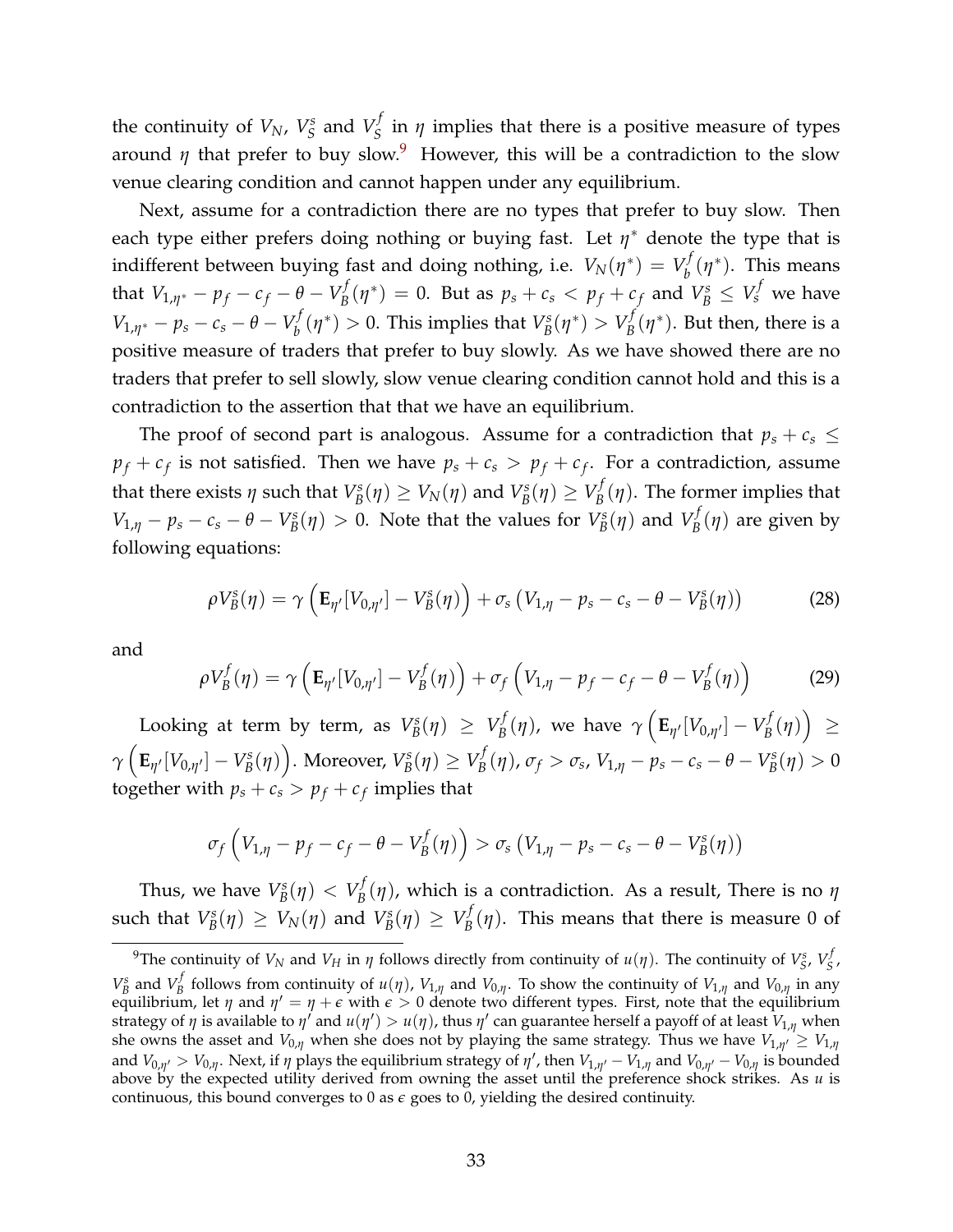traders who prefer to buy slow. As we assumed there is positive trade, then there must be non-zero measure of traders who prefer to buy fast.

Next, we will show that under  $p_s + c_s > p_f + c_f$ , there positive demand in buying slow, which is a contradiction as slow venue clearing condition cannot hold in that case. Note that  $p_s + c_s > p_f + c_f$  and  $c_s < c_f$  implies  $p_s - c_s > p_f - c_f$ .

In any equilibrium with positive trade, there is a type *η* that prefers selling fast or slow to holding. If type  $\eta$  prefers selling slow, i.e.,  $V_B^S$  $b_B^S(\eta) > \max\{V_S^S\}$ *S* (*η*), *VN*(*η*)}, the continuity of *VN*, *V s*  $V_S^s$  and  $V_S^f$ *S* in *η* implies that there is a positive measure of types around *η* that prefer to buy slow. However, this will be a contradiction to the slow venue clearing condition and cannot happen under any equilibrium.

Next, assume for a contradiction there are no types that prefer to sell slow. Then each type either prefers holding or selling fast. Let  $\eta^*$  denote the type that is indifferent between selling fast and holding, i.e.  $V_H(\eta^*) = V_S^f$  $S^{f}(\eta^*)$ . This means that  $V_{0,\eta^*} + p_f$  $c_f - \theta - V_B^f$  $p_B^f(\eta^*)=0$ . But as  $p_s-c_s>p_f-c_f$  and  $V_S^s\leq V_S^f$  we have  $V_{0,\eta^*}+p_s-c_s-\theta-\theta$  $V_h^f$  $b^f_b(\eta^*) > 0$ . This implies that  $V_S^s$  $V_{S}^{s}(\eta^{*}) > V_{S}^{f}$  $S(S<sup>t</sup>(\eta^*))$ . But then, there is a positive measure of traders that prefer to sell slowly. As we have showed there are no traders that prefer to buy slowly, slow venue clearing condition cannot hold and this is a contradiction to the assertion that that we have an equilibrium.

We start by proving some lemmas:

<span id="page-34-0"></span>**Lemma 2.**  $(i)S_s \subseteq N \cup B_f$ ,  $(ii)$   $S_f \subseteq N \cup B_s$ ,  $(iii)$   $B_s \subseteq H \cup S_f$ ,  $(iv)$   $B_f \subseteq H \cup S_s$ 

*Proof.* To prove (i) and (iii), assume for a contradiction there exist  $\eta \in S_s \cap B_s$ . Then we have  $V_{1,\eta} = V_S^s$  $V_S^s(\eta)$  and  $V_{0,\eta} = V_B^s$  $B_B^s(\eta)$ . Then by substituting for RHS and summing:

<span id="page-34-2"></span>
$$
(\gamma + \rho)(V_{1,\eta} + V_{0,\eta}) = u(\eta) + \gamma(\mathbf{E}_{\eta'}[V_{1,\eta'}] + \mathbf{E}_{\eta'}[V_{0,\eta'}])) - 2\sigma_s(c_s + \theta)
$$
(30)

From the optimality of sell slow, we have:

$$
(\sigma_s + \gamma + \rho)(\gamma + \rho)[V_S^s(\eta) - V_H] = -\sigma_s(u(\eta) + \gamma \mathbf{E}_{\eta'}[V_{1,\eta}]) + \sigma_s(\gamma + \rho)(V_{0,\eta} + p_s - c_s - \theta) \ge 0
$$

Rearranging:

<span id="page-34-1"></span>
$$
(\gamma + \rho)V_{0,\eta} \ge u(\eta) + \gamma \mathbf{E}_{\eta'}[V_{1,\eta'}] - (\gamma + \rho)(p_s - c_s - \theta)
$$
\n(31)

From the optimality of buy slow, using *V s*  $B_{B}^{\rm s}(\eta) - V_{N}(\eta) > 0$  we obtain:  $\Box$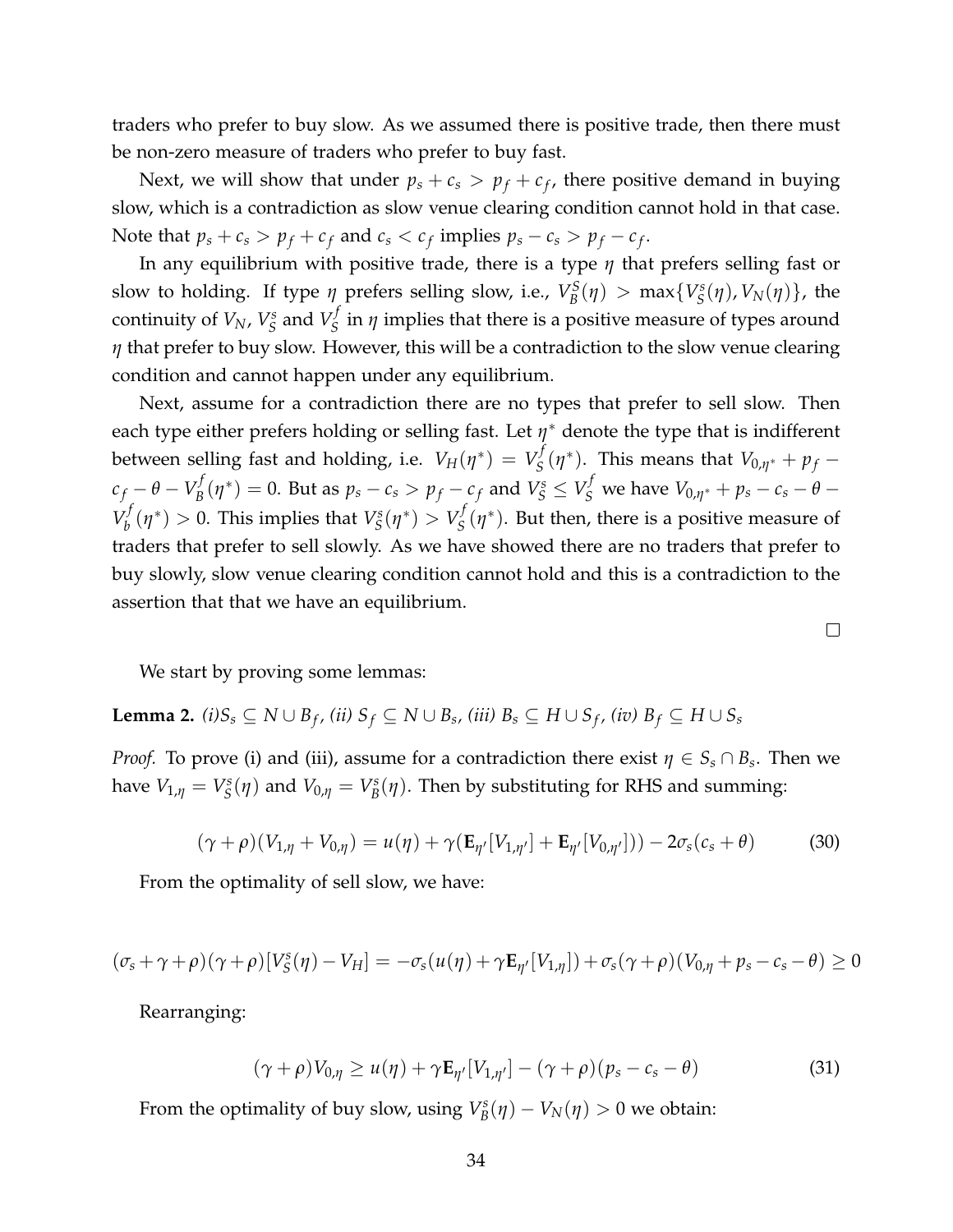<span id="page-35-1"></span>
$$
(\gamma + \rho) V_{1,\eta} \ge \gamma \mathbf{E}_{\eta'}[V_{0,\eta'}] + (\gamma + \rho)(p_s + c_s + \theta)
$$
\n(32)

 $\Box$ 

Summing equations [31](#page-34-1) and [32,](#page-35-1) we obtain:

$$
(\gamma + \rho)(V_{0,\eta} + V_{1,\eta}) \geq u(\eta) + \gamma \mathbf{E}_{\eta'}[V_{1,\eta'}] + \gamma \mathbf{E}_{\eta'}[V_{0,\eta'}] + 2(\gamma + \rho)(c_s + \theta)
$$

Which contradicts equation [30.](#page-34-2) Replacing *s* with *f* in above proof proves (ii) and (iv).

Next Lemma shows that fast sellers does nothing after selling and slow buyers hold after buying.

<span id="page-35-0"></span>**Lemma 3.**  $(i)S_f \cap B_s = \emptyset$ ,  $(ii) S_s \cap B_f = \emptyset$ 

*Proof.* To prove (i), assume for a contradiction  $\eta \in S_f \cap B_s$ . Then as  $\eta \in B_s$ , we have:

$$
V_B^s(\eta) - V_N(\eta) > 0
$$
  

$$
(\gamma + \rho)\sigma_s(V_{1,\eta} - p_s - c_s - \theta) + (\gamma + \rho)\gamma \mathbf{E}_{\eta'}[V_{0,\eta'}] - \gamma(\sigma_s + \gamma + \rho)\mathbf{E}_{\eta'}[V_{0,\eta'}] > 0
$$
  

$$
(\gamma + \rho)\sigma_s(V_{1,\eta} - p_s - c_s - \theta) - \sigma_s\gamma \mathbf{E}_{\eta'}[V_{0,\eta'}] > 0
$$

Which implies:

$$
(\sigma_s + \gamma + \rho)(V_{1,\eta} - p_s - c_s - \theta) > \sigma_s(V_{1,\eta} - p_s - c_s - \theta) + \gamma \mathbf{E}_{\eta'}[V_{0,\eta'}]
$$
  
\n
$$
V_{1,\eta} - p_s - c_s - \theta > V_B^s(\eta) = V_{0,\eta}
$$
  
\n
$$
V_{1,\eta} > V_{0,\eta} + p_s + c_s + \theta
$$
\n(33)

Which is very intuitive as the individual prefers the continuation value while holding the asset and paying  $p_s$  to the value of not holding the asset. From  $\eta \in S_f$ , we have:

<span id="page-35-2"></span>
$$
V_{S}^{f}(\eta)-V_{H}(\eta)>0
$$

Similar calculations as above yield:

<span id="page-35-3"></span>
$$
V_{1,\eta} < V_{0,\eta} + p_f - c_f - \theta \tag{34}
$$

Equations [33](#page-35-2) and [34](#page-35-3) imply  $p_f - c_f > p_s + c_s + 2\theta$ . Subtracting  $2c_s - 2\theta$  from LHS, we obtain  $p_f - c_f > p_s - c_s$  which is a contradiction. Switching *s* with *f* in the above proof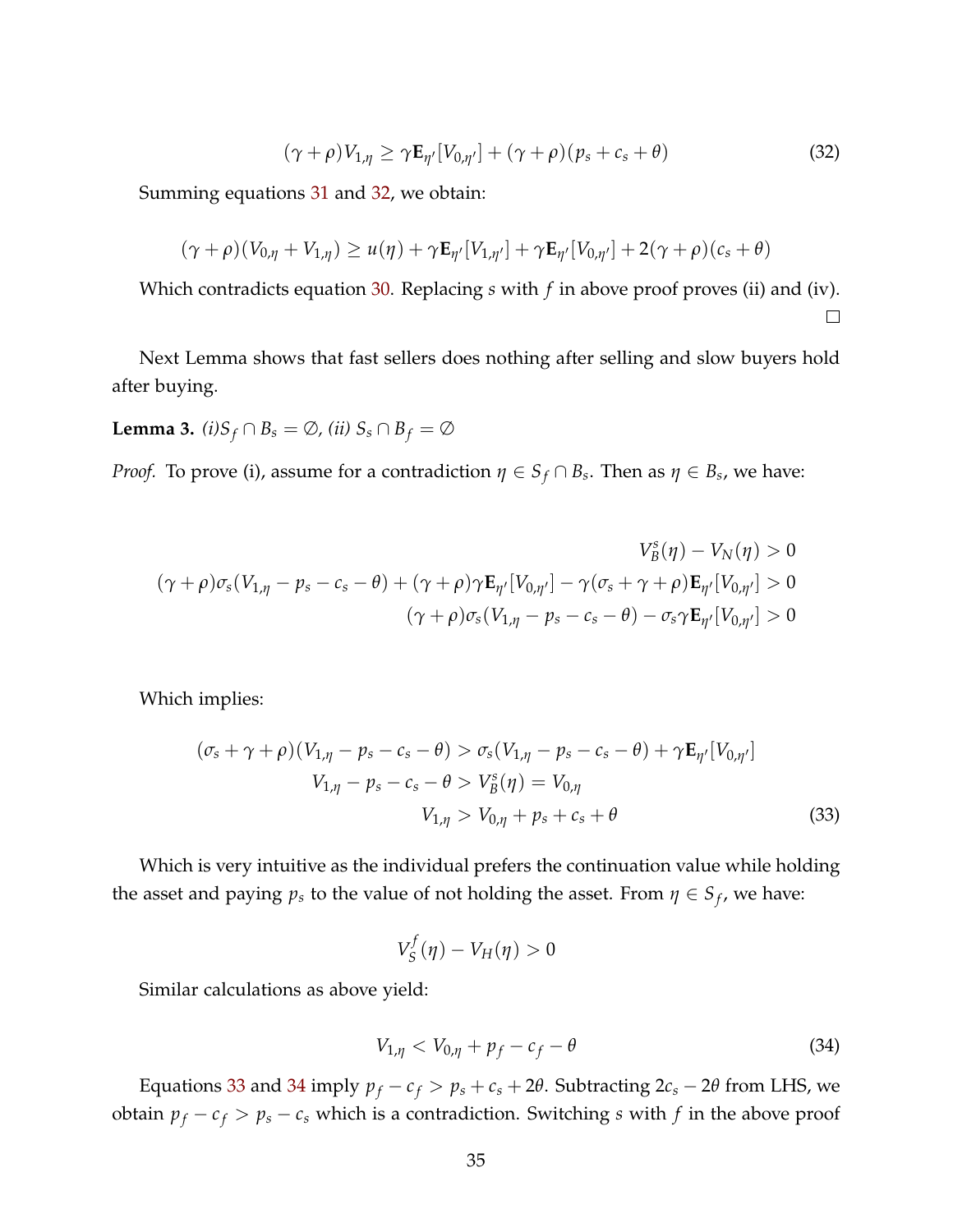proves (ii).

Following lemma is immediate given the previous ones:

#### <span id="page-36-0"></span>**Lemma 4.**

$$
V_S^f(\eta) = \frac{u(\eta) + \sigma_f(V_N + p_f - c_f - \theta) + \gamma \mathbf{E}_{\eta'}[V_{1,\eta'}]}{(\sigma_f + \gamma + \rho)}
$$
  
\n
$$
V_S^s(\eta) = \frac{u(\eta) + \sigma_s(V_N + p_s - c_s - \theta) + \gamma \mathbf{E}_{\eta'}[V_{1,\eta'}]}{(\sigma_s + \gamma + \rho)}
$$
  
\n
$$
V_B^f(\eta) = \frac{\sigma_f(V_H(\eta) - p_f - c_f - \theta) + \gamma \mathbf{E}_{\eta'}[V_{0,\eta'}]}{(\sigma_f + \gamma + \rho)}
$$
  
\n
$$
V_B^s(\eta) = \frac{\sigma_s(V_H(\eta) - p_s - c_s - \theta) + \gamma \mathbf{E}_{\eta'}[V_{0,\eta'}]}{(\sigma_s + \gamma + \rho)}
$$

The following lemma helps us prove the structure of the speed choices:

<span id="page-36-1"></span>**Lemma 5.** 
$$
\frac{\partial V_{1,\eta}}{\partial \eta} > 0
$$
 and  $\frac{\partial V_{0,\eta}}{\partial \eta} \ge 0$ 

*Proof.* As  $u(\eta)$  is strictly increasing, we have following:

$$
\frac{\partial V_N(\eta)}{\partial \eta} = 0
$$

$$
\frac{\partial V_H(\eta)}{\partial \eta} > 0
$$

Next, assume  $\eta \in B_s$ . Take any  $\eta' > \eta$ . We have:

$$
V_{0,\eta'} \geq V_B^s(\eta') > V_B^s(\eta) = V_{0,\eta}
$$

Where first inequality follows from the optimality of *V*0,*η*, second follows from the fact  $u(\eta)$  is strictly increasing and third equality follows from  $\eta \in B_s$ . Similarly, assume  $\eta \in B_f$ . Take any  $\eta' > \eta$ . With the exactly same reasoning, we obtain:

$$
V_{0,\eta'} \geq V_B^f(\eta') > V_B^f(\eta) = V_{0,\eta}
$$

Hence *<sup>∂</sup>V*0,*<sup>η</sup> ∂η* ≥ 0, which proves the second claim. Given this, it is immediate to conclude  $V_H(\eta)$ ,  $V_S^s$  $V_S^s(\eta)$  and  $V_S^f$ *S* (*η*) are all strictly increasing in *η* as *u*(*η*) is strictly increasing. Thus  $V_{1,\eta}$ , which is their maximum, is strictly increasing: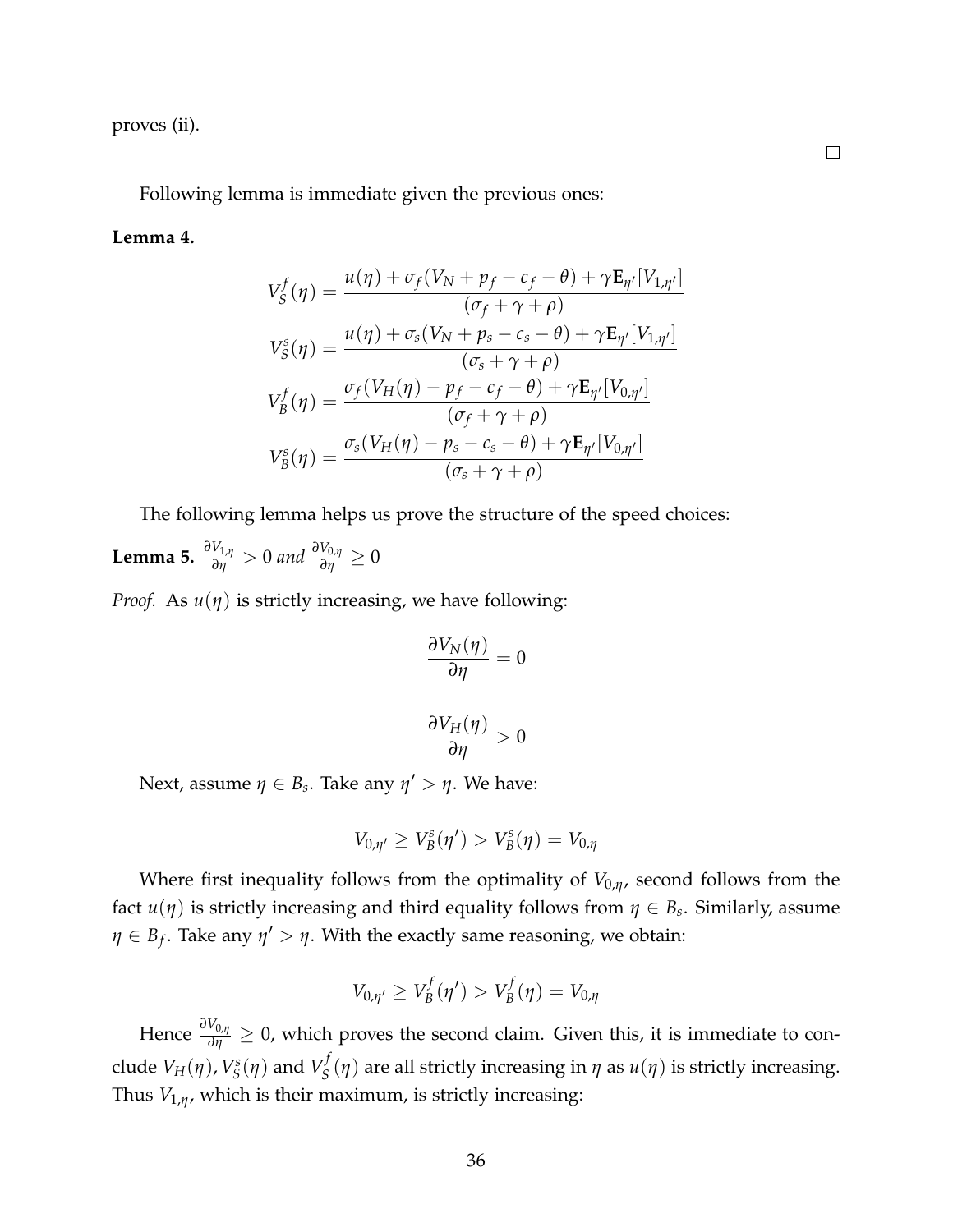$$
\frac{\partial V_{1,\eta}}{\partial \eta} > 0
$$

Which proves the first claim.

<span id="page-37-0"></span>**Lemma 6.** There exist cutoffs  $\eta_1$  and  $\eta_2$  such that  $N = [\eta_1, \eta_1]$ ,  $B_s = [\eta_1, \eta_2]$  and  $B_f = [\eta_2, \eta_h]$ 

*Proof.* Let  $\eta_1 = \sup N$  and  $\eta_2 = \inf B_f$ . Notice that given Lemma [5,](#page-36-1) the differences:  $V^f_R$  $V_B^f(\eta) - V_B^s$ *B* (*η*), *V s*  $V_B^s(\eta) - V_N(\eta)$  and  $V_B^f$ *B* (*η*) − *VN*(*η*) are all strictly increasing in *η*.

Then if  $\eta \in B_f$ , we have  $V_B^f$  $V_B^f(\eta) > V_B^s$  $V_B^s(\eta)$  and  $V_B^f$  $B_{B}^{J}(\eta) > V_{N}(\eta)$ . Then as above differences are increasing in  $\eta$ ,  $\eta' > \eta$  implies  $V^f_B$  $V_B^f(\eta') > V_B^s$  $V_B^{\rm s}(\eta')$  and  $V_B^f$  $V_B^f(\eta') > V_N(\eta')$ . Hence  $\eta' \in B_f$ , which proves that  $B_f = [\eta_2, \eta_h].$ 

Similarly, if  $\eta \in N$ , then  $V_N(\eta) > V_B^s$  $V_B^s(\eta)$  and  $V_N(\eta) > V_B^f$  $\mathcal{B}_{B}^{'}(\eta)$ . Then as above differences are increasing in  $\eta$ ,  $\eta' < \eta$  implies  $V_N(\eta') > V_B^s$  $V_B^s(\eta')$  and  $V_N(\eta') > V_B^f$  $B^f(B')$ . Hence  $\eta' \in N$ , which proves that  $N = [\eta_l, \eta_1]$ . The fact that  $B_s = [\eta_1, \eta_2]$  follows immediately.

<span id="page-37-1"></span>**Lemma 7.** There exists cutoffs  $\eta_3$  and  $\eta_4$  such that  $S_f = [\eta_1, \eta_3]$ ,  $S_s = [\eta_3, \eta_4]$  and  $H = [\eta_4, \eta_h]$ 

*Proof.* Let  $\eta_3 = \sup\{\eta \in S_f\}$  and  $\eta_4 = \inf\{\eta \in H\}$ . Notice that the differences  $V_H(\eta)$  – *V s*  $S^s(S(\eta), V_H(\eta) - V_S^f)$ *S* (*η*), *V s*  $V_S^s(\eta) - V_S^f$ *S* (*η*) are all strictly increasing in *η*.

Then if  $\eta \in H$ , we have  $V_H(\eta) > V_S^s$  $V_S^s(\eta)$  and  $V_H(\eta) > V_S^f$  $S_S^{\prime}(\eta)$ . Then as above differences are increasing in  $\eta$ ,  $\eta' > \eta$  implies  $V_H(\eta') > V_S^s$  $S^s(\eta')$  and  $V_H(\eta') > V_S^f$ *S* (*η*). Hence  $\eta' \in H$ , which proves that  $H = [\eta_4, \eta_h]$ 

Similarly, if  $\eta \in S^f_s$  $s$ <sup>*f*</sup>, then  $V^f_S$  $S^{f}(\eta) > V_H(\eta)$  and  $V^f_S$  $V_S^f(\eta) > V_S^s$  $S^s(S(\eta))$ . Then as above differences are increasing in  $\eta$ ,  $\eta' < \eta$  implies  $V^f_S$  $S^{f}_{S}(\eta') > V_H(\eta')$  and  $V_S^f$  $V_S^f(\eta') > V_S^s$  $S^s(\eta')$ . Hence  $\eta' \in S_f$ , which proves that  $S_f = [\eta_I, \eta_3]$ . The fact that  $S_s = [\eta_3, \eta_4]$  then follows.

The structure follows from Lemmas [6](#page-37-0) and [7.](#page-37-1) The fact that  $\eta_1 < \eta_4$  follows from  $S_f \cap B_s = \emptyset$  and  $S_s \cap B_s = \emptyset$ .

Following lemma proves part (i) of the proposition:

<span id="page-37-2"></span>**Lemma 8.** *If*  $u(\eta_h) > 2(c_s + \theta)(\gamma + \rho)$ , then there is no trade.

*Proof.* See that following two conditions is necessary for any trader to prefer trade in any equilibrium:

<span id="page-37-3"></span>
$$
V_B^s(\eta_h) > V_N \tag{35}
$$

 $\Box$ 

 $\Box$ 

 $\Box$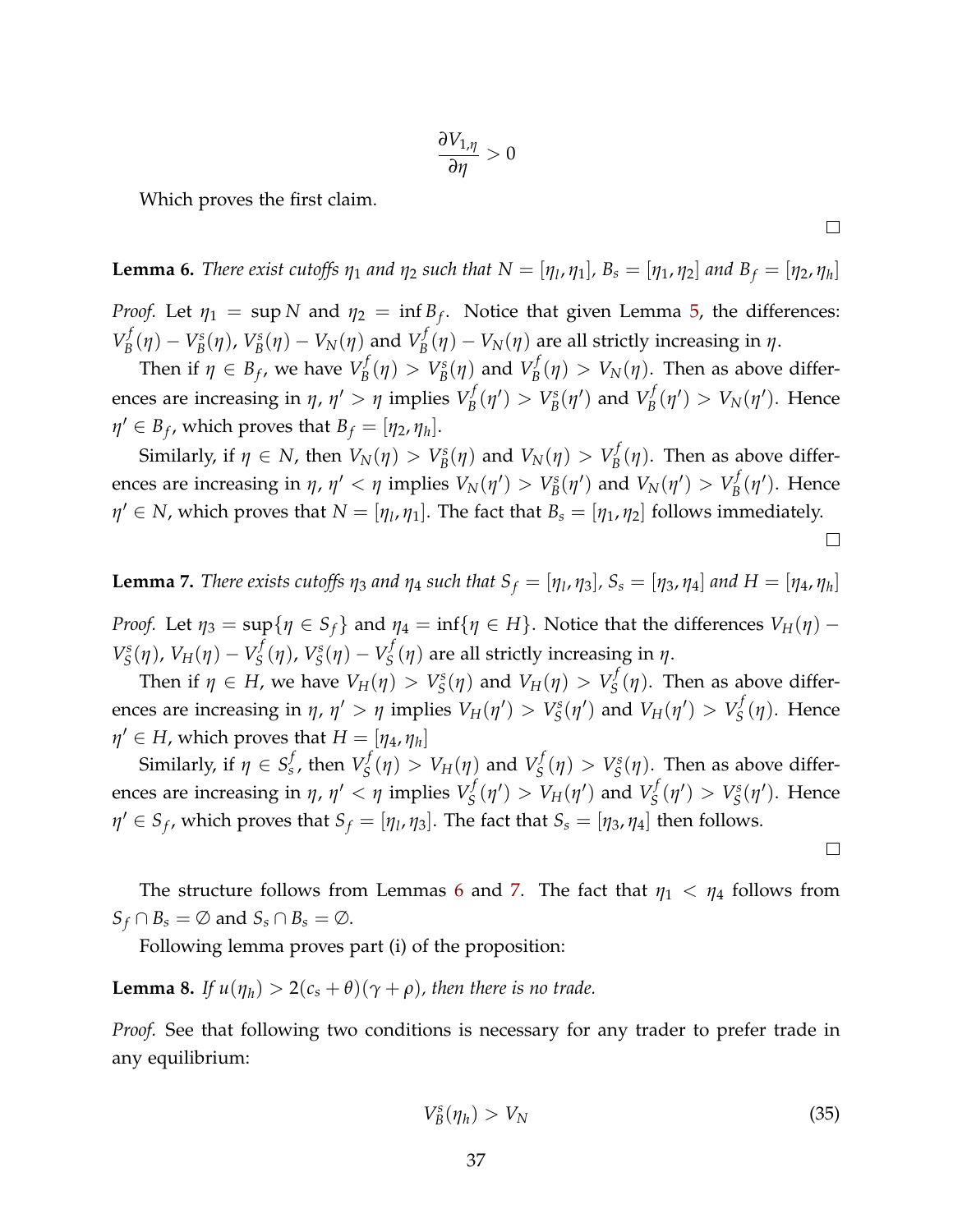<span id="page-38-1"></span>
$$
V_S^s(0) > V_H(0) \tag{36}
$$

From [35:](#page-37-3)

$$
\frac{\sigma_s(V_{1,\eta_h} - p_s - c_s - \theta) + \gamma \mathbf{E}_{\eta'}[V_{0,\eta'}]}{(\sigma_s + \gamma + \rho)} > \frac{\gamma \mathbf{E}_{\eta'}[V_{0,\eta'}]}{(\gamma + \rho)}
$$

Which reduces to:

$$
(\gamma + \rho)\sigma_s(V_{1,\eta_h} - p_s - c_s - \theta) > \sigma_s \gamma \mathbf{E}_{\eta'}[V_{0,\eta'}]
$$

Hence:

<span id="page-38-2"></span>
$$
(\gamma + \rho)(V_H(\eta_h) - p_s - c_s - \theta) > (\gamma + \rho)V_N \tag{37}
$$

From [36,](#page-38-1) using  $u(0) = 0$ :

$$
\frac{\sigma_s(V_{0,0} + p_s - c_s - \theta) + \gamma \mathbf{E}_{\eta'}[V_{1,\eta'}]}{(\sigma_s + \gamma + \rho)} > \frac{\gamma \mathbf{E}_{\eta'}[V_{1,\eta'}]}{(\gamma + \rho)}
$$

Hence

<span id="page-38-3"></span>
$$
(\gamma + \rho)(V_N + p_s - c_s - \theta) > (\gamma + \rho)V_H(0)
$$
\n(38)

Summing [37](#page-38-2) and [38:](#page-38-3)

$$
V_H(\eta_h) + V_N - 2(c_s + \theta) > V_N + V_H(0)
$$
  

$$
V_H(\eta_h) - V_H(0) > 2(c_s + \theta)
$$
  

$$
u(\eta_h) > 2(c_s + \theta)(\gamma + \rho)
$$

 $\Box$ 

Following lemma characterizes the condition under which fast venue is active in any equilibrium:

<span id="page-38-0"></span>**Lemma 9.** *There is positive trade in fast venue only if*

$$
u(\eta_h) > 2 \frac{\sigma_f(\sigma_s + \gamma + \rho)(c_f + \theta) - \sigma_s(\sigma_f + \gamma + \rho)(c_s + \theta)}{\sigma_f - \sigma_s}.
$$

*Proof.* Given the structure of cutoffs, one necessary condition for positive trade in the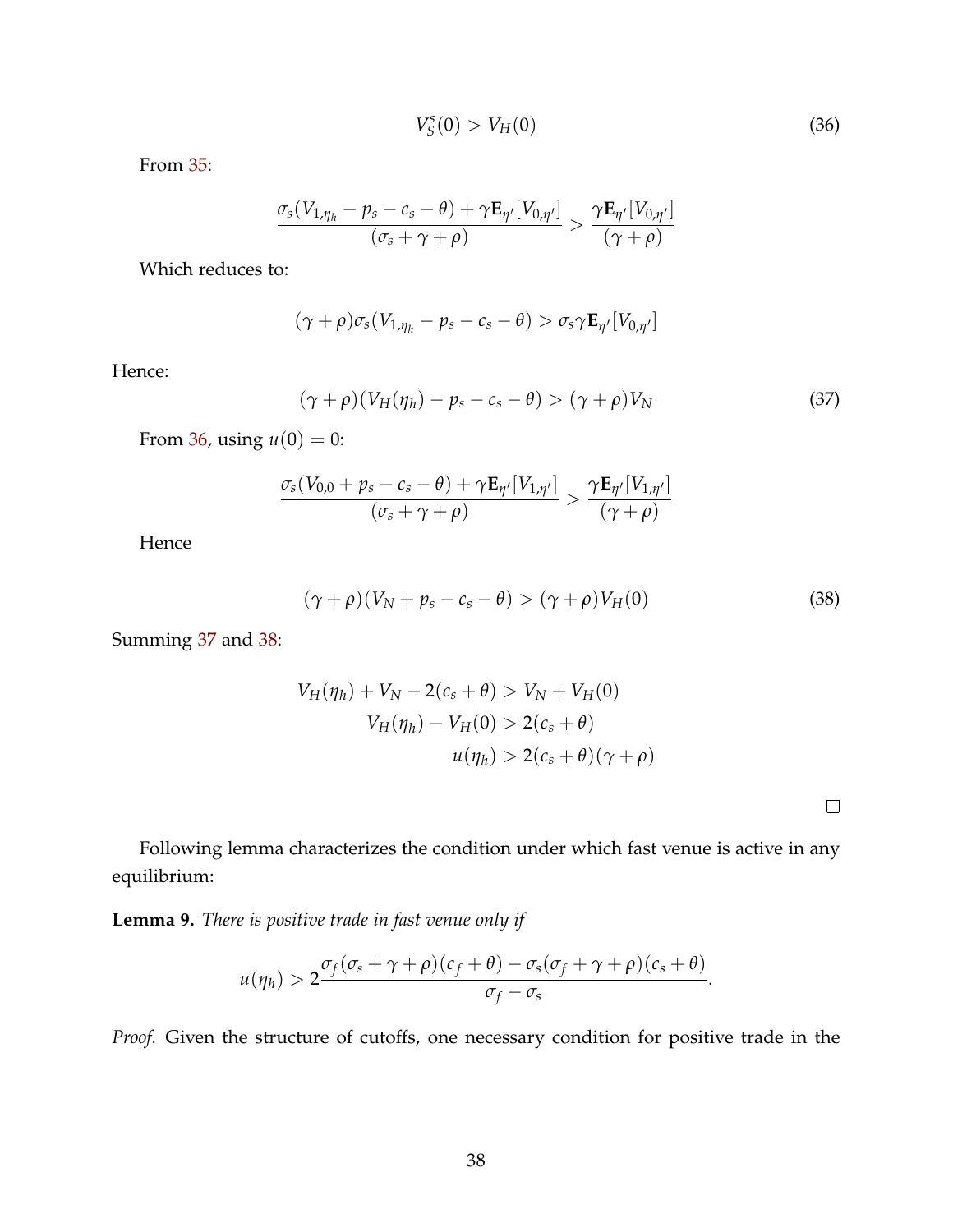fast venue is *V s*  $V^s_S(0) < V^f_S$  $S<sub>S</sub><sup>1</sup>(0)$ . As  $u(0) = 0$ , this is equivalent to:

$$
\frac{\sigma_s(V_N+p_s-c_s-\theta)+\gamma\mathbf{E}_{\eta'}[V_{1,\eta'}]}{(\sigma_s+\gamma+\rho)}<\frac{\sigma_f(V_N+p_f-c_f-\theta)+\gamma\mathbf{E}_{\eta'}[V_{1,\eta'}]}{(\sigma_f+\gamma+\rho)}
$$

After some algebra, we obtain:

<span id="page-39-1"></span>
$$
V_N - V_H(0) > -\frac{\sigma_f(\sigma_s + \gamma + \rho)(p_f - c_f - \theta) - \sigma_s(\sigma_f + \gamma + \rho)(p_s - c_s - \theta)}{(\sigma_f - \sigma_s)(\gamma + \rho)}
$$
(39)

Another necessary condition is *V s*  $V_B^s(\eta_h) < V_B^f$  $\mathcal{B}_{B}^{(1)}(\eta_{h})$ . Doing similar algebra as above, we obtain:

<span id="page-39-2"></span>
$$
V_H(\eta_h) - V_N > \frac{\sigma_f(\sigma_s + \gamma + \rho)(p_f + c_f + \theta) - \sigma_s(\sigma_f + \gamma + \rho)(p_s + c_s + \theta)}{(\sigma_f - \sigma_s)(\gamma + \rho)}
$$
(40)

Summing equations [39](#page-39-1) and [40,](#page-39-2) we obtain:

$$
u(\eta_h) > 2 \frac{\sigma_f(\sigma_s + \gamma + \rho)(c_f + \theta) - \sigma_s(\sigma_f + \gamma + \rho)(c_s + \theta)}{\sigma_f - \sigma_s}
$$

Which, after observing that the conditions are together sufficient, completes the proof.

 $\Box$ 

First, we find the distributions for *f<sup>h</sup>* and *fnh* (we leave the values undefined at the cutoffs  $\{\eta_i\}_{i=1,\dots,4}$  as values in individual points do not matter):

### <span id="page-39-0"></span>**Lemma 10.**

$$
f_{nh}(\eta) = \begin{cases} f(\eta) \frac{\sigma_f + (1-Z)\gamma}{\sigma_f + \gamma} & \text{if } \eta \in (\eta_l, \eta_3) \\ f(\eta) \frac{\sigma_s + (1-Z)\gamma}{\sigma_s + \gamma} & \text{if } \eta \in (\eta_3, \eta_4) \\ f(\eta)(1-Z) & \text{if } \eta \in (\eta_4, \eta_1) \end{cases}, \quad f_h(\eta) = \begin{cases} f(\eta) \frac{Z\gamma}{\sigma_f + \gamma} & \text{if } \eta \in (\eta_l, \eta_3) \\ f(\eta) \frac{Z\gamma}{\sigma_s + \gamma} & \text{if } \eta \in (\eta_3, \eta_4) \\ f(\eta) \frac{Z\gamma}{\sigma_s + \gamma} & \text{if } \eta \in (\eta_4, \eta_1) \\ f(\eta) \frac{(1-Z)\gamma}{\sigma_f + \gamma} & \text{if } \eta \in (\eta_2, \eta_h) \end{cases}
$$

*Proof.* Let  $\eta \in (\eta_1, \eta_3)$ . The outflow of asset holders with valuation  $\eta$  is  $\gamma f_h(\eta) + \sigma_f f_h(\eta)$ ,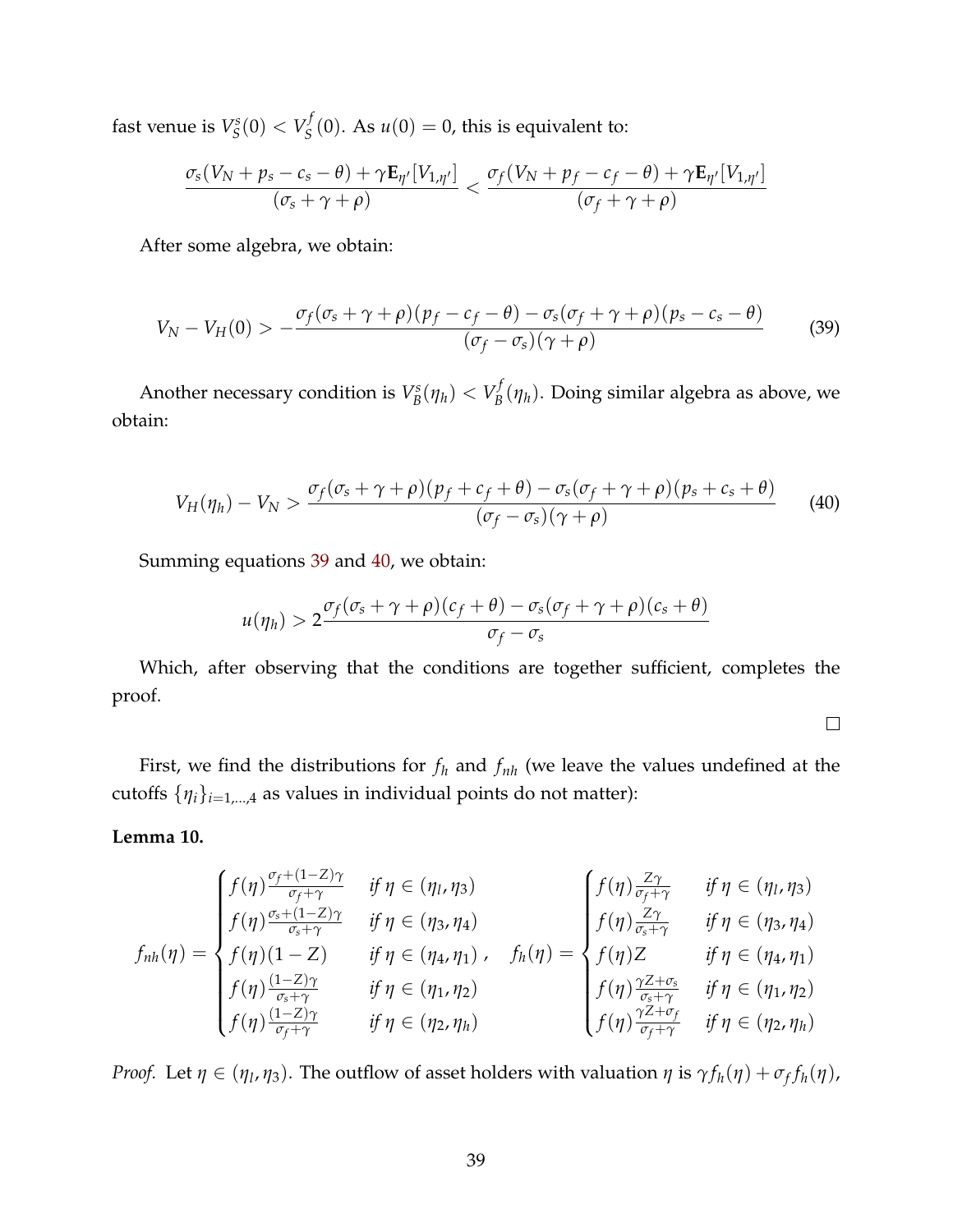while the inflow is  $\gamma Z f(\eta)$ , hence we have:

$$
\gamma f_h(\eta) + \sigma_f f_h(\eta) = \gamma Z f(\eta) \implies f_h(\eta) = \frac{\gamma Z}{\sigma_f + \gamma} f(\eta)
$$

As  $f_h(\eta) + f_{nh}(\eta) = f(\eta)$ , we have:

$$
f_{nh}(\eta) = \frac{\sigma_f + (1 - Z)\gamma}{\sigma_f + \gamma} f(\eta)
$$

Let  $\eta \in (\eta_3, \eta_4)$ . Inflow-outflow balance requires:

$$
\gamma f_h(\eta) + \sigma_s f_h(\eta) = \gamma Z f(\eta) \implies f_h(\eta) = \frac{\gamma Z}{\sigma_s + \gamma} f(\eta)
$$

As  $f_h(\eta) + f_{nh}(\eta) = f(\eta)$ , we have:

$$
f_{nh}(\eta) = \frac{\sigma_s + (1 - Z)\gamma}{\sigma_s + \gamma} f(\eta)
$$

Let  $\eta \in (\eta_4, \eta_1)$ . Inflow outflow balance for holders with valuation  $\eta$  requires:

$$
\gamma f_h(\eta) = \gamma Z f(\eta) \implies f_h(\eta) = Z f(\eta)
$$

Hence *f*<sub>*nh*</sub>(*η*) = (1 − *Z*)*f*(*η*).

Let  $\eta \in (\eta_1, \eta_2)$ . Inflow-outflow balance requires:

$$
\gamma f_{nh}(\eta) + \sigma_s f_{nh}(\eta) = (1 - Z)\gamma f(\eta) \implies f_{nh}(\eta) = f(\eta) \frac{(1 - Z)\gamma}{\gamma + \sigma_s}
$$

As  $f_h(\eta) + f_{nh}(\eta) = f(\eta)$ , we have:

$$
f_h(\eta) = f(\eta) \frac{\gamma Z + \sigma_s}{\gamma + \sigma_s}
$$

Let  $\eta \in (\eta_2, \eta_h)$ . Inflow-outflow balance requires:

$$
\gamma f_{nh}(\eta) + \sigma_f f_{nh}(\eta) = (1 - Z)\gamma f(\eta) \implies f_{nh}(\eta) = f(\eta) \frac{(1 - Z)\gamma}{\gamma + \sigma_f}
$$

As  $f_h(\eta) + f_{nh}(\eta) = f(\eta)$ , we have:

$$
f_h(\eta) = f(\eta) \frac{\gamma Z + \sigma_f}{\gamma + \sigma_f}.
$$

 $\Box$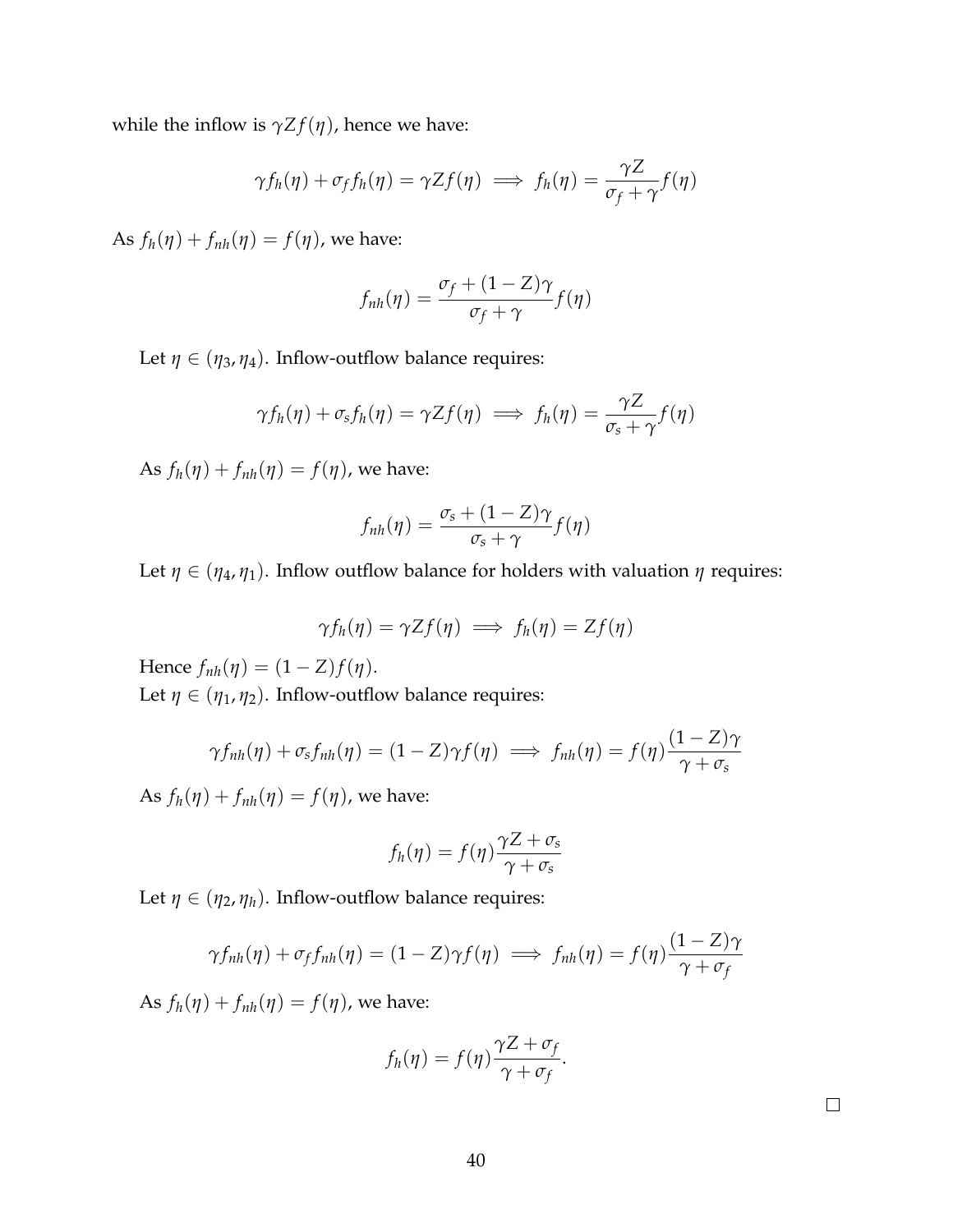We first need find the market clearing conditions.

<span id="page-41-0"></span>**Lemma 11.** *In any equilibrium, asset market clearing conditions imply:*

<span id="page-41-2"></span>
$$
(1 - Z)F(\eta_1) + ZF(\eta_4) = 1 - Z \tag{41}
$$

<span id="page-41-3"></span>
$$
(1 - Z)F(\eta_2) + ZF(\eta_3) = 1 - Z \tag{42}
$$

*Proof.* We have two market clearing conditions: one for the slow venue and one for the fast venue. Fast venue clearing condition:

$$
\int_{\eta_2}^{\eta_h} f_{nh}(\eta) d\eta = \int_{\eta_l}^{\eta_3} f_h(\eta) d\eta \tag{43}
$$

$$
(1 - F(\eta_2))\frac{\gamma(1 - Z)}{\sigma_f + \gamma} = F(\eta_3)\frac{\gamma Z}{\sigma_f + \gamma}
$$
\n(44)

$$
\frac{1-Z}{Z} = \frac{F(\eta_3)}{1 - F(\eta_2)}
$$
(45)

$$
ZF(\eta_3) + (1 - Z)F(\eta_2) = (1 - Z). \tag{46}
$$

From slow market clearing condition:

$$
\int_{\eta_1}^{\eta_2} f_{nh}(\eta) d\eta = \int_{\eta_3}^{\eta_4} f_h(\eta) d\eta \tag{47}
$$

$$
\left(F(\eta_2) - F(\eta_1)\right) \frac{\gamma(1-Z)}{\sigma_s + \gamma} = \left(F(\eta_4) - F(\eta_3)\right) \frac{\gamma Z}{\sigma_s + \gamma}
$$
\n(48)

$$
\frac{1-Z}{Z} = \frac{F(\eta_4) - F(\eta_3)}{F(\eta_2) - F(\eta_1)}
$$
(49)

 $\Box$ 

$$
(1 - Z)F(\eta_1) + ZF(\eta_4) = (1 - Z),
$$
\n(50)

where the last line is obtained by plugging in fast market clearing equality.

<span id="page-41-1"></span>**Lemma 12.** *If*  $u(\eta_h) > 2 \frac{\sigma_f(\sigma_s + \gamma + \rho)(c_f + \theta) - \sigma_s(\sigma_f + \gamma + \rho)(c_s + \theta)}{\sigma_f - \sigma_s}$ *σ<sup>f</sup>* −*σ<sup>s</sup> , then in any equilibrium there is positive trade in both venues. The equilibrium cutoffs are given by:*

<span id="page-41-4"></span>
$$
\frac{u(\eta_1) - u(\eta_4)}{\gamma + \rho} = 2(c_s + \theta) \tag{51}
$$

<span id="page-41-5"></span>
$$
\frac{u(\eta_2) - u(\eta_3)}{\gamma + \rho} = 2 \frac{\sigma_f (c_f + \theta)(\sigma_s + \gamma + \rho) - \sigma_s (c_s + \theta)(\sigma_f + \gamma + \rho)}{(\sigma_f - \sigma_s)(\gamma + \rho)}
$$
(52)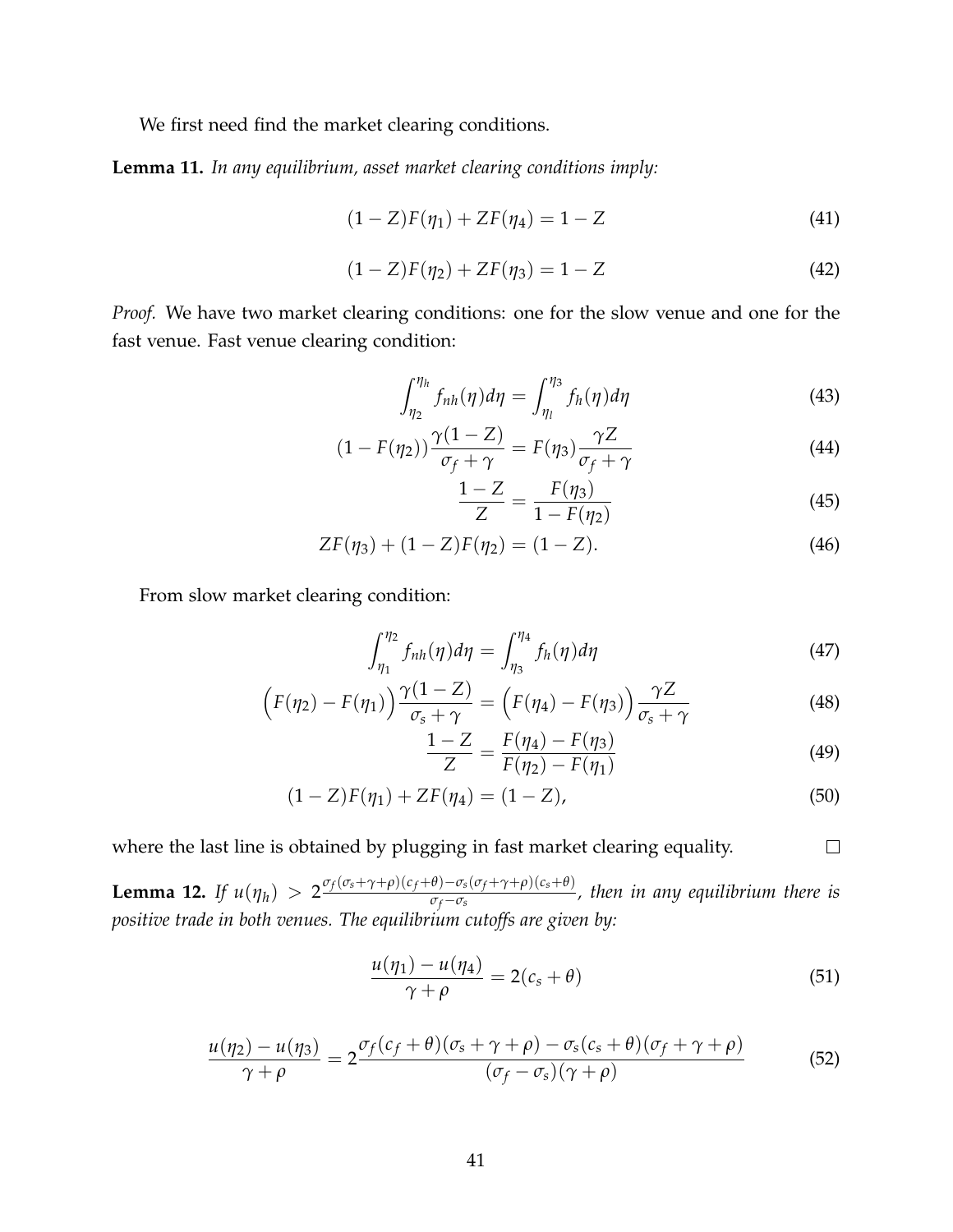*Proof.* It observes that

$$
V_B^s(\eta_1) = \frac{\sigma_s(V_H(\eta_1) - p_s - c_s - \theta) + \gamma \mathbf{E}_{\eta'}[V_{0,\eta'}]}{(\sigma_s + \gamma + \rho)}
$$
  
= 
$$
\frac{\sigma_s(V_H(\eta_1) - p_s - c_s - \theta) + (\gamma + \rho)V_N}{(\sigma_s + \gamma + \rho)}
$$
  
= 
$$
\frac{\sigma_s(V_H(\eta_1) - V_N - p_s - c_s - \theta)}{(\sigma_s + \gamma + \rho)} + V_N
$$

In addition as  $\eta_1$  is the cutoff type for buying slowly and doing nothing, we have *V s*  $B_B^s(\eta_1) = V_N^{10}$  $B_B^s(\eta_1) = V_N^{10}$  $B_B^s(\eta_1) = V_N^{10}$ . Combining these:

<span id="page-42-1"></span>
$$
V_H(\eta_1) = V_N + p_s + c_s + \theta \tag{53}
$$

Similarly, as  $\eta_4$  is the cutoff type for selling slowly and holding the asset, we have  $V_H(\eta_4) = V_S^s$ *S* (*η*4). Hence

$$
V_H(\eta_4) = \frac{u(\eta_4) + \sigma_s(V_N + p_s - c_s - \theta) + \gamma \mathbf{E}_{\eta'}[V_{1,\eta'}]}{(\sigma_s + \gamma + \rho)}
$$
  
= 
$$
\frac{u(\eta_4) + \gamma \mathbf{E}_{\eta'}[V_{1,\eta'}]}{(\sigma_s + \gamma + \rho)} + \frac{\sigma_s(V_N + p_s - c_s - \theta)}{(\sigma_s + \gamma + \rho)}
$$
  
= 
$$
\frac{(\gamma + \rho)V_H(\eta_4)}{(\sigma_s + \gamma + \rho)} + \frac{\sigma_s(V_N + p_s - c_s - \theta)}{(\sigma_s + \gamma + \rho)}.
$$

Last equality implies

<span id="page-42-2"></span>
$$
V_H(\eta_4) = V_N + p_s - c_s - \theta \tag{54}
$$

Using equations [53](#page-42-1) and [54,](#page-42-2) we get  $V_H(\eta_1) - V_H(\eta_4) = 2(c_s + \theta)$ . Hence:

$$
V_H(\eta_1) - V_H(\eta_4) = \frac{u(\eta_1) - u(\eta_4)}{\gamma + \rho} = 2(c_s + \theta)
$$

Now we use *V s*  $V_S^s(\eta_3) = V_S^f$ *S* (*η*3).

$$
\frac{u(\eta_3) + \sigma_s(V_N + p_s - c_s - \theta) + \gamma \mathbf{E}_{\eta'}[V_{1,\eta'}]}{(\sigma_s + \gamma + \rho)} = \frac{u(\eta_3) + \sigma_f(V_N + p_f - c_f - \theta) + \gamma \mathbf{E}_{\eta'}[V_{1,\eta'}]}{(\sigma_f + \gamma + \rho)}
$$
(55)

<span id="page-42-0"></span><sup>10</sup>Notice that  $V_N(\eta) = V_N$  for any  $\eta$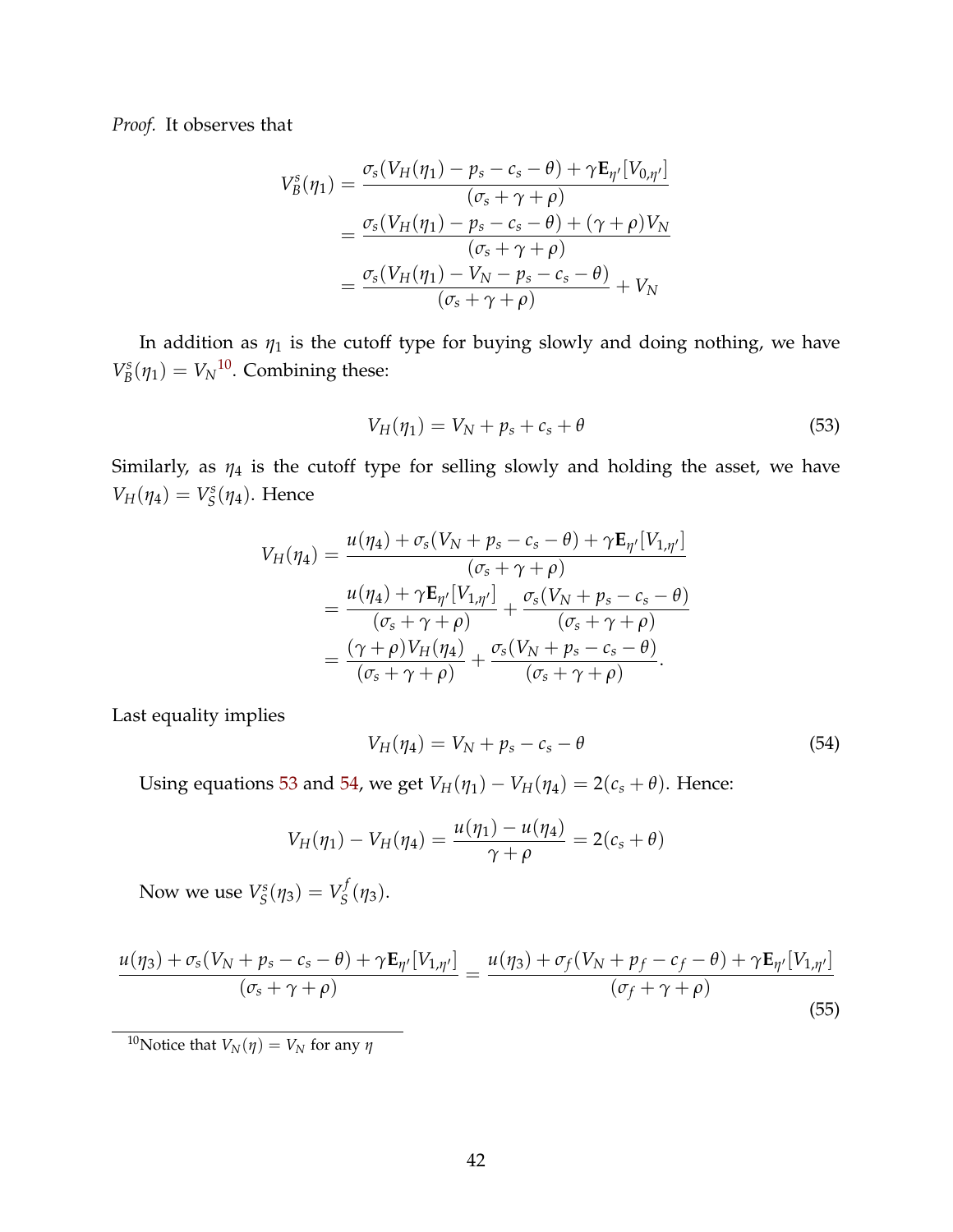Rearranging:

$$
(\sigma_f - \sigma_s)(u(\eta_3) + \gamma \mathbf{E}_{\eta'}[V_{1,\eta'}]) = (\sigma_f - \sigma_s)(\gamma + \rho)V_N + \sigma_f(\sigma_s + \gamma + \rho)(p_f - c_f - \theta) - \sigma_s(\sigma_f + \gamma + \rho)(p_s - c_s - \theta)
$$
(56)

Dividing by  $(\sigma_f - \sigma_s)(\gamma + \rho)$ :

$$
V_N = \frac{u(\eta_3)}{\gamma + \rho} + \frac{\gamma \mathbf{E}_{\eta'}[V_{1,\eta'}]}{\gamma + \rho} - \frac{\sigma_f(\sigma_s + \gamma + \rho)(p_f - c_f - \theta) - \sigma_s(\sigma_f + \gamma + \rho)(p_s - c_s - \theta)}{(\sigma_f - \sigma_s)(\gamma + \rho)}
$$
  
=  $V_H(\eta_3) - \frac{\sigma_f(\sigma_s + \gamma + \rho)(p_f - c_f - \theta) - \sigma_s(\sigma_f + \gamma + \rho)(p_s - c_s - \theta)}{(\sigma_f - \sigma_s)(\gamma + \rho)}$  (57)

<span id="page-43-0"></span>Similarly, using *V f*  $V_B^f(\eta_2) = V_B^s$  $B_B^{\rm s}(\eta_2)$ , we obtain:

$$
\frac{\sigma_f(V_H(\eta_2)-p_f-c_f-\theta)+\gamma \mathbf{E}_{\eta'}[V_{0,\eta'}]}{(\sigma_f+\gamma+\rho)}=\frac{\sigma_s(V_H(\eta_2)-p_s-c_s-\theta)+\gamma \mathbf{E}_{\eta'}[V_{0,\eta'}]}{(\sigma_s+\gamma+\rho)}
$$

Rearranging and dividing by  $(\sigma_f - \sigma_s)(\gamma + \rho)$ :

<span id="page-43-1"></span>
$$
V_H(\eta_2) - \frac{\sigma_f(\sigma_s + \gamma + \rho)(p_f + c_f + \theta) - \sigma_s(\sigma_f + \gamma + \rho)(p_s + c_s + \theta)}{(\sigma_f - \sigma_s)(\gamma + \rho)} = V_N \tag{58}
$$

Solving [57](#page-43-0) and [58](#page-43-1) gives:

$$
\frac{u(\eta_2)-u(\eta_3)}{\gamma+\rho}=2\frac{\sigma_f(c_f+\theta)(\sigma_s+\gamma+\rho)-\sigma_s(c_s+\theta)(\sigma_f+\gamma+\rho)}{(\sigma_f-\sigma_s)(\gamma+\rho)}
$$

Note that if  $u(\eta_h) > 2^{\frac{\sigma_f(\sigma_s + \gamma + \rho)(c_f + \theta) - \sigma_s(\sigma_f + \gamma + \rho)(c_s + \theta)}{\sigma_f - \sigma_s}}$  $\frac{\sigma_f - \sigma_s(\nu_f + \gamma + \rho)(c_s + \nu)}{\sigma_f - \sigma_s}$ , then there exists  $\eta_2 < \eta_h$  and *η*<sub>3</sub> > 0 such that equation above holds. Moreover, any type  $\eta < \eta_3$  and  $\eta > \eta_2$  strictly prefers fast venue to slow venue and there is positive trade in the fast venue.  $\Box$ 

Next, note that  $u(\eta_h) > 2 \frac{\sigma_f(\sigma_s + \gamma + \rho)(c_f + \theta) - \sigma_s(\sigma_f + \gamma + \rho)(c_s + \theta)}{\sigma_f - \sigma_s}$  $\frac{\sigma_f - \sigma_s(v_f + \gamma + \rho)(c_s + v)}{\sigma_f - \sigma_s}$  implies  $u(\eta_h) > 2(c_s + v)$  $\theta$ )( $\gamma + \rho$ ) whenever  $c_f > c_s$ , which is assumed. Thus, whenever the former inequality holds, *η*1, *η*2, *η*<sup>3</sup> and *η*<sup>4</sup> that solves equations [41,](#page-41-2) [42,](#page-41-3) [51](#page-41-4) and [52](#page-41-5) constitutes equilibrium cutoffs where both venues are active. To finish the proof of part (ii) of theorem [1](#page-8-0) we characterize the equilibrium prices in case (ii). From equation [54,](#page-42-2) we obtain the charac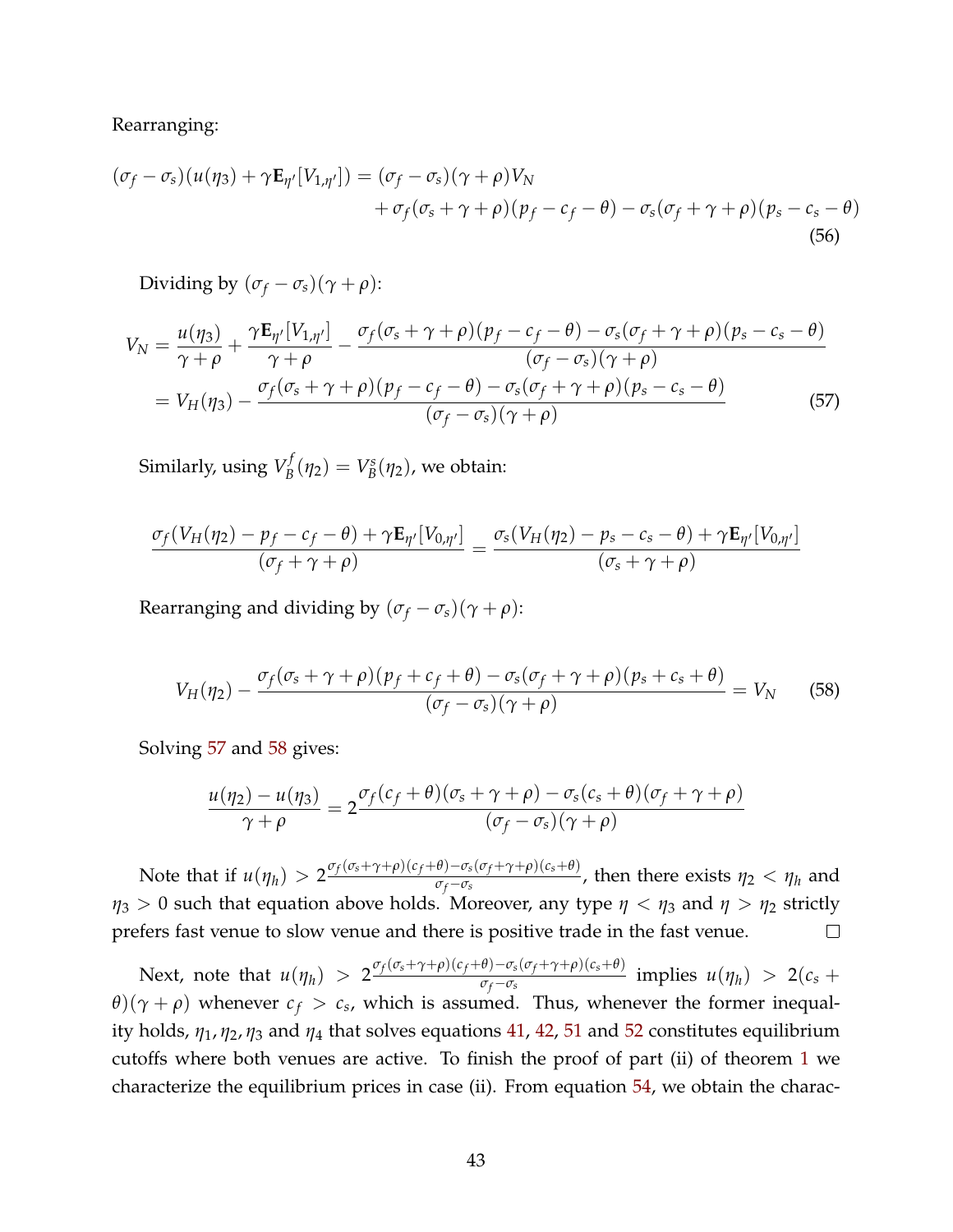terization of *p<sup>s</sup>* :

<span id="page-44-1"></span>
$$
p_s = V_h(\eta_4) - V_N + c_s + \theta
$$
  
= 
$$
\frac{u(\eta_4) + \gamma \mathbf{E}_{\eta'}[V_{1,\eta'}]}{\gamma + \rho} + c_s + \theta - \frac{\gamma \mathbf{E}_{\eta'}[V_{0,\eta'}]}{\gamma + \rho}
$$
  
= 
$$
\frac{u(\eta_4)}{\gamma + \rho} + c_s + \theta + \frac{\gamma}{\gamma + \rho} (\mathbf{E}_{\eta'}[V_{1,\eta'}] - \mathbf{E}_{\eta'}[V_{0,\eta'}])
$$
(59)

From equation [57:](#page-43-0)

<span id="page-44-2"></span>
$$
\frac{\sigma_f(\sigma_s + \gamma + \rho)(p_f - c_f - \theta) - \sigma_s(\sigma_f + \gamma + \rho)(p_s - c_s - \theta)}{(\sigma_f - \sigma_s)(\gamma + \rho)} = \frac{u(\eta_3)}{\gamma + \rho} + \frac{\gamma}{\gamma + \rho} \left(\mathbf{E}_{\eta'}[V_{1,\eta'}] - \mathbf{E}_{\eta'}[V_{0,\eta'}]\right)
$$
\n(60)

Following lemma shows that [59](#page-44-1) and [60](#page-44-2) yields a unique price vector and completes the characterization of equilibrium.

#### <span id="page-44-0"></span>**Lemma 13.** *Equations [59](#page-44-1) and [60](#page-44-2) characterize a unique price vector.*

*Proof.* We only need to show that [\(59\)](#page-44-1) and [\(60\)](#page-44-2) lead to unique solutions for *p<sup>s</sup>* and *p<sup>f</sup>* . In  $p$ articular, we will show that the quantity  ${\bf E}_{\eta'}[V_{1,\eta'}]-{\bf E}_{\eta'}[V_{0,\eta'}]$  does not depend on either  $p_s$  nor  $p_f$ ; once this is done,  $p_s$  is directly pinned down by [\(59\)](#page-44-1), and after substituting into [\(60\)](#page-44-2),  $p_f$  is also uniquely determined. To finish up, we will need to show that the numbers *p<sup>s</sup>* and *p<sup>f</sup>* recovered this way are positive: this is done in the last step of the proof.

To begin, in the following two steps we establish that  $\mathbf{E}_{\eta'}[V_{1,\eta'}] - \mathbf{E}_{\eta'}[V_{0,\eta'}]$  only depends on the endogenous thresholds *η*1, *η*2, *η*<sup>3</sup> and *η*4. First recall that

<span id="page-44-3"></span>
$$
V_S^f(\eta) = \frac{u(\eta) + \sigma_f(V_N + p_f - c_f - \theta) + \gamma \mathbf{E}_{\eta'}[V_{1,\eta'}]}{\sigma_f + \rho + \gamma}
$$
  
\n
$$
V_S^s(\eta) = \frac{u(\eta) + \sigma_s(V_N + p_s - c_s - \theta) + \gamma \mathbf{E}_{\eta'}[V_{1,\eta'}]}{\sigma_s + \rho + \gamma}
$$
  
\n
$$
V_B^f(\eta) = \frac{\sigma_f(V_H(\eta) - p_f - c_f - \theta) + \gamma \mathbf{E}_{\eta'}[V_{0,\eta'}]}{\sigma_f + \rho + \gamma}
$$
  
\n
$$
V_B^s(\eta) = \frac{\sigma_s(V_H(\eta) - p_s - c_s - \theta) + \gamma \mathbf{E}_{\eta'}[V_{0,\eta'}]}{\sigma_s + \rho + \gamma}
$$
  
\n
$$
V_H(\eta) = \frac{u(\eta) + \gamma \mathbf{E}_{\eta'}[V_{1,\eta'}]}{\gamma + \rho}
$$
  
\n
$$
V_N = \frac{\gamma \mathbf{E}_{\eta'}[V_{0,\eta'}]}{\gamma + \rho}.
$$
  
\n(61)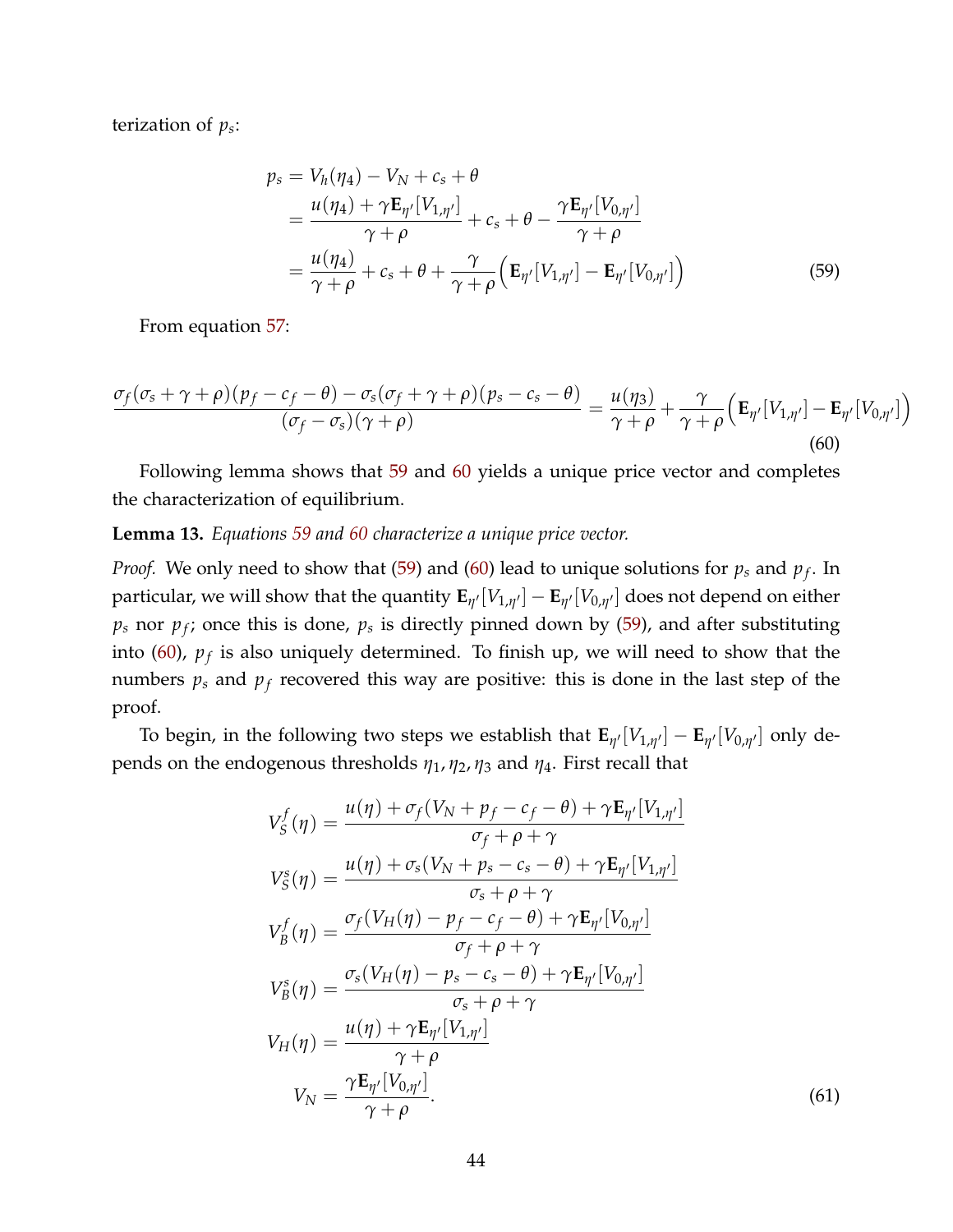Next we derive  $\mathbf{E}_{\eta'}[V_{0,\eta'}]$  and  $\mathbf{E}_{\eta'}[V_{1,\eta'}]$  in closed forms.

• **Computing**  $\mathbf{E}_{\eta'}[V_{0,\eta'}]$ **. Using [\(61\)](#page-44-3) we have** 

$$
\frac{dV_{0,\eta}}{d\eta} = \mathbf{1}_{\{\eta \in [\eta_1, \eta_1]\}} \times 0 + \mathbf{1}_{\{\eta \in [\eta_1, \eta_2]\}} \frac{\sigma_s u'(\eta)}{(\sigma_s + \rho + \gamma)(\rho + \gamma)} + \mathbf{1}_{\{\eta \in [\eta_2, \eta_h]\}} \frac{\sigma_f u'(\eta)}{(\sigma_f + \rho + \gamma)(\rho + \gamma)}
$$
(62)

<span id="page-45-2"></span><span id="page-45-1"></span><span id="page-45-0"></span>.

Integrating [\(62\)](#page-45-0) implies

$$
V_{0,\eta} = \mathbf{1}_{\{\eta \in [\eta_1, \eta_1]\}} V_N + \mathbf{1}_{\{\eta \in [\eta_1, \eta_2]\}} \left[ V_N + \int_{\eta_1}^{\eta} \frac{\sigma_s u'(\xi)}{(\sigma_s + \rho + \gamma)(\rho + \gamma)} d\xi \right] + \mathbf{1}_{\{\eta \in [\eta_2, \eta_h]\}} \left[ V_N + \int_{\eta_1}^{\eta_2} \frac{\sigma_s u'(\xi)}{(\sigma_s + \rho + \gamma)(\rho + \gamma)} d\xi + \int_{\eta_2}^{\eta} \frac{\sigma_f u'(\xi)}{(\sigma_f + \rho + \gamma)(\rho + \gamma)} d\xi \right].
$$
\n(63)

Finally, taking an expectation from [\(63\)](#page-45-1) gives

$$
\mathbf{E}_{\eta'}[V_{0,\eta'}] = V_N + \int_{\eta_1}^{\eta_2} \left( \int_{\eta_1}^{\tilde{\eta}} \frac{\sigma_s u'(\xi)}{(\sigma_s + \rho + \gamma)(\rho + \gamma)} d\xi \right) dF(\tilde{\eta}) + \left( \int_{\eta_1}^{\eta_2} \frac{\sigma_s u'(\xi)}{(\sigma_s + \rho + \gamma)(\rho + \gamma)} d\xi \right) \left( 1 - F(\eta_2) \right) + \int_{\eta_2}^{\eta_h} \left( \int_{\eta_2}^{\tilde{\eta}} \frac{\sigma_f u'(\xi)}{(\sigma_f + \rho + \gamma)(\rho + \gamma)} d\xi \right) dF(\tilde{\eta}).
$$
 (64)

Thus, [\(64\)](#page-45-2) shows that  $\mathbf{E}_{\eta'}[V_{0,\eta'}]$  only depends on the endogenous thresholds  $\eta_1$  and *η*2.

• **Computing**  $\mathbf{E}_{\eta'}[V_{1,\eta'}]$ **. Using [\(61\)](#page-44-3) we have** 

$$
\frac{dV_{1,\eta}}{d\eta} = \mathbf{1}_{\{\eta \in [\eta_1, \eta_3]\}} \frac{u'(\eta)}{\sigma_f + \rho + \gamma} + \mathbf{1}_{\{\eta \in [\eta_3, \eta_4]\}} \frac{u'(\eta)}{\sigma_s + \rho + \gamma} + \mathbf{1}_{\{\eta \in [\eta_4, \eta_h]\}} \frac{u'(\eta)}{\rho + \gamma}.
$$
 (65)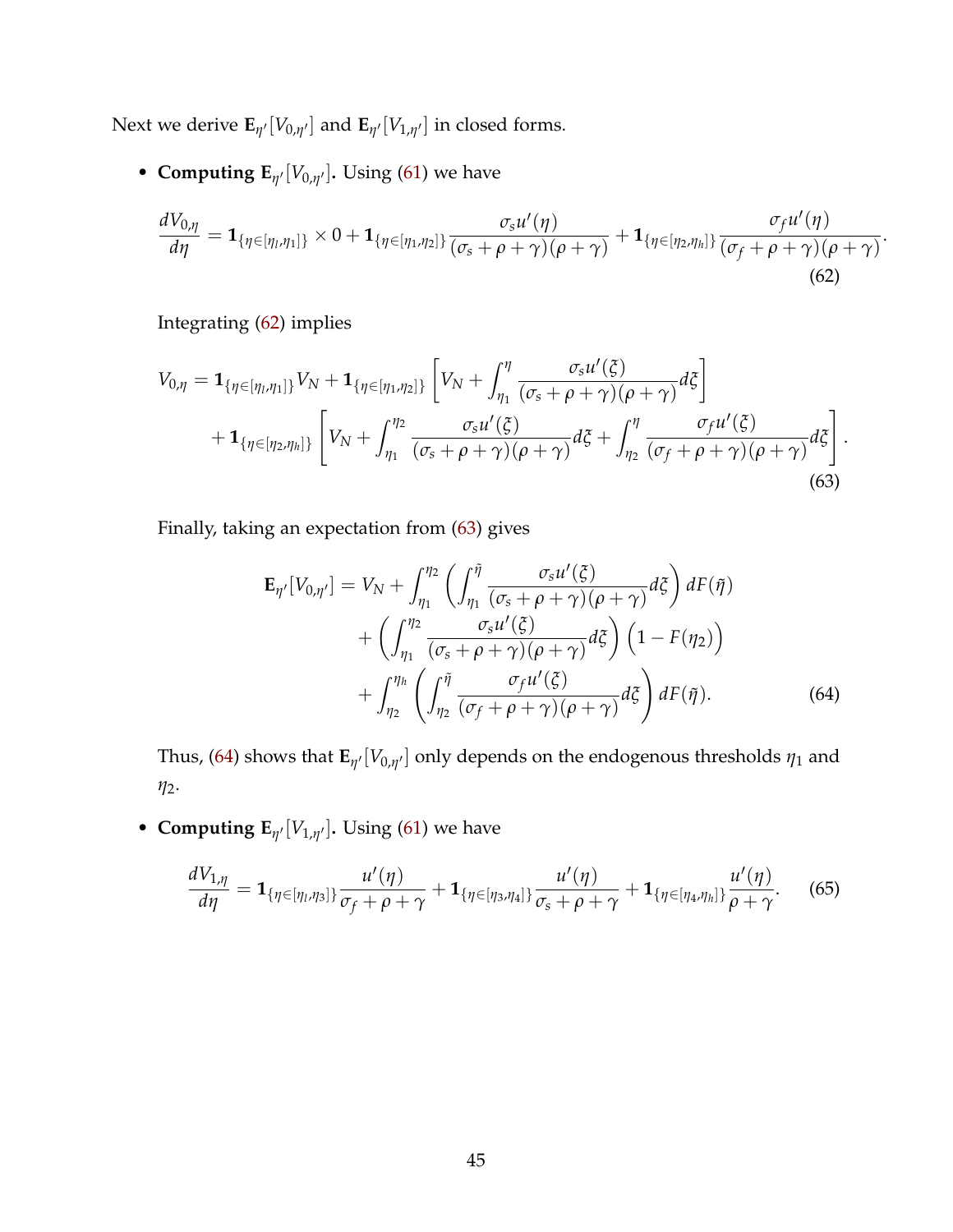Then, integrating gives

<span id="page-46-0"></span>
$$
V_{1,\eta} = \mathbf{1}_{\{\eta \in [\eta_1, \eta_3]\}} \int_{\eta_1}^{\eta} \frac{u'(\xi)}{\sigma_f + \rho + \gamma} d\xi
$$
  
+  $\mathbf{1}_{\{\eta \in [\eta_3, \eta_4]\}} \left( \int_{\eta_1}^{\eta_3} \frac{u'(\xi)}{\sigma_f + \rho + \gamma} d\xi + \int_{\eta_3}^{\eta} \frac{u'(\xi)}{\sigma_s + \rho + \gamma} d\xi \right)$   
+  $\mathbf{1}_{\{\eta \in [\eta_4, \eta_h]\}} \left( \int_{\eta_1}^{\eta_3} \frac{u'(\xi)}{\sigma_f + \rho + \gamma} d\xi + \int_{\eta_3}^{\eta_4} \frac{u'(\xi)}{\sigma_s + \rho + \gamma} d\xi + \int_{\eta_4}^{\eta} \frac{u'(\xi)}{\gamma + \rho} d\xi \right).$  (66)

Therefore, taking an expectation from [\(66\)](#page-46-0) gives

<span id="page-46-1"></span>
$$
\mathbf{E}_{\eta'}[V_{1,\eta'}] = \int_{\eta_l}^{\eta_3} \left( \int_{\eta_l}^{\tilde{\eta}} \frac{u'(\xi)}{\sigma_f + \rho + \gamma} d\xi \right) dF(\tilde{\eta}) + \left( \int_{\eta_l}^{\eta_3} \frac{u'(\xi)}{\sigma_f + \rho + \gamma} d\xi \right) \left( 1 - F(\eta_3) \right) + \int_{\eta_3}^{\eta_4} \left( \int_{\eta_3}^{\tilde{\eta}} \frac{u'(\xi)}{\sigma_s + \rho + \gamma} d\xi \right) dF(\tilde{\eta}) + \left( 1 - F(\eta_4) \right) \left( \int_{\eta_3}^{\eta_4} \frac{u'(\xi)}{\sigma_s + \rho + \gamma} d\xi \right) + \int_{\eta_4}^{\eta_h} \left( \int_{\eta_4}^{\tilde{\eta}} \frac{u'(\xi)}{\gamma + \rho} d\xi \right) dF(\tilde{\eta}) \tag{67}
$$

Thus, [\(67\)](#page-46-1) shows that  $\mathbf{E}_{\eta'}[V_{1,\eta'}]$  only depends on the endogenous thresholds  $\eta_3$  and *n*<sub>4</sub>. Together, [\(64\)](#page-45-2) and [\(67\)](#page-46-1) finish the proof that the difference  $\mathbf{E}_{\eta'}[V_{1,\eta'}] - \mathbf{E}_{\eta'}[V_{0,\eta'}]$ does not depend on *p<sup>s</sup>* nor *p<sup>f</sup>* .

To finish the proof of the lemma, note that equations [\(59\)](#page-44-1) and [\(60\)](#page-44-2) yield unique solutions for  $p_s$  and  $p_f$ . Since  $\mathbf{E}_{\eta'}[V_{1,\eta'}]-\mathbf{E}_{\eta'}[V_{0,\eta'}]>0$ , all terms in [\(59\)](#page-44-1) are positive, and hence  $p_s > 0$ . Since we have assumed that  $u(\cdot) \geq 0$ , it follows that  $p_f$  is also positive, which finishes the lemma.  $\Box$ 

To prove part (iii), assume  $u(\eta_h) > 2(c_s + \theta)(\gamma + \rho)$  and

$$
u(\eta_h) < 2\frac{\sigma_f(\sigma_s + \gamma + \rho)(c_f + \theta) - \sigma_s(\sigma_f + \gamma + \rho)(c_s + \theta)}{\sigma_f - \sigma_s}.
$$

From Lemma [9,](#page-38-0) we know that there cannot be any trade in the fast venue, i.e.  $\eta_3 = 0$ and  $\eta_2 = \eta_h$ . Lemmas [10](#page-39-0) and [11](#page-41-0) still hold, and given  $u(\eta_h) > 2(c_s + \theta)(\gamma + \rho)$ , following the same steps in lemma [12,](#page-41-1) we see that the cut-offs  $\eta_1$  and  $\eta_4$  are uniquely pinned down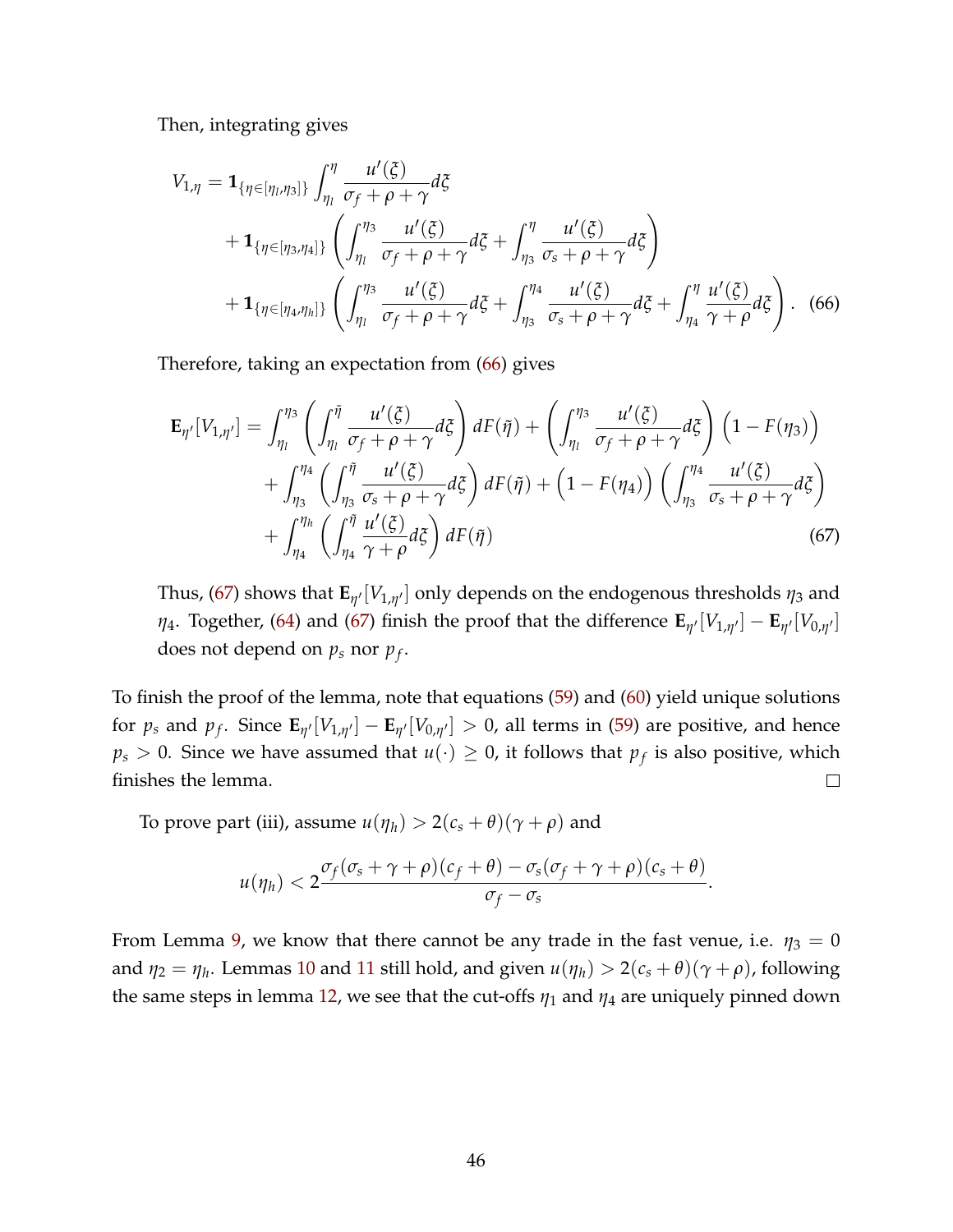by:

$$
(1 - Z)F(\eta_4) + ZF(\eta_1) = 1 - Z \tag{68}
$$

$$
\frac{u(\eta_1) - u(\eta_4)}{\gamma + \rho} = 2(c_s + \theta) \tag{69}
$$

As in earlier case, the equilibrium price in the slow venue is given by:

$$
p_s = \frac{u(\eta_4)}{\gamma + \rho} + c_s + \theta + \frac{\gamma}{\gamma + \rho} \Big( \mathbf{E}_{\eta'}[V_{1,\eta'}] - \mathbf{E}_{\eta'}[V_{0,\eta'}] \Big),
$$

To show that this is indeed an equilibrium, we need to find a price *p<sup>f</sup>* such that there is no demand for trade in the fast venue (otherwise, fast venue clearing condition cannot hold.). To see that, there is no demand for selling in the fast venue if *V s*  $V_S^s(0) - V_S^f$  $S_S^{(j)}(0) \geq 0.$ This corresponds to:

$$
(V_H(0)-V_N)(\sigma_f-\sigma_s)(\gamma+\rho)+\sigma_s(\sigma_f+\gamma+\rho)(p_s-c_s-\theta)-(p_f-c_f-\theta)\sigma_f(\sigma_s+\gamma+\rho)\geq 0
$$

Which is equivalent to:

$$
L = (V_H(0) - V_N)(\sigma_f - \sigma_s)(\gamma + \rho) + \sigma_s(\sigma_f + \gamma + \rho)(p_s - c_s - \theta) + (c_f + \theta)\sigma_f(\sigma_s + \gamma + \rho)
$$
  
\n
$$
\geq p_f(\sigma_f(\sigma_s + \gamma + \rho))
$$
\n(70)

Similarly, there is no demand for buying in the fast venue if *V s*  $V_B^s(\eta_h) - V_B^f$  $B_B^{\prime}(\eta_h) \geq 0$ . This is equivalent to:

$$
U = (V_H(\eta_h) - V_N)(\sigma_f - \sigma_s)(\gamma + \rho) + \sigma_s(\sigma_f + \gamma + \rho)(p_s + c_s + \theta) - (c_f + \theta)\sigma_f(\sigma_s + \gamma + \rho)
$$
  
\$\leq p\_f(\sigma\_f(\sigma\_s + \gamma + \rho))\$ (71)

Note that there exists a *p<sup>f</sup>* such that there is no demand in selling or buying fast if *L* > *U*. Following condition is sufficient to have *L* > *U*:

$$
u(\eta_h) < 2\frac{\sigma_f(\sigma_s + \gamma + \rho)(c_f + \theta) - \sigma_s(\sigma_f + \gamma + \rho)(c_s + \theta)}{\sigma_f - \sigma_s}.
$$

This condition holds under the assumptions of (iii), thus *L* > *U*. Hence, under any  $p_f \in (U, L)$ , there is no demand for fast venue and  $p_f$  fast venue clearing condition is satisfied, finishing the characterization of the equilibrium and Theorem [1.](#page-8-0)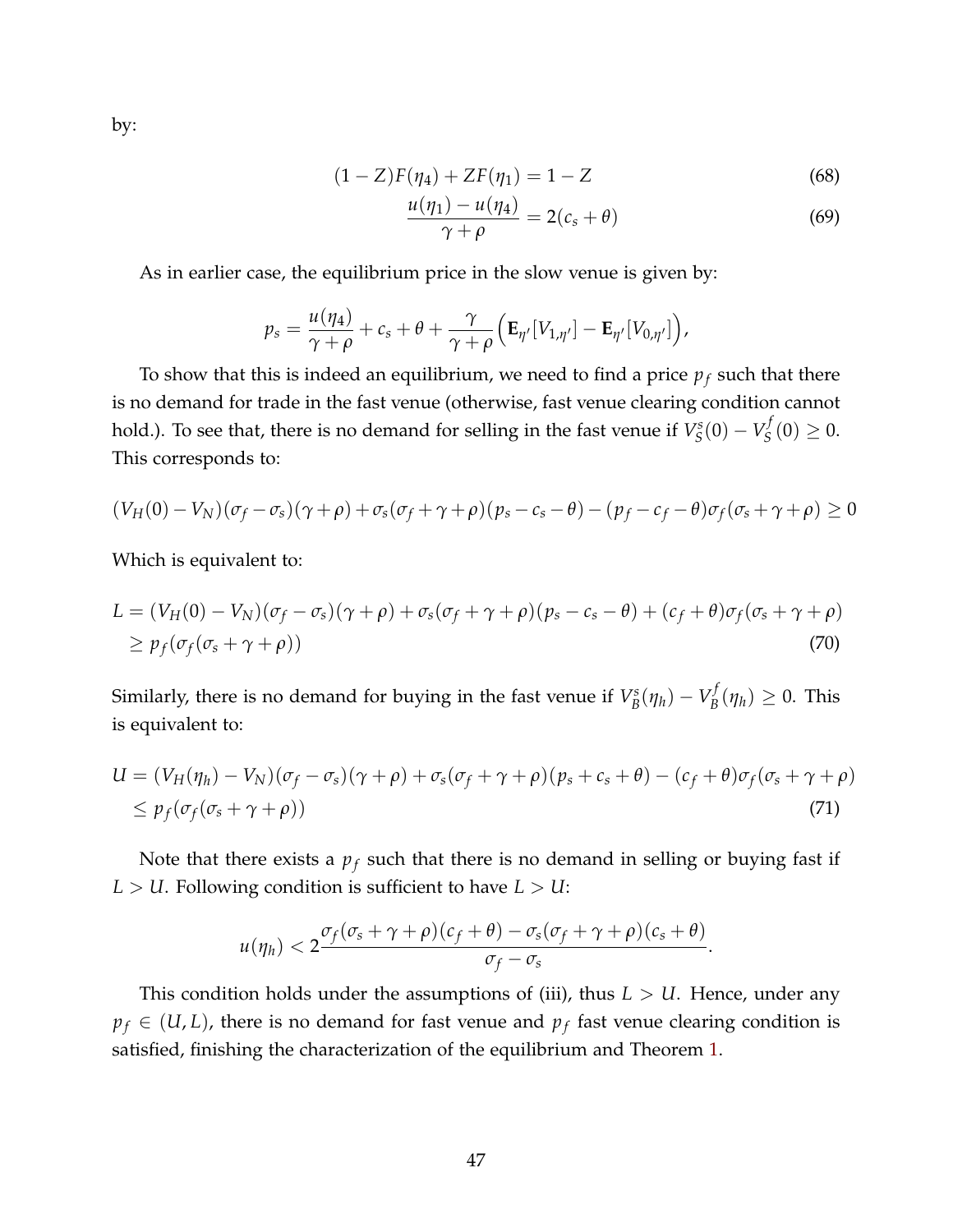## **Proof of Proposition [1](#page-15-0)**

First, we prove a short lemma:

<span id="page-48-1"></span>**Lemma 14.** *Let x be any variable. Then if*

$$
\frac{\partial (u(\eta_2) - u(\eta_3))}{\partial x} > (<)0
$$

*Then*  $\frac{\partial \eta_2}{\partial x}$  > (<)0 *and*  $\frac{\partial \eta_3}{\partial x}$  < (>)0*. Similarly, if* 

$$
\frac{\partial (u(\eta_1) - u(\eta_4))}{\partial x} > (<)0
$$

*Then*  $\frac{\partial \eta_1}{\partial x}$  > (<)0 *and*  $\frac{\partial \eta_4}{\partial x}$  < (>)0

*Proof.* We prove this for the first case, rest is similar. From equation [8,](#page-9-1) we see that if  $\frac{\partial(u(\eta_2)-u(\eta_3))}{\partial x} > 0$ , this is only possible under  $\frac{\partial u(\eta_2)}{\partial x} > 0$  and  $\frac{\partial u(\eta_3)}{\partial x} < 0.11$  $\frac{\partial u(\eta_3)}{\partial x} < 0.11$  Then  $\frac{\partial \eta_2}{\partial x} > 0$ and  $\frac{\partial \eta_3}{\partial x}$  < 0 follows from the fact that *u* is strictly increasing.  $\Box$ 

Following lemma shows all the comparative statics of the model:

**Lemma 15.** *We have following comparative statics:*

1. 
$$
\frac{\partial \eta_1}{\partial \sigma_s} = \frac{\partial \eta_4}{\partial \sigma_s} = 0, \frac{\partial \eta_2}{\partial \sigma_s} > 0, \frac{\partial \eta_3}{\partial \sigma_s} < 0
$$
  
\n2. 
$$
\frac{\partial \eta_4}{\partial \sigma_f} = 0, \frac{\partial \eta_1}{\partial \sigma_f} = 0, \frac{\partial \eta_2}{\partial \sigma_f} < 0, \frac{\partial \eta_3}{\partial \sigma_f} > 0
$$
  
\n3. 
$$
\frac{\partial \eta_1}{\partial \gamma} > 0, \frac{\partial \eta_4}{\partial \gamma} < 0, \frac{\partial \eta_2}{\partial \gamma} > 0, \frac{\partial \eta_3}{\partial \gamma} < 0
$$
  
\n4. 
$$
\frac{\partial \eta_1}{\partial \rho} > 0, \frac{\partial \eta_4}{\partial \rho} < 0, \frac{\partial \eta_2}{\partial \rho} > 0, \frac{\partial \eta_3}{\partial \rho} < 0
$$
  
\n5. 
$$
\frac{\partial \eta_1}{\partial c_s} < 0, \frac{\partial \eta_4}{\partial c_s} > 0, \frac{\partial \eta_2}{\partial c_s} < 0, \frac{\partial \eta_3}{\partial c_s} > 0
$$
  
\n6. 
$$
\frac{\partial \eta_1}{\partial c_f} = 0, \frac{\partial \eta_4}{\partial c_f} = 0, \frac{\partial \eta_2}{\partial c_f} > 0, \frac{\partial \eta_3}{\partial c_f} < 0
$$
  
\n7. 
$$
\frac{\partial \eta_1}{\partial \theta} < 0, \frac{\partial \eta_4}{\partial \theta} > 0, \frac{\partial \eta_2}{\partial \theta} > 0, \frac{\partial \eta_3}{\partial \theta} < 0
$$

<span id="page-48-0"></span> $11$ It is clear that one of these must hold. To see why both are necessary, see that equation [8](#page-9-1) requires cut-offs to move in opposite direction.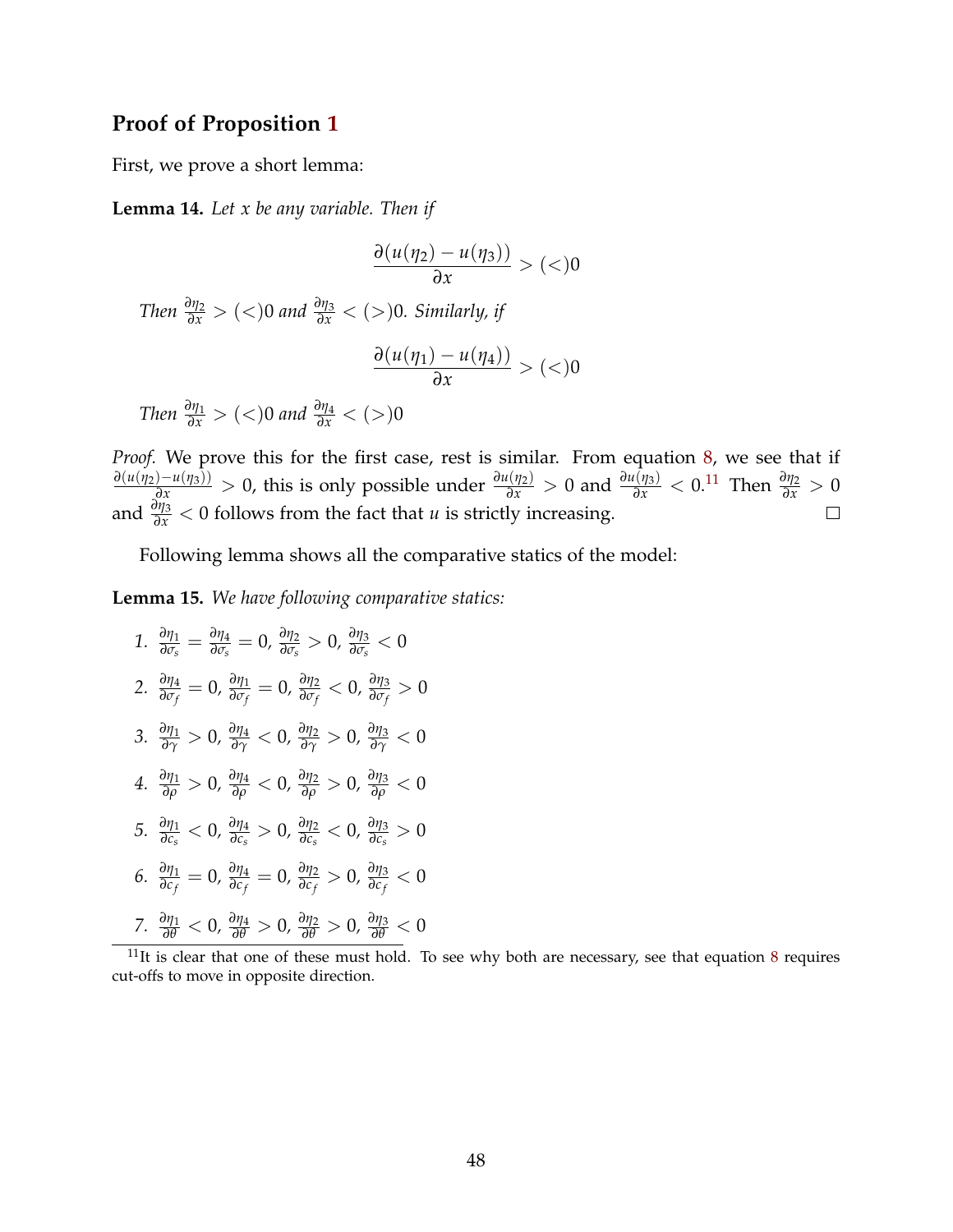*Proof.* **Part 1**

First two equations are trivial as  $\sigma_s$  does not appear in equations that determine  $\eta_1$  and *η*4. For the last two:

$$
\frac{\partial (u(\eta_2) - u(\eta_3))}{\partial \sigma_s} = 2 \frac{(c_f - c_s)\sigma_f(\sigma_f + \gamma + \rho)}{(\sigma_f - \sigma_s)^2} > 0
$$

Result follows from lemma [14.](#page-48-1)

### **Part 2**

First two equations are trivial as  $\sigma_s$  does not appear in equations that determine  $\eta_1$  and *η*4. We have:

$$
\frac{\partial (u(\eta_2) - u(\eta_3))}{\partial \sigma_f} = -2 \frac{(c_f - c_s)\sigma_f(\sigma_f + \gamma + \rho)}{(\sigma_f - \sigma_s)^2} < 0
$$

Result follows from lemma [14.](#page-48-1)

**Parts 3 and 4**

$$
\frac{\partial (u(\eta_2) - u(\eta_3))}{\partial \gamma} = 2 \frac{c_f \sigma_f - c_s \sigma_s}{\sigma_f - \sigma_s} > 0
$$

$$
\frac{\partial (u(\eta_1) - u(\eta_4))}{\partial \gamma} = 2c_s > 0
$$

Result follows from lemma [14.](#page-48-1) Proof for  $\rho$  is exactly same.

#### **Part 5**

$$
\frac{\partial (u(\eta_2) - u(\eta_3))}{\partial c_s} = -2 \frac{\sigma_s(\sigma_f + \gamma + \rho)}{(\sigma_f - \sigma_s)(\gamma + \rho)} < 0
$$

$$
\frac{\partial (u(\eta_1) - u(\eta_4))}{\partial c_s} = 2(\gamma + \rho) > 0
$$

Result follows from lemma [14.](#page-48-1)

**Part 6**

$$
\frac{\partial (u(\eta_2) - u(\eta_3))}{\partial c_f} = \frac{\sigma_f(\sigma_s + \gamma + \rho)}{(\sigma_f - \sigma_s)(\gamma + \rho)} > 0
$$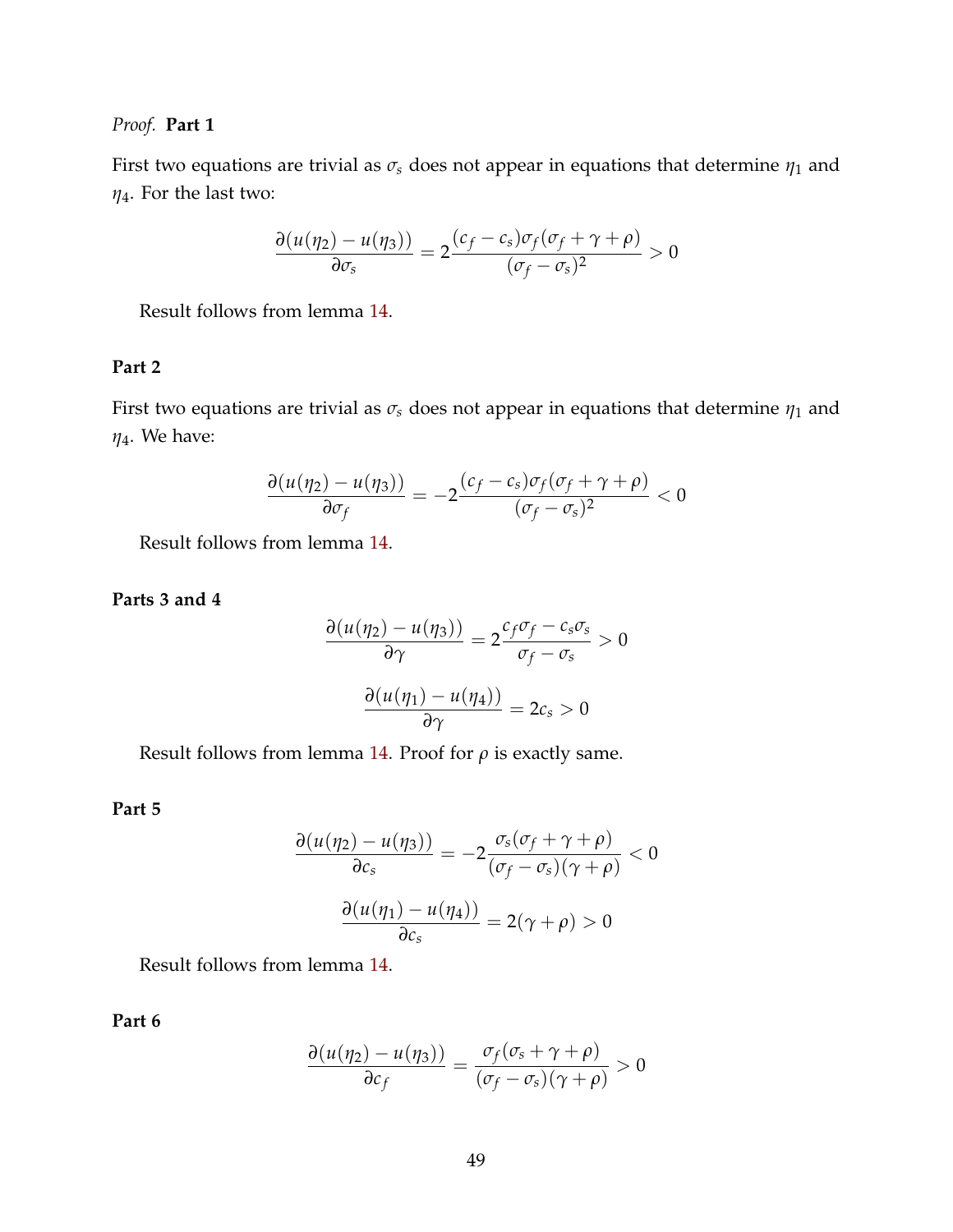$$
\frac{\partial (u(\eta_1) - u(\eta_4))}{\partial c_f} = 0
$$

Result follows from lemma [14.](#page-48-1)

**Part 7**

$$
\frac{\partial (u(\eta_2) - u(\eta_3))}{\partial \theta} = 2 > 0
$$

$$
\frac{\partial (u(\eta_1) - u(\eta_4))}{\partial \theta} = 2 > 0
$$

Note that  $\frac{\partial \eta_2}{\partial c_s} < 0$  and  $\frac{\partial \eta_3}{\partial c_s} > 0$  implies  $m_f$  is increasing in  $c_s$ . Then  $TV_f$  is increasing in  $c_s$ . The proof for  $\sigma_f$  is exactly same.

*∂η*2  $\frac{\partial \eta_2}{\partial c_f} > 0$  and  $\frac{\partial \eta_3}{\partial c_f} < 0$  implies  $m_f$  is decreasing in  $c_f$ . Then  $TV_f$  is decreasing in  $c_f$ . The proof for  $\sigma_s$  and  $\theta$  is exactly same.

Note that  $\frac{\partial \eta_1}{\partial c_f} < 0$  and  $\frac{\partial \eta_4}{\partial c_f} > 0$  implies  $m_s$  is increasing in  $c_f$ . Then  $TV_s$  is increasing in  $c_f$ . The proof for  $\sigma_s$  is exactly same.

*∂η*1  $\frac{\partial \eta_1}{\partial c_s} > 0$  and  $\frac{\partial \eta_4}{\partial c_s} < 0$  implies  $m_s$  is decreasing in  $c_s$ . Then  $TV_s$  is decreasing in  $c_s$ . The proof for *σ<sup>f</sup>* is exactly same.

Part 7 of above Lemma implies that increasing *θ* results in some types switching from fast venue to slow venue and some types switching from slow venue to no trade. Thus, trading volume is decreasing in *θ*.

<span id="page-50-0"></span> $\Box$ 

### **Proof of Proposition [2](#page-19-0)**

Derivatives of the revenue in fast and slow venues are:

$$
\frac{\partial R_s}{\partial c_s} = \frac{4\gamma \sigma_f \sigma_s (\gamma + \sigma_s + \rho)(1 - Z)Z}{a(\gamma + \sigma_s)(\sigma_f - \sigma_s)}(c_f - 2c_s)
$$
\n(72)

<span id="page-50-1"></span>
$$
\frac{\partial R_f}{\partial c_f} = \frac{2\gamma\sigma_f(Z-1)Z\Big(a(\sigma_s-\sigma_f) - 2c_s\sigma_s(\gamma+\sigma_f+\rho) + 4c_f\sigma_f(\gamma+\sigma_s+\rho) + 2(\sigma_f-\sigma_s)(\gamma+\rho)\theta\Big)}{a(\gamma+\sigma_f)(\sigma_f-\sigma_s)}
$$
(73)

First, we see that  $\frac{\partial^2 R_s}{\partial r^2}$  $\frac{\partial^2 R_s}{\partial c_s^2} = \frac{8\gamma\sigma_f\sigma_s(\gamma+\sigma_s+\rho)Z}{a(\sigma_f-\sigma_s)(\gamma+\sigma_s)}$  $\frac{\gamma \sigma_f \sigma_s (\gamma + \sigma_s + \rho) Z}{a(\sigma_f - \sigma_s) (\gamma + \sigma_s)} (Z - 1) < 0$  and  $\frac{\partial^2 R_f}{\partial c_f^2}$ *∂c* 2 *f*  $=\frac{8\gamma\sigma_f^2(\gamma+\sigma_s+\rho)Z}{g(\gamma+\sigma_s)(\sigma_s-\sigma_s)}$  $\frac{a_1 \sigma_f(\gamma + \sigma_s + \rho)Z}{a(\gamma + \sigma_f)(\sigma_f - \sigma_s)}$  $(Z - 1)$ 0, so the fee competition game has unique interior optimum. Moreover, the derivative of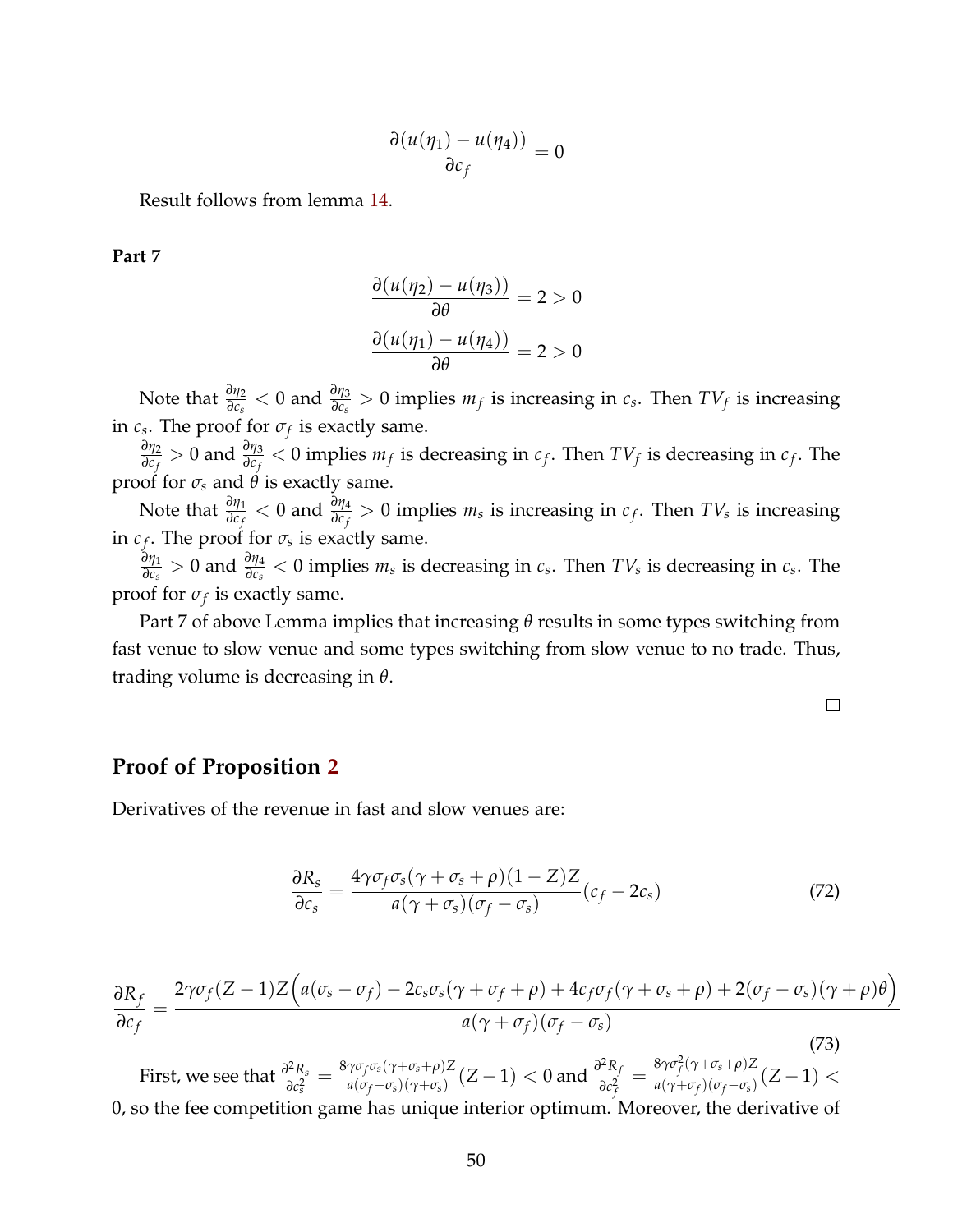*R*<sup>*f*</sup> evaluated at  $c_s = 0$ :

$$
\left. \frac{\partial R_f}{\partial c_f} \right|_{c_s=0, c_f=0} = \frac{2\gamma \sigma_f (a - 2(\gamma + \rho)\theta)(1 - Z)Z}{a(\gamma + \sigma_f)},
$$

which is positive by Assumption [3.](#page-19-1) Thus, whenever  $c_s = 0$ ,  $c_f > 0$ . But  $\frac{\partial R_s}{\partial c_s} > 0$  at  $c_s = 0$ and  $c_f > 0$ , so there cannot be any equilibrium where  $c_s = 0$ , and  $c_s$  must be interior in any equilibrium.

Setting [\(72\)](#page-50-0) to zero, we find

<span id="page-51-0"></span>
$$
c_s^*(c_f) = \frac{c_f}{2}.\tag{74}
$$

Solving for the root of [\(73\)](#page-50-1) and using [\(74\)](#page-51-0) yields

$$
c_f^*(\sigma_f, \sigma_s) = (a - 2\theta(\gamma + \rho)) \frac{\sigma_f - \sigma_s}{(4\sigma_f - \sigma_s)(\gamma + \rho) + 3\sigma_f\sigma_s}.
$$

Because the revenues converge to zero when prices are high, the unique equilibrium is given by  $c_s^*$  and  $c_f^*$ *f* .

### **Proof of Proposition [3](#page-20-0)**

Taking the derivative of equilibrium fee with respect to  $\sigma_f$ :

$$
\frac{\partial c_f^*}{\partial \sigma_f} = \frac{3\sigma_s(\sigma_s + \gamma + \rho)(a - 2(\gamma + \rho)\theta)}{((\gamma + \rho - 3\sigma_f)\sigma_s - 4(\gamma + \rho)\sigma_f)^2} > 0,
$$

by Assumption [3.](#page-19-1) Clearly,  $\frac{\partial c_s^*}{\partial \sigma_f} > 0$  as  $c_s^* = \frac{c_f^*}{2}$  $\frac{1}{2}$ .

To prove the second part:

$$
\frac{\partial c_f^*}{\partial \sigma_s} = -\frac{3\sigma_f(\sigma_f + \gamma + \rho)(a - 2(\gamma + \rho)\theta)}{((\gamma + \rho - 3\sigma_f)\sigma_s - 4(\gamma + \rho)\sigma_f)^2} < 0,
$$

again by Assumption [3.](#page-19-1) And also again  $\frac{\partial c_s^*}{\partial \sigma_s} < 0$  as  $c_s^* = \frac{c_f^*}{2}$  $\frac{J}{2}$ .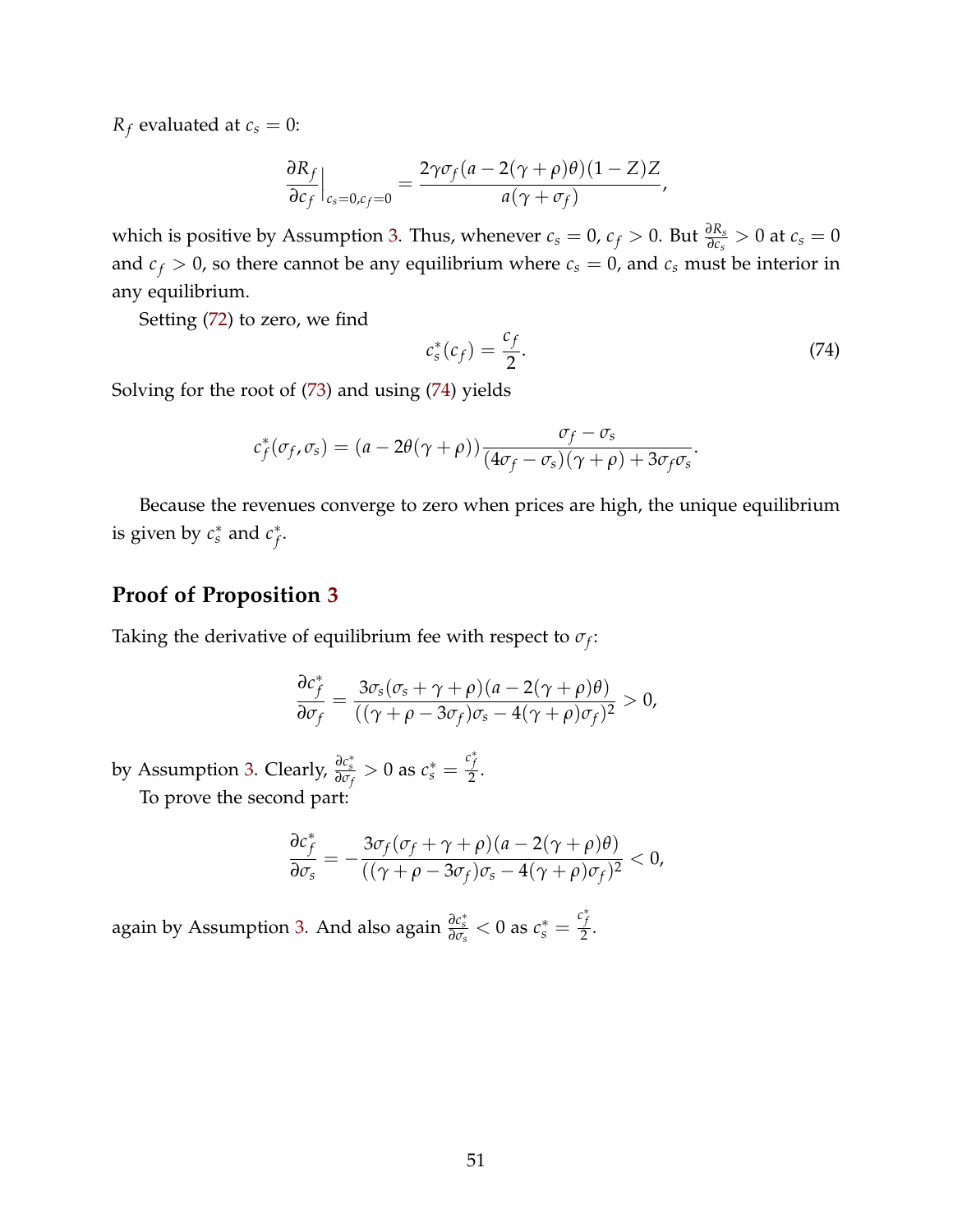# **Proof of Proposition [4](#page-21-0)**

Directly differentiating,

$$
\frac{\partial TV_s}{\partial \sigma_s} = \frac{2\gamma\sigma_f(a - 2(\gamma + \rho)\theta)(1 - Z)Z}{a(\gamma + \sigma_s)^2(-3\sigma_f\sigma_s + \gamma(-4\sigma_f + \sigma_s) - 4\sigma_f\rho + \sigma_s\rho)^2} \times \left(4\gamma^3\sigma_f + \sigma_s^2\rho(\sigma_f + \rho) + 8\gamma^2\sigma_f(\sigma_s + \rho) + \gamma(\sigma_s^2\rho + 4\sigma_f(\sigma_s + \rho)^2)\right)
$$

Assumption [3](#page-19-1) guarantees that  $a - 2(\gamma + \rho)\theta > 0$ , so the first term is positive. The second term is also positive, so  $\frac{\partial TV_s}{\partial \sigma_s} > 0$ .

Similarly, by Assumption [3,](#page-19-1)

$$
\frac{\partial TV_f}{\partial \sigma_s} = \frac{4\gamma \sigma_f^2 (\gamma + \rho)(\gamma + \sigma_f + \rho)(a - 2(\gamma + \rho)\theta)(1 - Z)Z}{a(\gamma + \sigma_f)((\gamma + \rho)(4\sigma_f - \sigma_s) + 3\sigma_f \sigma_s)^2} > 0.
$$

# **Proof of Proposition [5](#page-22-0)**

$$
\frac{\partial TV}{\partial \sigma_f} = -\frac{2\gamma(\gamma + \sigma_s + \rho)(a - 2(\gamma + \rho)\theta)(1 - Z)Z}{a(\gamma + \sigma_f)^2(\gamma + \sigma_s)(\gamma + \rho)^2((4\sigma_f - \sigma_s) + 3\sigma_f\sigma_s)^2} \times \left(\gamma^2(\gamma + \rho)(-8\sigma_f^2 + 4\sigma_f\sigma_s + \sigma_s^2) + \gamma^26\sigma_f\sigma_s(-2\sigma_f + \sigma_s) + 3\sigma_f^2\sigma_s^2\rho - 3\gamma\sigma_f\sigma_s(-2\sigma_s\rho + \sigma_f(\sigma_s + 2\rho))\right)
$$

The fraction is positive, so

$$
\text{sign}\left(\frac{\partial TV}{\partial \sigma_f}\right) = -\text{sign}\left(\gamma^2(\gamma+\rho)(-8\sigma_f^2 + 4\sigma_f\sigma_s + \sigma_s^2) + \gamma^2 6\sigma_f\sigma_s(-2\sigma_f + \sigma_s) + 3\sigma_f^2\sigma_s^2\rho - 3\gamma\sigma_f\sigma_s(-2\sigma_s\rho + \sigma_f(\sigma_s + 2\rho))\right)
$$

Let  $\sigma_f = \sigma + \epsilon$  and  $\sigma_s = \sigma$ . Simplifying and factoring out constants, yields

$$
\operatorname{sign}\left(\frac{\partial TV}{\partial \epsilon}\right) = \operatorname{sign}\left(\frac{\partial TV}{\partial \sigma_f}\right) = \operatorname{sign}\left(\gamma^2 - \rho\sigma + \gamma(\rho + \sigma) + \mathcal{O}(\epsilon)\right)
$$

Letting  $\epsilon \to 0$  and rearranging, we get

$$
\operatorname{sign}\left(\lim_{\epsilon \to 0} \frac{\partial TV}{\partial \epsilon}\right) = \operatorname{sign}\left(\lim_{\epsilon \to 0} \frac{\partial TV}{\partial \sigma_f}\right) = \operatorname{sign}\left(\rho(\gamma - \sigma) + \gamma(\gamma + \sigma)\right)
$$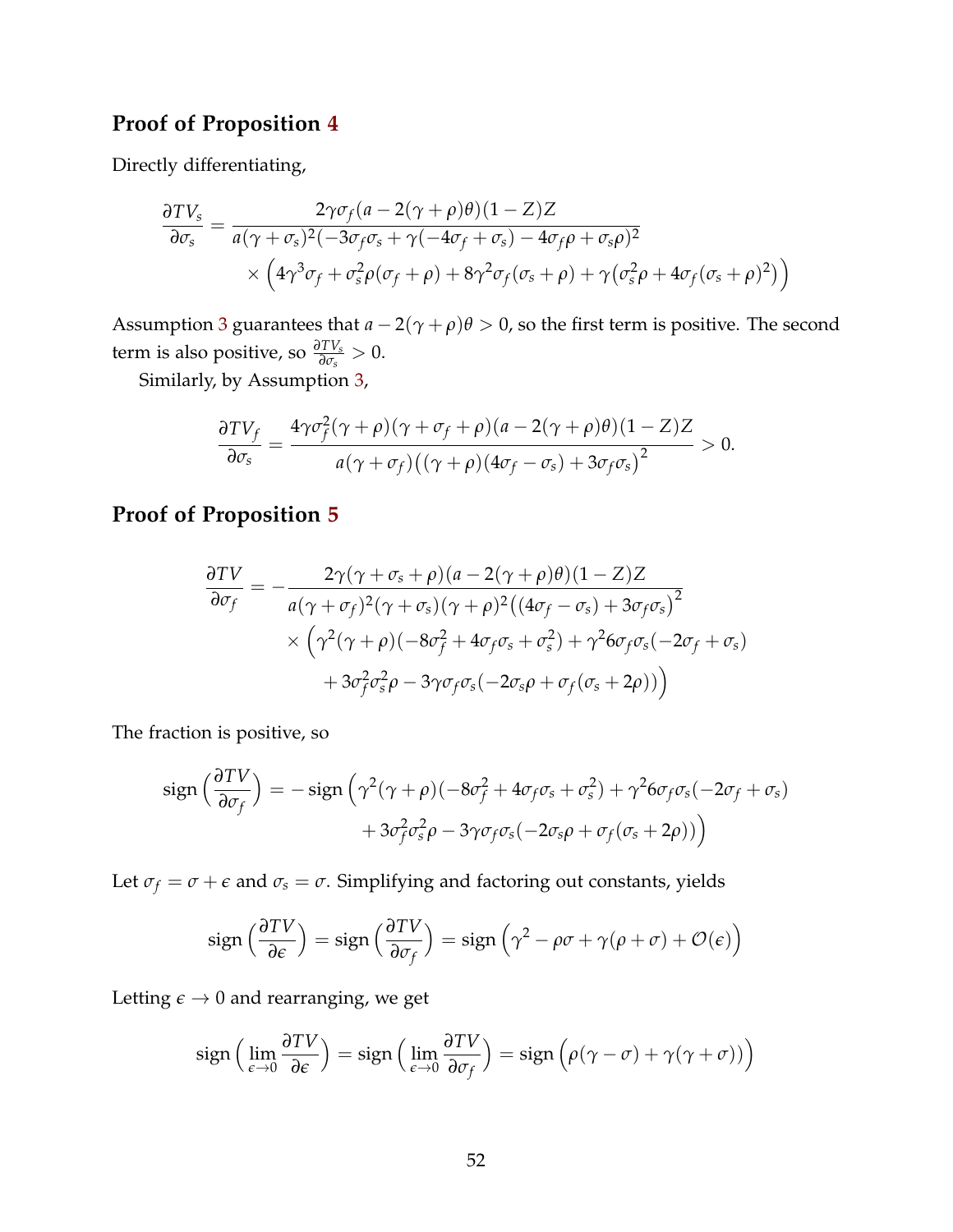If  $\gamma > \sigma$ , then clearly  $\lim_{\epsilon \to 0} \frac{\partial TV}{\partial \epsilon} > 0$ . If  $\gamma < \sigma$ , then

$$
\lim_{\epsilon \to 0} \frac{\partial TV}{\partial \epsilon} > 0 \iff \rho < \frac{\gamma^2 + \gamma \sigma}{\sigma - \gamma}
$$

### **Proof of Proposition [6](#page-25-0)**

First, we observe from Proposition [2](#page-19-0) that  $c_f/a$  and  $c_s/a$  depend only on  $\theta/a$ . Therefore, after dividing [\(9\)](#page-9-0) and [\(10\)](#page-9-2) by *a*, the same holds for  $\eta_1$ ,  $\eta_2$ ,  $\eta_3$ , and  $\eta_4$ . That

$$
W/a = \int_0^1 \eta f_h(\eta) d\eta
$$

depends only on  $\theta$ /*a* follows from  $f_h$  only depending on the thresholds  $\{\eta_i\}_{i=1,\dots,4}$ .

Next, consider the trading volumes *m<sup>f</sup>* and *m<sup>s</sup>* in [\(17\)](#page-15-3) and [\(18\)](#page-15-4). Because they also only depend on  $\theta$  and *a* through the thresholds  $\{\eta_i\}_{i=1,\dots,4}$ , their dependence is also on *θ*/*a*. Hence, the scaled revenue, *c<sup>ν</sup> TV<sup>ν</sup>* /*a* depends only on *θ*/*a* because *cν*/*a* does. The quantity *W*venue/*a* is the sum of two such term.

We have already concluded that *TV* depends only on *θ*/*a*. It is therefore a direct consequence that the scaled tax revenue  $W_{\text{government}}/a = \theta TV/a$  also only depends on *θ*/*a*.

Finally, because  $W_{\text{trade}} = W - W_{\text{venue}} - W_{\text{government}}$ , the claim follows from the above arguments.

### **Proof of Proposition [7](#page-26-0)**

We differentiate *W*government with respect to *θ*:

$$
\frac{\partial W_{\text{government}}}{\partial \theta} = -\frac{2\gamma \sigma_f (3\sigma_f \sigma_s + \gamma (2\sigma_f + \sigma_s))(\gamma + \sigma_s + \rho)(4(\gamma + \rho)\theta - a)(1 - Z)Z}{a(\gamma + \sigma_f)(\gamma + \sigma_s)((\gamma + \rho)(4\sigma_f - \sigma_s) + 3\sigma_f \sigma_s)}.
$$

We see that the first order condition  $\frac{W_{\text{government}}}{\partial \theta} = 0$  is satisfied if and only if  $\theta = \frac{a}{4(\gamma + \rho)}$ . Because the coefficient in front of *θ* is negative, we directly verify that this indeed corresponds to a maximum.

### **Proof of Proposition [8](#page-27-0)**

Denote by *W'* the derivative  $\frac{\partial W}{\partial θ}$ , and similarly for other functions. We first observe that

$$
W'<0.
$$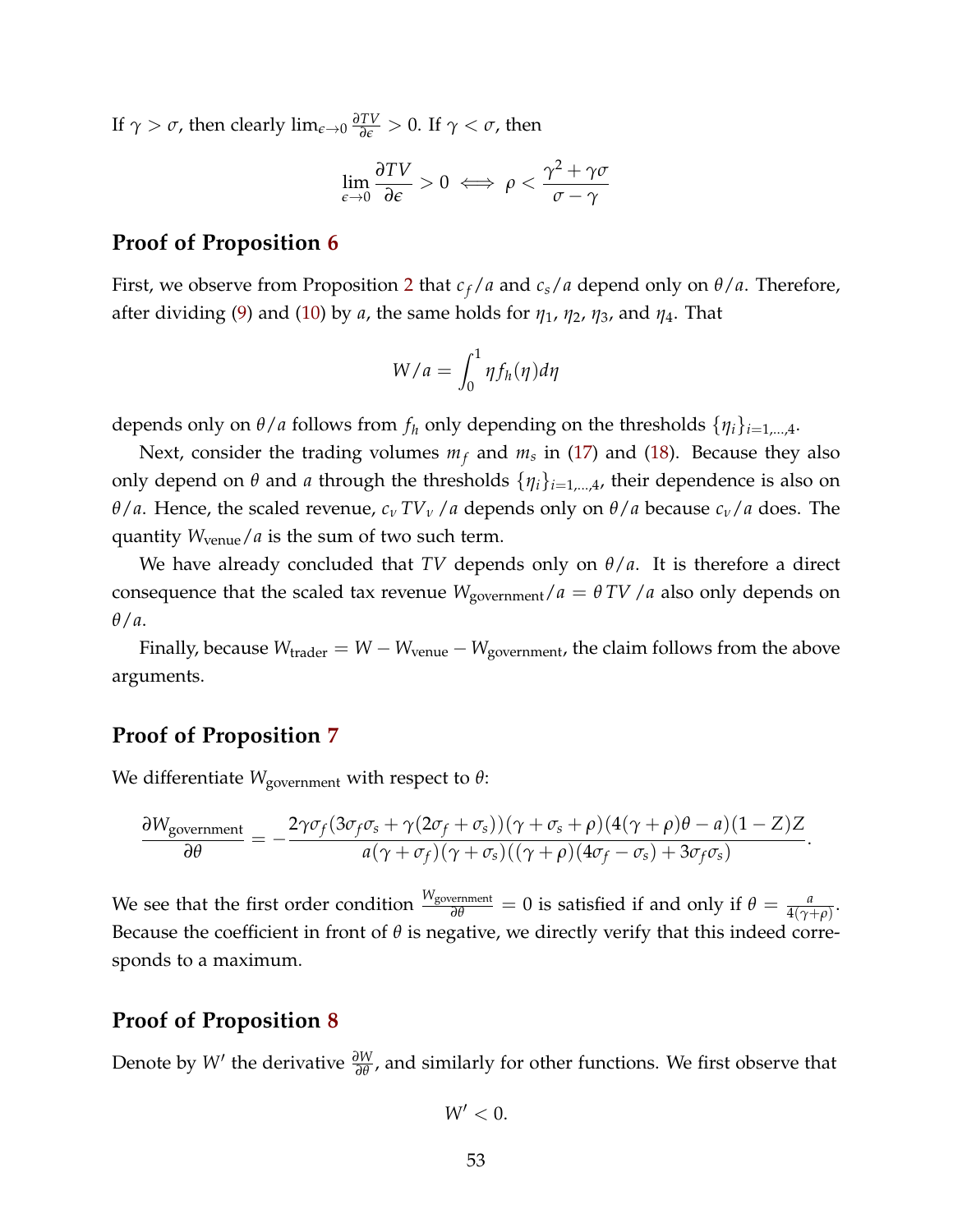Indeed,

$$
W' = -\frac{2\sigma_f(\gamma + \rho)(\gamma + \sigma_s + \rho)(1 - Z)Z}{a(\gamma + \sigma_f)(\gamma + \sigma_s)((\gamma + \rho)(-4\sigma_f + \sigma_s) - 3\sigma_f\sigma_s)^2}
$$
  
\$\times \left(a(\sigma\_f - \sigma\_s)(\gamma^2(4\sigma\_f + \sigma\_s) + 3\sigma\_f\sigma\_s\rho + \gamma(5\sigma\_f\sigma\_s + 4\sigma\_f\rho + \sigma\_s\rho))\n+ 2\sigma\_f(4\gamma\sigma\_f + 5\gamma\sigma\_s + 9\sigma\_f\sigma\_s)(\gamma + \rho)(\gamma + \sigma\_s + \rho)\theta\right) < 0.

Next, we show that the derivatives  $W'_{\text{trader}}$  and  $W'_{\text{venue}}$  are negative:

$$
W'_{\text{venue}} = -\frac{4\gamma\sigma_f(\sigma_f - \sigma_s)(5\sigma_f\sigma_s + \gamma(4\sigma_f + \sigma_s))(\gamma + \rho)(\gamma + \sigma_s + \rho)(a - 2(\gamma + \rho)\theta)(1 - Z)Z}{a(\gamma + \sigma_f)(\gamma + \sigma_s)(-3\sigma_f\sigma_s + \gamma(-4\sigma_f + \sigma_s) - 4\sigma_f\rho + \sigma_s\rho)^2},
$$

which we directly verify to be negative. For the traders,

$$
W'_{\text{trade}} = -\frac{2\sigma_f(\gamma + \sigma_s + \rho)(1 - Z)Z}{a(\gamma + \sigma_f)(\gamma + \sigma_s)((\gamma + \rho)(-4\sigma_f + \sigma_s) - 3\sigma_f\sigma_s)^2}
$$
  
\$\times \left(a[\gamma\sigma\_f(\gamma + \sigma\_s)(4\gamma\sigma\_f + 5\gamma\sigma\_s + 9\sigma\_f\sigma\_s) + \gamma(8\gamma\sigma\_f^2 + 2\sigma\_f(\gamma + 5\sigma\_f)\sigma\_s - (\gamma + \sigma\_f)\sigma\_s^2)\rho  
 + (\sigma\_f - \sigma\_s)(3\sigma\_f\sigma\_s + \gamma(4\sigma\_f + \sigma\_s))\rho^2]  
 + 2\sigma\_f(\gamma + \rho)[-\gamma(\gamma + \sigma\_s)(4\gamma\sigma\_f + 5\gamma\sigma\_s + 9\sigma\_f\sigma\_s) + \sigma\_s(9\sigma\_f\sigma\_s + \gamma(8\sigma\_f + \sigma\_s))\rho  
 + (4\gamma\sigma\_f + 5\gamma\sigma\_s + 9\sigma\_f\sigma\_s)\rho^2]\theta\right),

which only has one negative term in the parenthesis. Comparing the terms on lines 2 and 4,

$$
a\gamma\sigma_f(\gamma+\sigma_s)(4\gamma\sigma_f+5\gamma\sigma_s+9\sigma_f\sigma_s)>2\sigma_f(\gamma+\rho)\gamma(\gamma+\sigma_s)(4\gamma\sigma_f+5\gamma\sigma_s+9\sigma_f\sigma_s)\theta,
$$

by Assumption [3,](#page-19-1) and we conclude  $W'_{\text{trader}}$  is also negative.

Suppose  $W'_w \geq 0$ . Then

$$
0 \le w_{\text{government}} W_{\text{government}}' + w_{\text{trader}} W_{\text{trader}}' + w_{\text{venue}} W_{\text{venue}}'
$$
  

$$
\le w_{\text{government}} (W_{\text{government}}' + W_{\text{trader}}' + W_{\text{venue}}')
$$
  

$$
= w_{\text{government}} W' < 0,
$$

where we used that  $W'_{\text{trader}}$  and  $W'_{\text{venue}}$  are negative. This is obviously a contradiction, so we conclude that  $W'_w < 0$ .